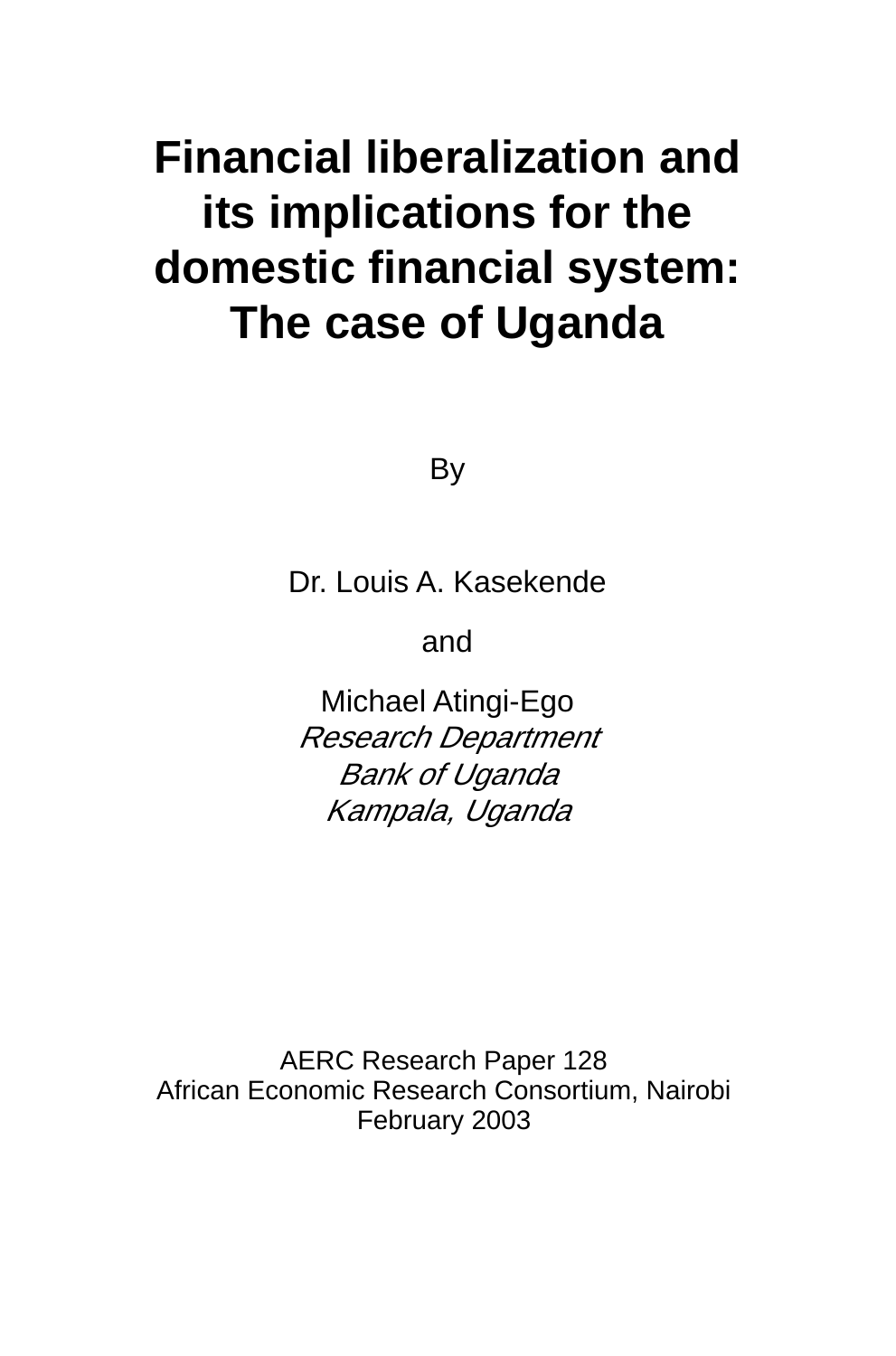© 2003, African Economic Research Consortium.

Published by: The African Economic Research Consortium P.O. Box 62882 Nairobi, Kenya

Printed by: Modern Lithographic (K) Ltd P.O. Box 52810 Nairobi, Kenya

ISBN 9966-944-08-7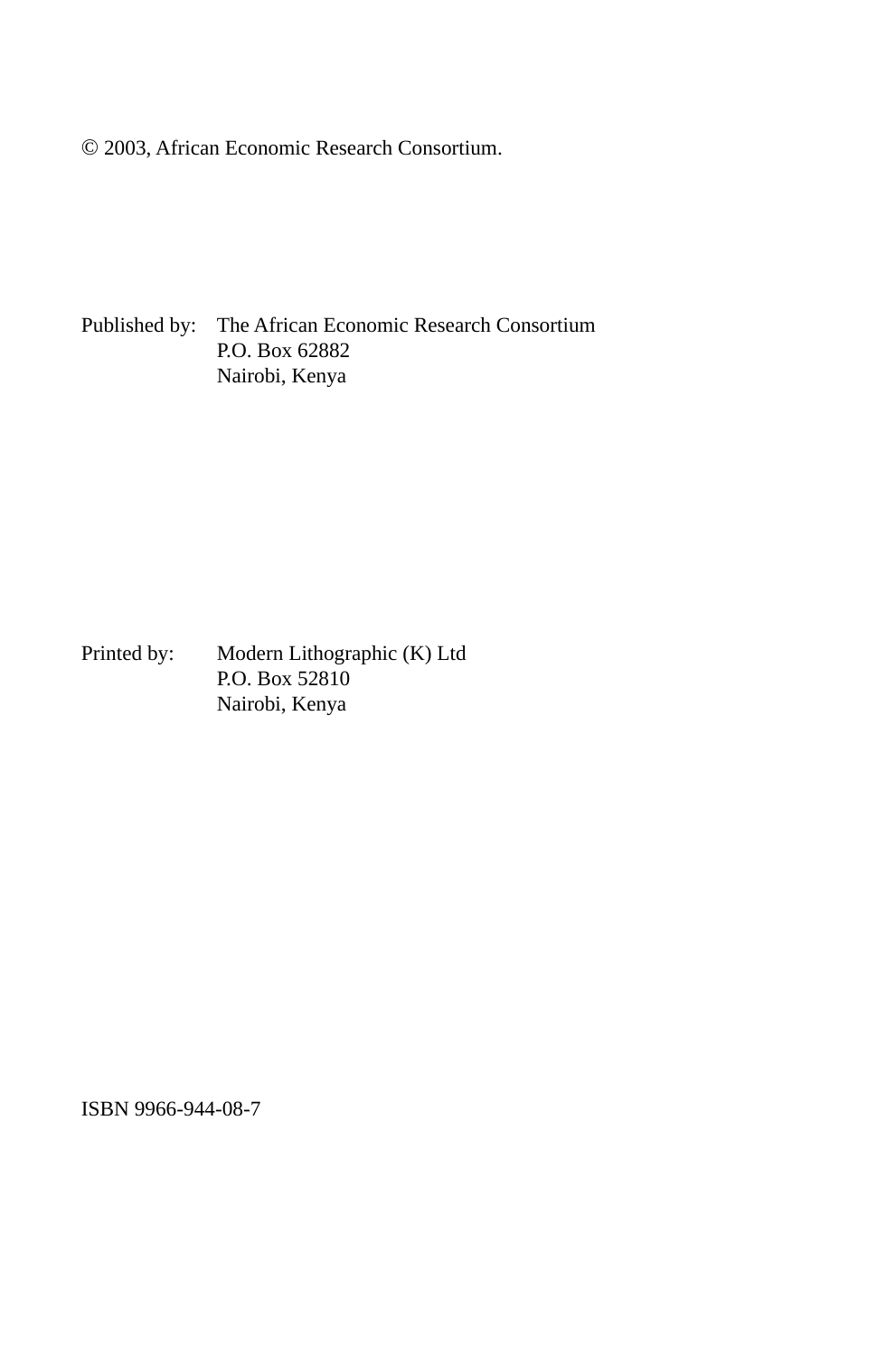# **Table of contents**

#### List of tables Abstract

| 1.                         | Introduction                                                          |          |
|----------------------------|-----------------------------------------------------------------------|----------|
| 2.                         | Libtrature review                                                     | 3        |
| 3.                         | The Ugandan financial system                                          | 6        |
| 4.                         | Impact of financial liberalization                                    | 14       |
| 5.                         | Commercial banks' views                                               | 23       |
| 6.                         | Linking the formal and semi-formal financial institutions             | 29       |
| 7.                         | The role of the domestic financial system in Uganda's economic growth | 32       |
| 8.                         | Conclusion                                                            | 41       |
| <b>Notes</b><br>References |                                                                       | 42<br>44 |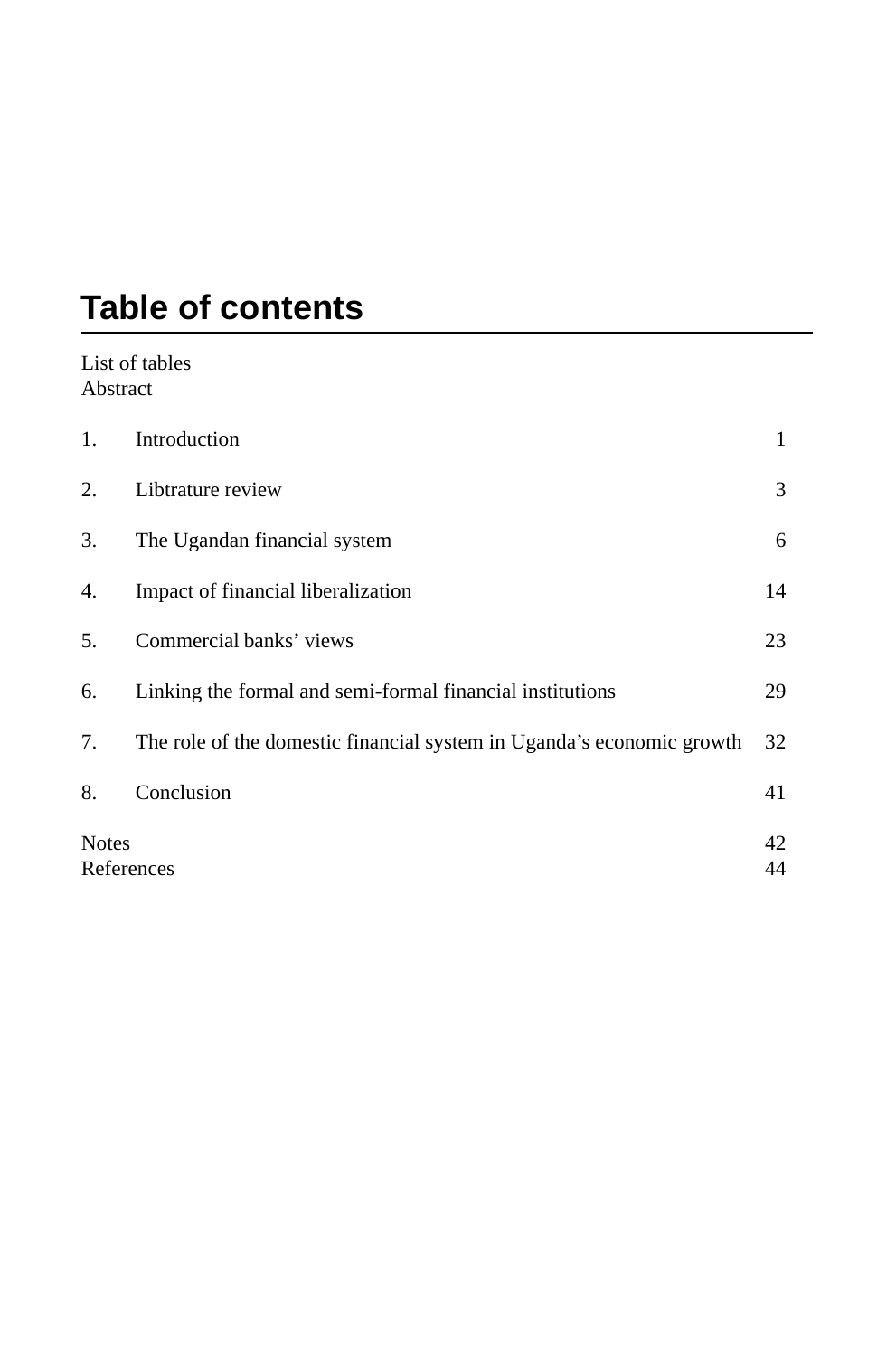# **List of tables**

| 1.  | Selected financial indicators                                               | 12 |
|-----|-----------------------------------------------------------------------------|----|
| 2.  | Key financial indicators                                                    | 13 |
| 3.  | Intermediation margins of the banking system                                | 16 |
| 4.  | Commercial banks' level of capitalization, total advances and               |    |
|     | non-performing assets (all commercial banks)                                | 17 |
| 5.  | Commercial banks' level of capitalization, total advances and               |    |
|     | non-performing assets (excluding UCB and CO-OP)                             | 18 |
| 6.  | Commercial bank reserves with Bank of Uganda (Ush billion)                  | 19 |
| 7.  | Direction of the banking system credit (in millions of June 1990 shillings) | 20 |
| 8.  | Shilling value of foreign exchange and time/deposit accounts                | 22 |
| 9.  | Commercial banks' advances and loans to the private sector                  |    |
|     | (in millions of shillings)                                                  | 30 |
| 10. | Time series properties of the variables 1987Q1-1995Q3                       | 36 |
| 11. | Johansen and Juselius cointegration procedure results                       | 36 |
| 12. | Cointegrating vectors                                                       | 36 |
| 13. | Results for test significance of $\alpha$ coefficient in the marginal model | 37 |
| 14. | Final dynamic equation following general to specific approach               |    |
|     | $(1987Q1 - 1995Q3)$                                                         | 38 |
| 15. | Stability and predictive ability test of the equation (1987Q1-1992Q4)       | 38 |
| 16. | Engle-Granger two-step method test for bivariate causation                  | 39 |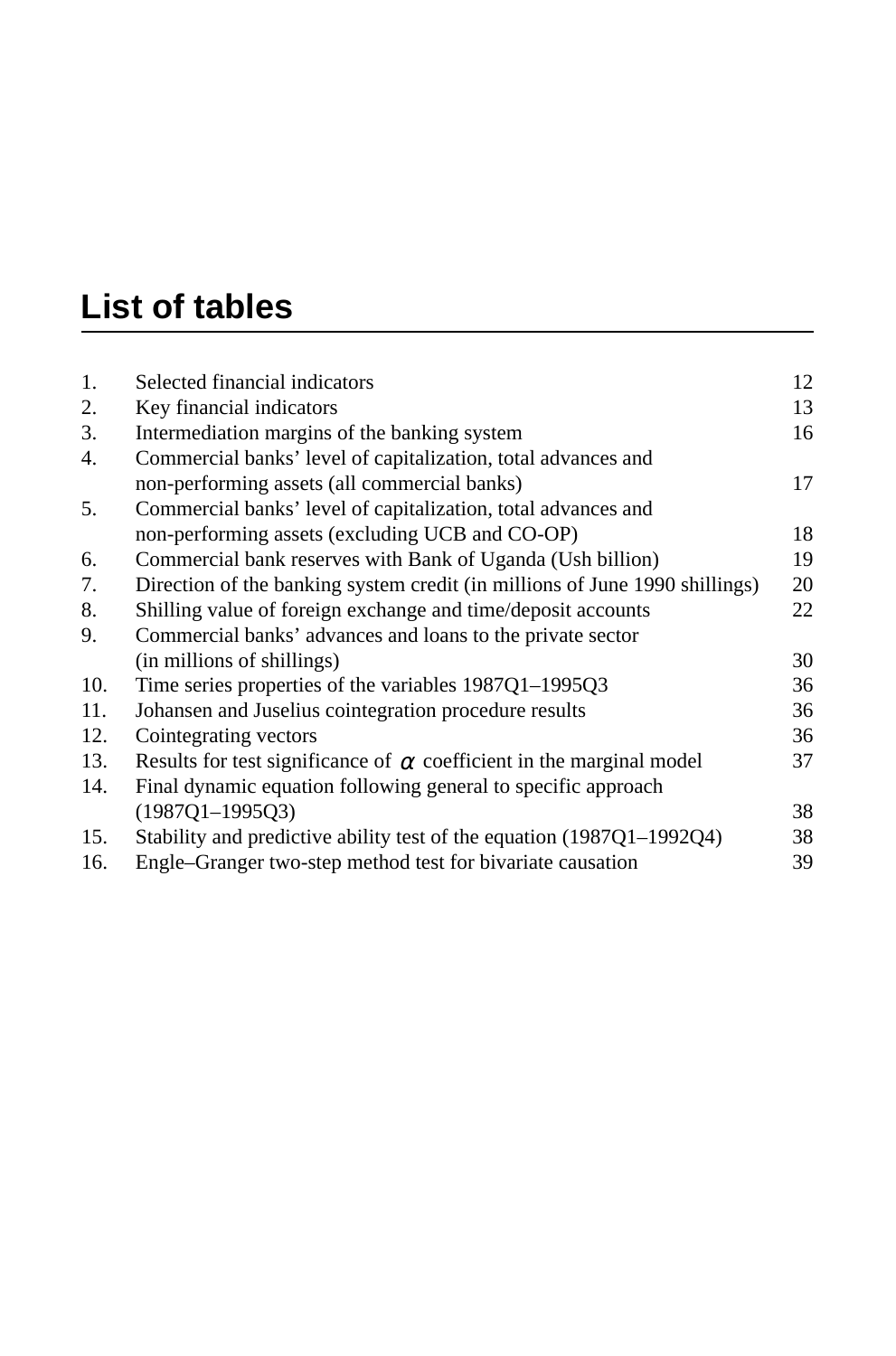# **Abstract**

This paper presents an analysis of the impact of financial liberalization on the conduct of banking business and its impact on the real sector. Survey results show that the overall assessment by commercial banks of financial sector liberalization is positive. Financial sector reforms and interest rate deregulation appear to have engendered efficiency gains in the banking industry and consequently growth of credit to the private sector is increasing. The econometric results also reveal that increased credit to the private sector appears to be leading economic growth. However, increased credit allocation to the private sector should not compromise monetary policy objectives. The study also recognizes the dualistic nature of the financial system in Uganda and proposes as a policy recommendation the linkages of the banking system with micro-credit institutions as one way of enhancing financial intermediation in order to promote economic growth.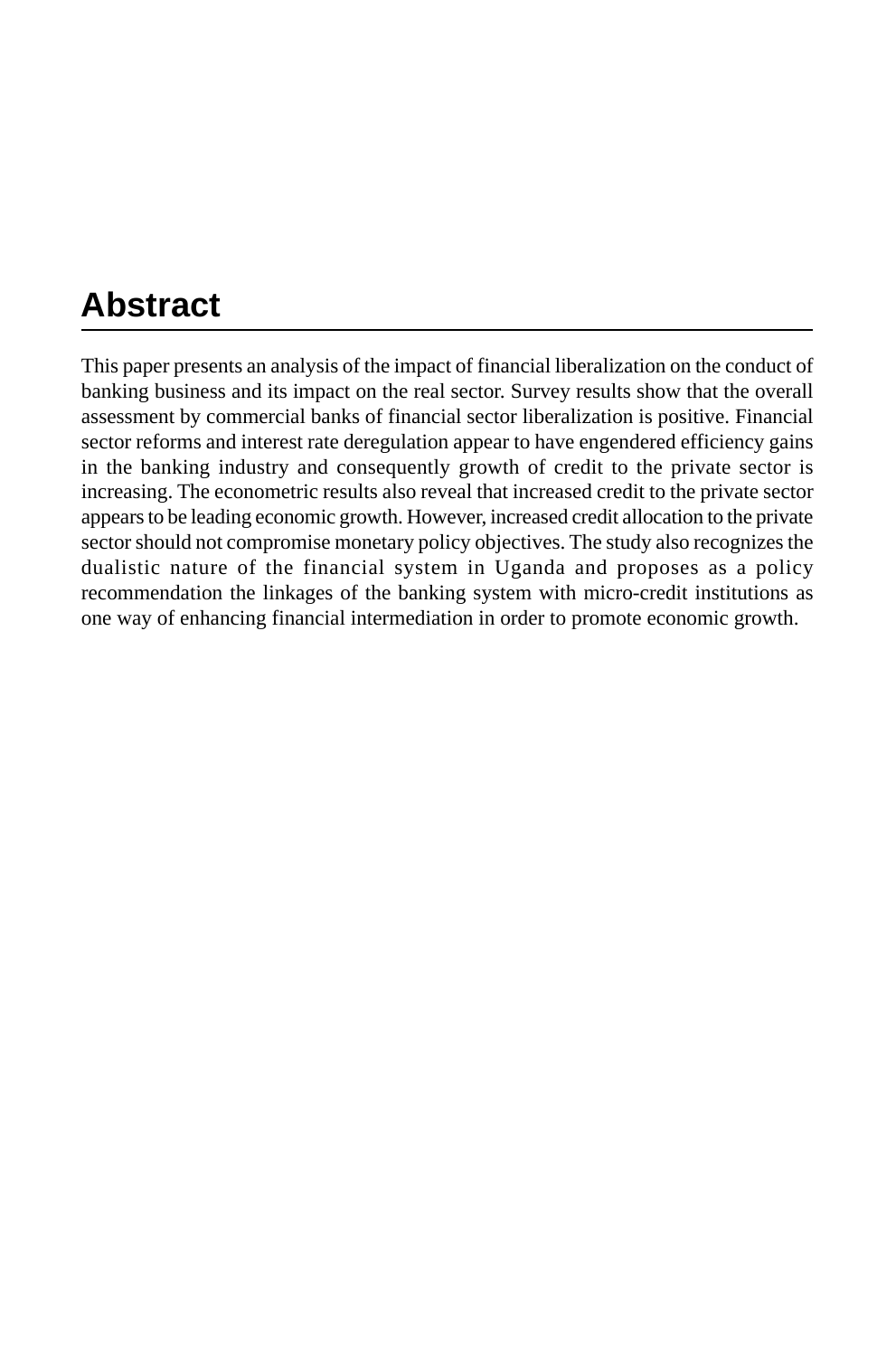# **1. Introduction**

During the period from 1970 to the mid 1980s, the financial markets of most developing countries were characterized by financial repression. This inadvertently resulted from the original policy of financial restriction that was pursued by authorities in these countries. Financial restriction intended to encourage financial institutions and instruments from which government could expropriate large seigniorage at the expense of other sectors.

In the McKinnon–Shaw analogy (McKinnon, 1973; Shaw, 1973), financial repression is characterized by policy induced distortions in the financial system. The culprit policies include moral suasion of financial institutions to observe interest rate ceilings that are below market clearing levels, high reserve requirements, selective credit ceilings and capital controls to prevent the outflow of domestic savings. Obligatory holding of government bonds by the financial institutions at zero or low interest rates is also common.

There was considerable volatility in the international economic system during this period and its effect on the sub-Saharan Africa (SSA) region need not be overemphasized. The international recession and debt crises and political instability within SSA negatively affected the savings and investment ratios in the region. In addition to the already narrow tax base, domestic resource mobilization continued to decline, a trend that further depressed investment and hence economic growth. On the other hand, the emergence of the debt crisis, coupled with the reduction of net external financial inflows and the increasing debt service payments, called into question the reliance on external financing. To the extent that external finance is sensitive to domestic political factors and is project tied meant that the private sector was denied sufficient financial resources.

In view of these problems, most SSA governments shifted from the control model to more market-based systems as a means of promoting a stable economic environment.<sup>1</sup> This was particularly relevant in the financial sector where it was hoped that streamlining the sector would stimulate domestic resource mobilization and increase the capacity of the banking system to support private sector participation in economic development.

To date, many African countries have implemented financial sector liberalization programmes with the aim of improving macroeconomic performance. This is made possible through reduced inefficiency in the financial markets, which should indirectly benefit the non-financial sectors. Varying degrees of success with financial liberalization have been noted in some countries, while failures for diverse reasons have been reported in others. Nissanke (1994), for example, notes that the fragmented state of financial markets is a barrier to effective domestic resource mobilization. Consequently, inefficient intermediation between savers and investors constitutes one of the major hindrances to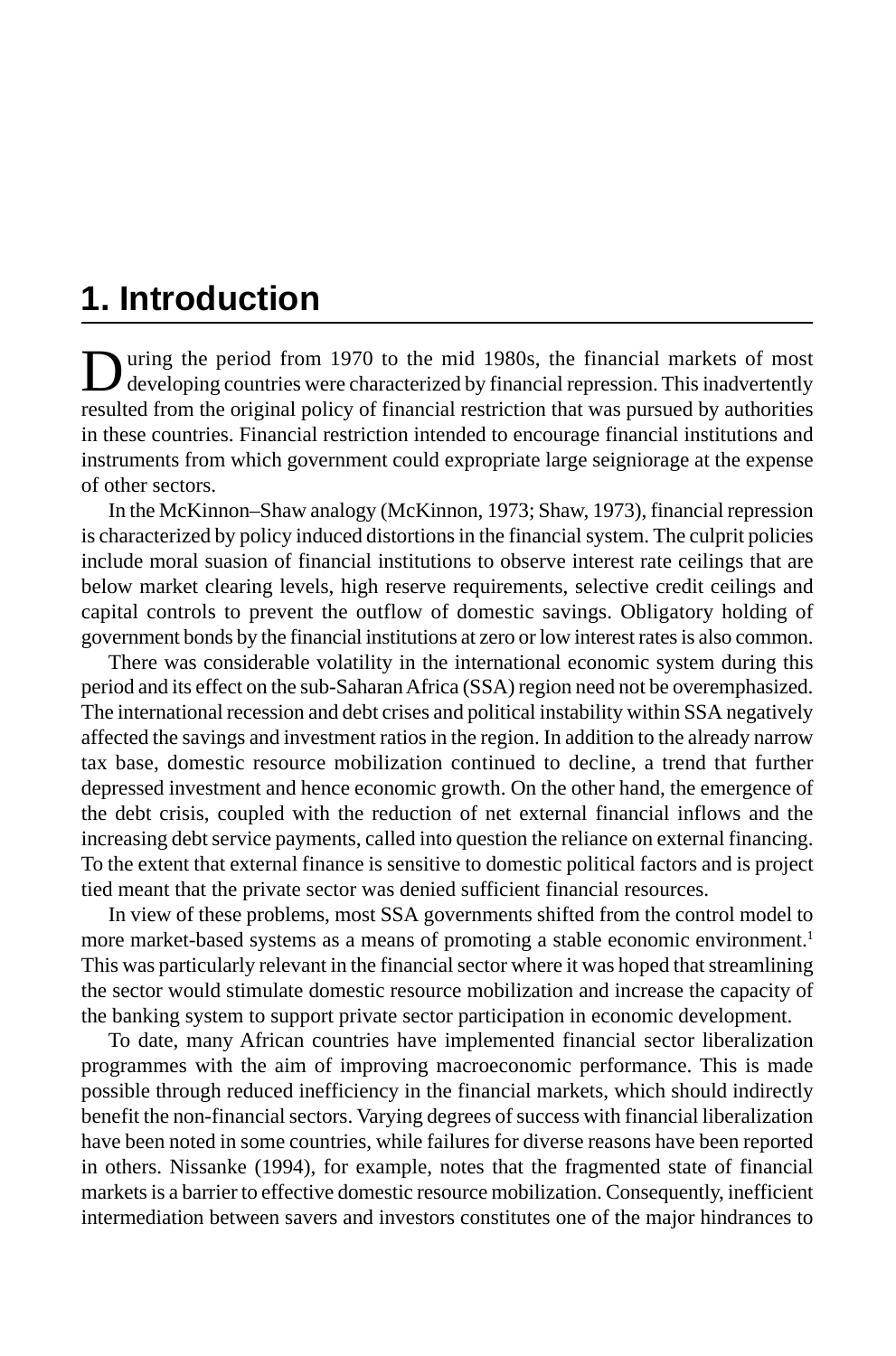self-sustaining development in SSA. In view of this, financial liberalization programmes have been received with mixed feelings, particularly in relation to their objectives.

Against such a background, this study attempts to qualitatively and quantitatively ascertain the implications of financial liberalization for the domestic financial system and its effects on the real sector in Uganda.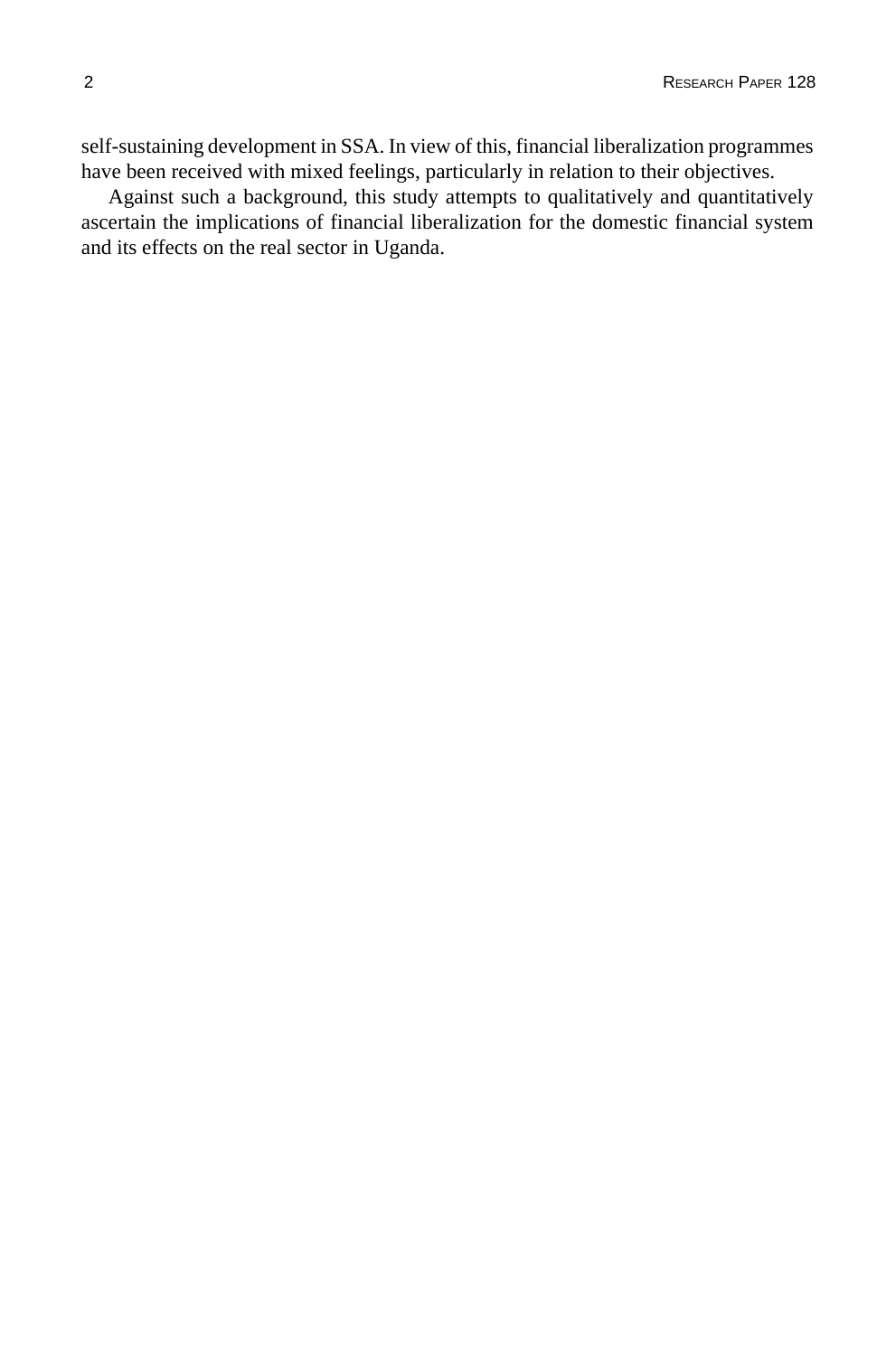# **2. Literature review**

The McKinnon and Shaw models discuss the way in which repressed finance takes the form of interest rate ceilings and subsequently compounds economic instability. They argue that in a developing economy, distortions of financial prices such as interest rates reduce the real rate of growth and size of the financial system in relation to the nonfinancial system. Increasing the real deposit rate therefore increases savings and rations out low-yielding investments since these are no longer profitable at higher interest rates. Thus, they postulate that the real rate of deposit to the savers is the key to higher levels of investment and greater investment efficiency. This also leads to financial deepening since it encourages the growth of financial assets and liabilities.

As institutional development is encouraged within the financial system, individual borrowers and savers are tempted to switch from the informal to the formal financial sector, thereby integrating the two sectors. There is also an attraction to shift from inflationary hedges and foreign currency denominated financial assets to acquisition of domestic formal financial assets, which eventually increases the range of financial instruments available. This subsequently transforms the narrow, inefficient and fragmented financial system into a larger, complete and efficient capital market, which in turn encourages economic development. Thus, they postulate interdependencies to exist among savings, investment and long-run economic growth with the key link being the deposit rate.

Augmenting the potential contribution of real positive interest rates in mobilizing savings requires the reform of the financial sector. The arguments in favour of such reforms are well discussed in Pagano (1993). We sum them up as the capability of the formal financial system to increase the share of total financial savings intermediated to investment and to improve the average return of the investment for the projects they finance.

The positive link between higher financial savings and growth depends largely on how the transformation of resources into investment takes place within the financial sector. This effectively depends on the efficiency of the financial sector in providing services that for example reduce liquidity risk, diversify portfolios and supply information on investment efficiency.

Because a well functioning financial sector stimulates investment and raises the average rate of return on investment projects receiving the loans, the theoretical contributions mentioned above reflect the fact that the development of the financial sector is positively related to economic growth.

The foregoing arguments in favour of raising the real deposit rate have been subjected to a lot of criticisms, with the major ones coming from the neo-structuralists, e.g., Buffie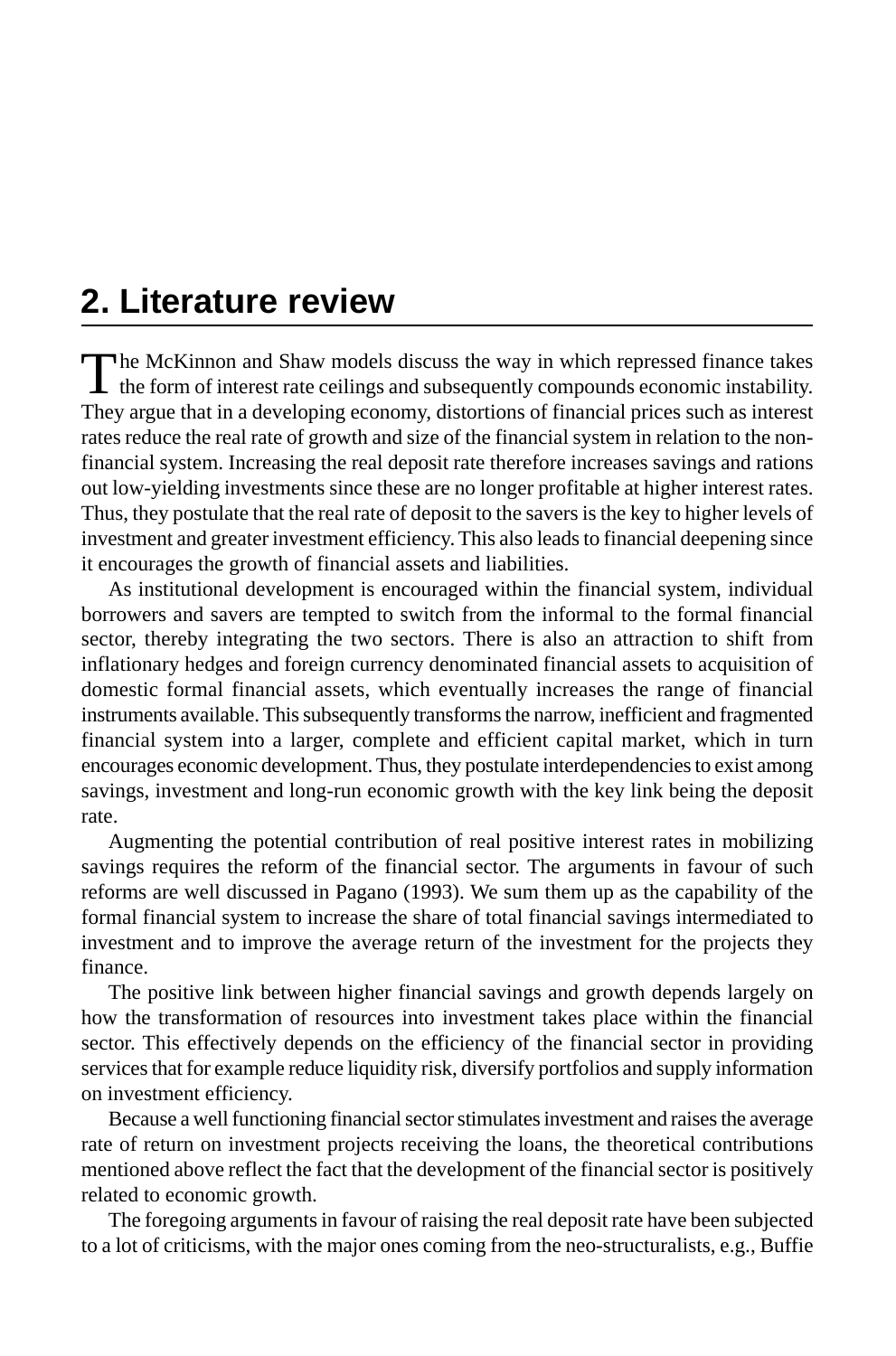(1984). They argue that the key institutional characteristics of the informal money markets (IMM) were missing from the arguments. Hence, if the IMM are to be taken into account the effect of financial liberalization would largely depend on the degree of substitution between the assets in household portfolios; that is, between lending to the IMM and lending to the banking sector via deposits, holding foreign currency denominated financial assets and inflationary hedges. Against this background, the structuralists argue that their analysis of the developing economies provides a much more appropriate description of the institutional characteristics of the financial structure than the McKinnon–Shaw analysis (see for example, Van Wijnbergen, 1983).

The argument is that effects of financial liberalization are crucially dependent on whether bank deposits are close substitutes for unproductive assets (such as cash, gold, foreign bonds and commodity stocks<sup>2</sup>) or close substitutes for productive assets such as IMM. To the extent that financial liberalization attracts resources from the IMM, contractionary effects on output in the economy may obtain. The persistent loss in output will depend on the intermediary role of commercial banks with the influx of time deposits mobilized through increased deposit rates. If credit ceilings prevent the passing through of these deposits into bank loans, then substantial and persistent loss in output and decreased investment will dominate. In case the formal financial intermediaries are inefficient, then intermediation of these mobilized resources will be further weakened. The cash and reserve requirement ratios prevailing in the formal financial system will also serve to lower the amount of total loanable funds in the economy. Consequently, a higher time deposit rate may then lead to higher IMM loan rates with the consequence that output may contract and inflation rise in the short run.

Raising the real deposit rate results in higher loan rates. The two major problems associated with higher loan rates are summarized in Stiglitz and Weiss (1981). They argue that higher loan rates increase the adverse incentive problem given that firms are tempted to switch to more risky projects. Thus, the banking system may find that raising the loan rate increases the overall riskiness of their portfolio of assets. The second problem is the adverse selection effect. The loan market is distinct from all other types of commodities since it is characterized by heterogeneity of products with varying probabilities of default. The lender is unable to ascertain *a priori* which borrower is going to default, hence using the loan rate as a screening device might attract bad risks. In such a situation borrowers who are willing to pay higher loan rates are likely to be less concerned about the prospects of repayment.3

The post-Keynesians (e.g., Buckett and Dutt, 1991) argue that financial liberalization through raising the real deposit rate may lead to a fall in output and growth, and subsequently to financial instability. A rise in the real deposit rate increases the supply of deposits and hence loans, with the marginal propensity to save increasing. Consequently, aggregate demand and output will fall, with profits and investment also falling in the long run. If accelerator effects of investment are introduced, then the fall in output and growth will be greater.

From the foregoing, it would appear that the simultaneous role of interest rates in raising both savings and investment remains at best controversial. Economic theory suggests a positive correlation among savings, investment and a rising real deposit rate,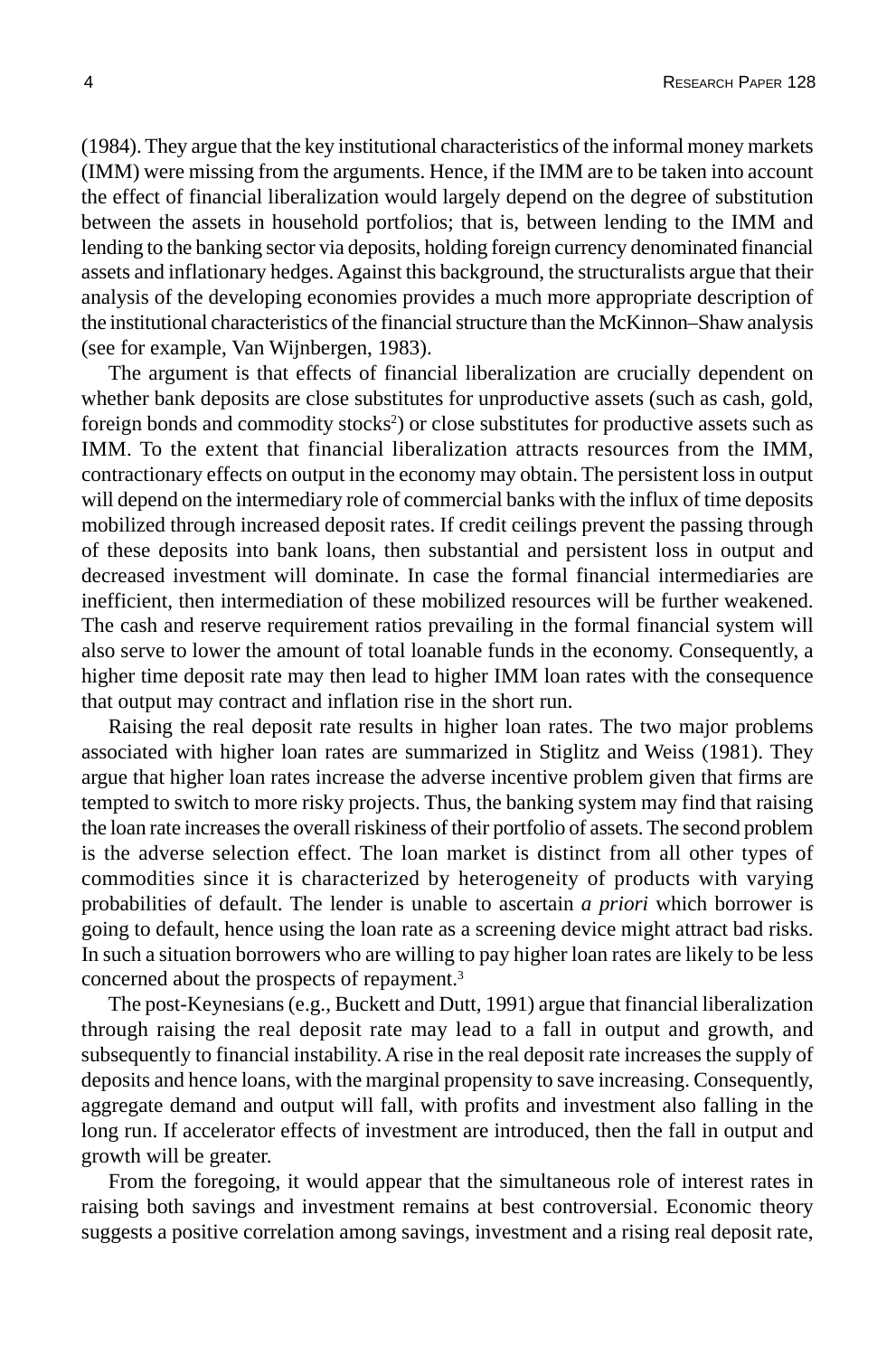particularly in the immediate post financial repression era. Some empirical studies in SSA countries do not conform to this expectation, as Umo (1981) and Ballasa (1989) point out. Given low incomes, and high and skewed patterns of consumption, positive real deposit rates may not necessarily raise the level of savings in African countries. Other factors such as shallow financial depth, culture, education and huge government budget deficits limit the extent to which domestic savings can be raised.

Despite such shortcomings, it is still believed that positive real interest rates tend to make savers prefer financial to non-financial forms of savings. This tends to suggest a positive correlation between the overall financial depth and growth in GDP. Accordingly, a policy that aims at increasing the financial depth through expansion of interest-bearing instruments would help maximize economic growth via increased availability of credit to finance investment. This implies that positive real interest rates, by promoting financial deepening, help to raise the level of investment hence domestic capital formation.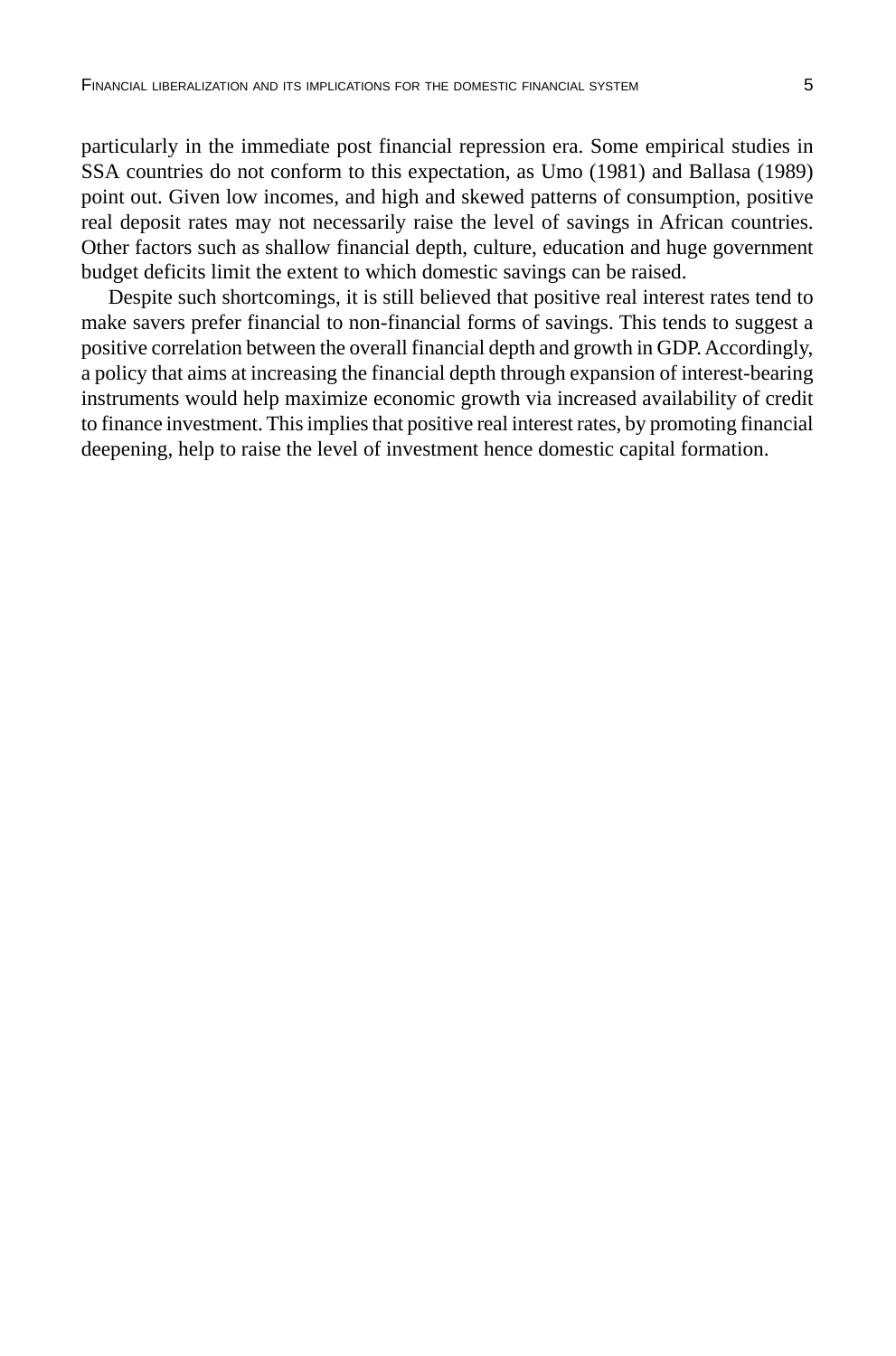# **3. The Ugandan financial system**

I Janda's financial system is still relatively young and underdeveloped. As is the case with most developing economies, the system is made up of a formal and an informal sector. The formal sector encompasses the central bank, 13 licensed commercial banks, 9 credit institutions, 14 insurance companies, 3 development institutions, 3 building societies and the Postal Savings Bank. The informal sector comprises a wide range of moneylenders, savings circles and similar financial mechanisms.

## Characteristics of the system

The basic indicators of financial development such as the broad money–GDP (M2/GDP) ratio suggest that the financial sector is underdeveloped and, consequently, that only a limited number of financial instruments are available for savings mobilization, liquidity management and portfolio diversification.

The system, like that of any SSA country, is segmented, fragmented and dualistic. To the extent that there are multiple financial markets with different institutions serving heterogeneous needs, it is regarded as segmented. The lack of interaction among different units both across and within means the system is fragmented. The existence of formal and informal financial sectors is the case of dualism and is an exceptional example of fragmentation that results in different relative prices and barriers to flows between the two markets.

The system is largely bank-centred and supplies mainly short-term working capital. Given the financial repression that was prevalent in the past, it can be said that it became an avenue for tapping funds to finance government and public expenditure, directing credit as required by government.

Two banks, Uganda Commercial Bank (UCB) and the Cooperative Bank, currently dominate the system. Government wholly owns UCB while the Cooperative Bank is wholly owned by the cooperative societies. The two banks combined account for 55– 60% of the sector's assets and liabilities. Since these two commercial banks did not direct credit on a sound commercial basis, their levels of non-performing loans are high. To date, their non-performing assets account for nearly 60% of their total loan portfolios. Given their size, the potential of disorganizing the whole financial system cannot be underestimated.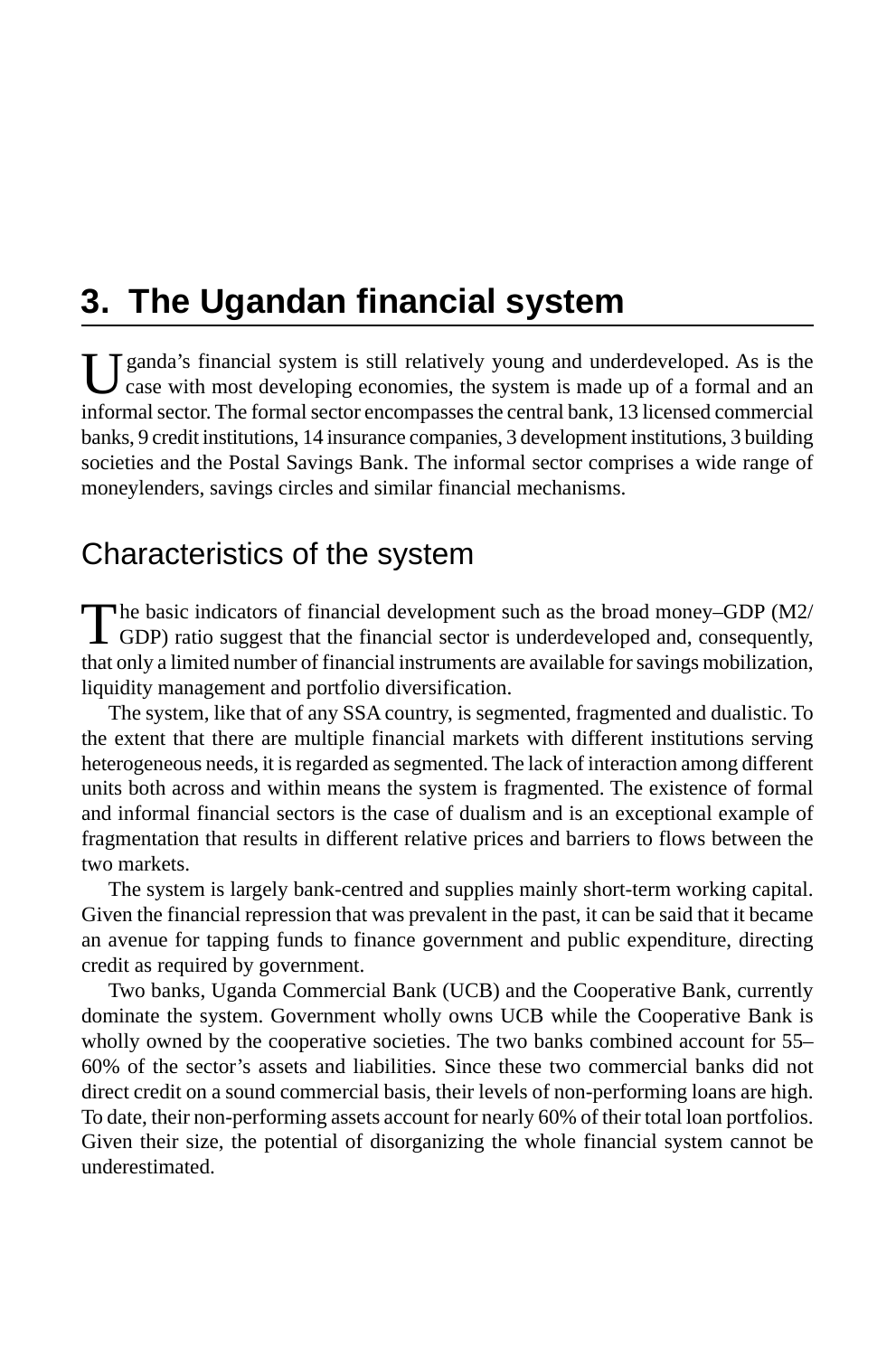## A brief analysis of the financial system

In order to derive the implications of financial liberalization for the domestic financial system, we present a brief analysis of the system. It starts by discussing the flow of system, we present a brief analysis of the system. It starts by discussing the flow of savings and credit within the system, which is divided into non-bank private, informal financial, formal financial and government.

### Non-bank private sector (households)

This sector is made up of rural and urban households. The savings of the urban households mainly take the form of deposits with formal financial institutions (and occasionally with the informal sector), real estate (e.g., buildings), and holding of foreign currency as a store of wealth and/or for asset motives. Rural households dominate this sector and their wealth is mainly held in the form of non-financial assets. The asset composition of their savings is greatly determined by the nature of the economic activities they engage in and these range from commodity stocks to livestock to land. However, other factors such as degree of liquidity, risk and return on the various assets, availability of banking services, and storage and transportation costs also contribute to the composition of the assets. The strong preference for the non-formal financial system can be attributed to structural deficiencies and lack of confidence in the formal financial system. The 1987 currency reform, which levied a 30% tax on currency in circulation, bank deposits and other forms of formal financial assets, coupled with high real negative interest rates between 1985 and 1989, are cases in point.

### Non-bank firms

This sector is mainly composed of local artisans, large private companies and state owned enterprises. As in the case above, they use both formal and informal financial institutions for their sources of credit (mainly working capital) and occasional savings. The local artisans tend to rely on the IMM because of the high transaction costs of borrowing from the formal financial system (FFS) such as project appraisal documents, the lack of marketable collateral and the low probability of acquiring credit itself (self-rationing). The formal financial institutions are also sceptical of lending to local artisans and other small-scale investors, as they do not have enough information on them, hence they are viewed as being high risk. Formal financial institutions instead concentrate their lending on large-scale firms, which include export marketing companies, oil companies and a few well-established industrialists.

State owned enterprises are largely financed by the banking system. In the past, commercial bank credit was supplemented by loans from the central bank guaranteed by government. The consequence of this mode of finance was to accelerate inflation and further worsen macroeconomic management.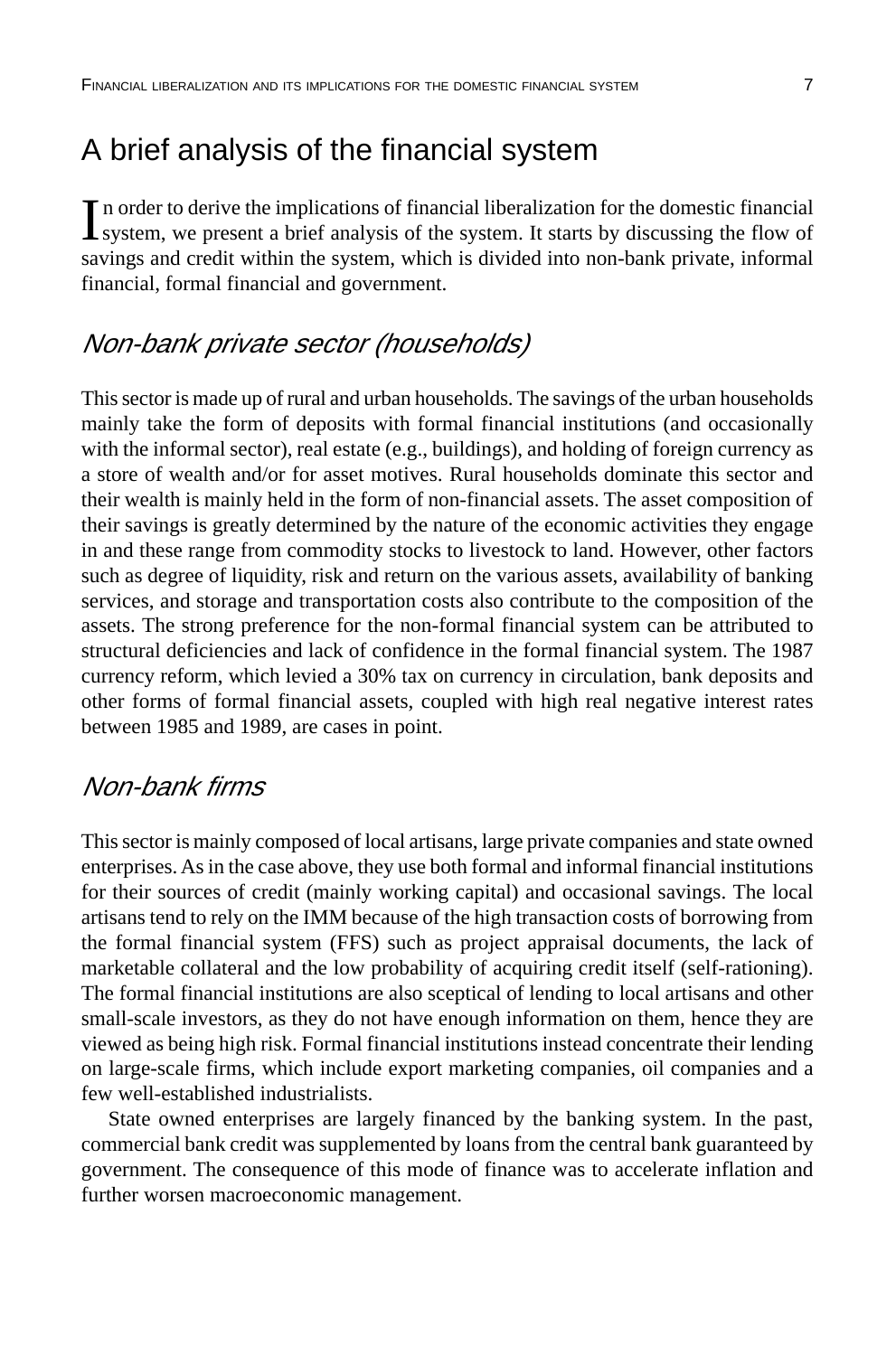#### Informal financial markets

Given the prevalent financial restrictions**,** informal financial markets emerged and intensified as an escape route from the highly repressed exchange and interest rates that dominated the formal financial sector. In the strict sense, however, there are no organized associations worth mentioning, for example like the *susu* market in Ghana. The informal financial groups were themselves segmented and included activities in savings, credit and foreign currency (*kibanda*). They are subjected to highly covariant risk given that their members are engaged in similar economic activities and are in the same income brackets. The groups are highly localized and tend to operate on the basis of personal knowledge.

Consequently, the ability of these groups to expand and effectively execute financial intermediation is constrained. The informal savings and credit arrangements range from local moneylenders and rotating credit cooperatives to community savings and loan associations. The resources mobilized tend to benefit only members of the group. The access to credit is relatively higher in the IMM than in the FFS. In the IMM, credit risk is minimized because the markets are localized and have a comparative advantage in information collection at reasonable costs over the FFS. They also operate on social inter-personal relationships, which minimizes the costs of screening and monitoring.

It would appear, then, that the thriving informal sector is only exploiting the structural deficiencies that are prevalent in the formal financial system. Despite this development, the extent to which the informal can substitute for the formal financial system remains very limited. A large premium prevails in the rates of these two financial markets, which may reflect the high costs of intermediation predominating in the informal market, hence inefficient intermediation and imperfect arbitrage between the formal and the informal sectors. Such a situation could also suggest that the informal sector may not be an effective conduit through which large-scale long-term savings can be mobilized. In brief, the informal sector only expanded in order to supplement the overall intermediation in the economy following the financial repression that prevailed, thus playing a complementary role in financial intermediation.

The restricted access to credit in the formal system appears to be one major reason why the informal money markets have continued to be attractive. To illustrate this reason, we present a simple model where the attractiveness of informal money markets is proxied by the interest rate prevailing in this market.

We assume that the total stock of credit  $(L<sub>T</sub>)$  is made up of credit from the formal (organized) financial sector  $(L<sub>o</sub>)$  and from the informal (unorganized) financial sector  $(L<sub>U</sub>)$ . The flow of demand for loanable funds is given by private sector investment demand, where private investment is a negative function of the cost of borrowing (*CR*) in the IMM thus:

$$
\frac{dL_T}{dt} = I(CR, \dots) \qquad 1_{CR} < 0 \tag{1}
$$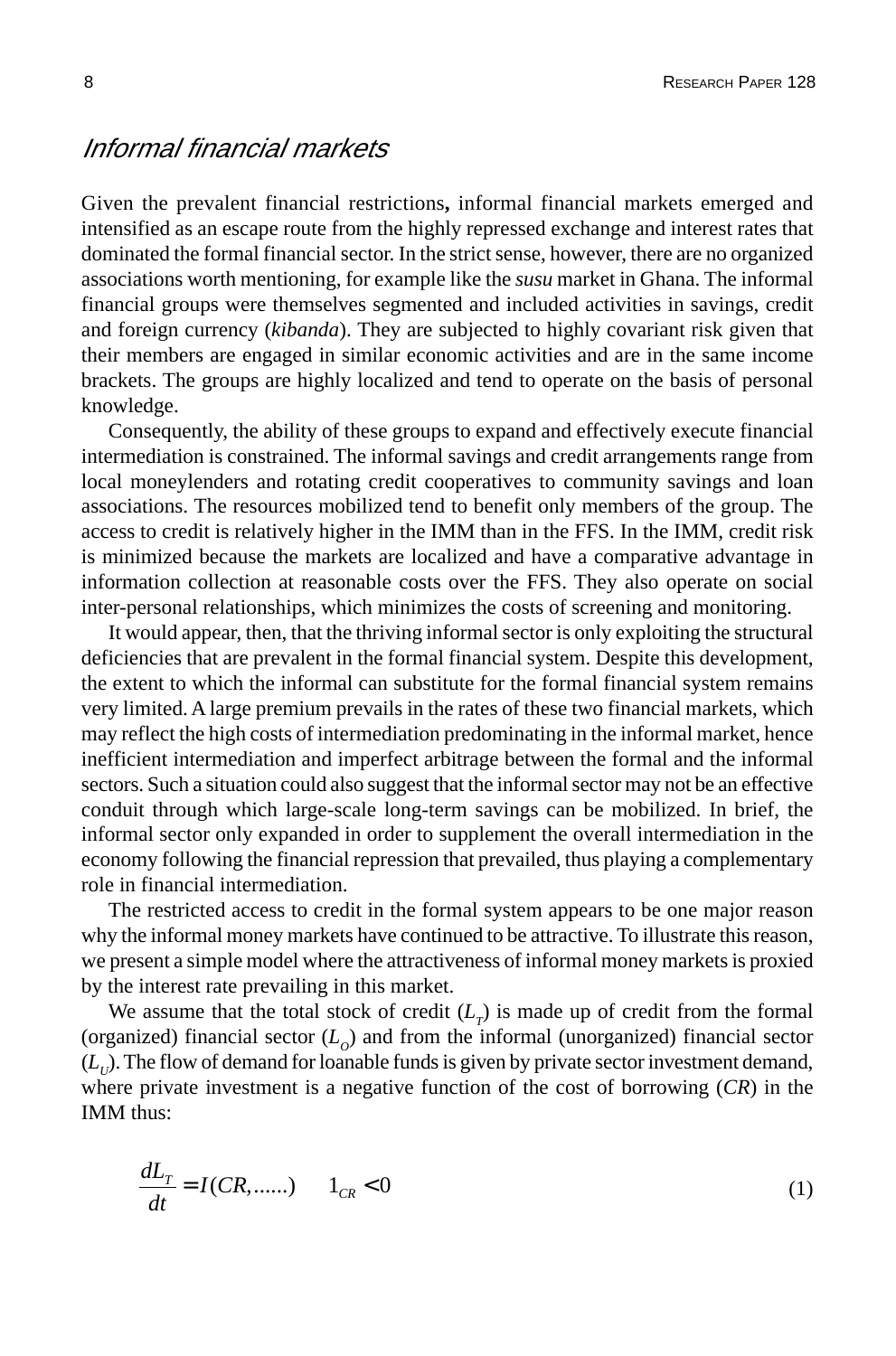The supply of loanable funds to the IMM is *dL dt*  $\int dL_{U}$ l  $\begin{array}{c} \hline \end{array}$ ), while the profitability ( $\pi$ ) of lending in the IMM is given by:

$$
\pi = CR^* \left( \frac{dL_U}{dt} \right) - C \tag{2}
$$

*C* is the cost of marginal funds.

Substituting for *dL dt*  $\int dL_{\scriptscriptstyle U}$ l  $\lambda$ in Equation 2 yields

$$
\pi = CR \cdot \left(\frac{dL_T}{dt} - \frac{dL_O}{dt}\right) - C
$$

$$
\Rightarrow \pi = CR \times \left( I(CR) - \frac{dL_o}{dt} \right) - C
$$

Since *dL dt*  $\frac{\partial}{\partial t}$  is rationed by the formal financial system, the first order condition for profit optimization is thus given as

$$
\left(\frac{d\pi}{dCR}\right) = CRI_{CR} + I(CR) - \frac{dL_O}{dt} = 0
$$

therefore

$$
CR\bigg(\frac{dL_o}{dt} - I(CR)\bigg)I_{CR})^{-1}
$$

and

$$
\frac{\partial CR}{\partial \left(\frac{dL_o}{dt}\right)} = (I_{CR})^{-1} < 0\tag{3}
$$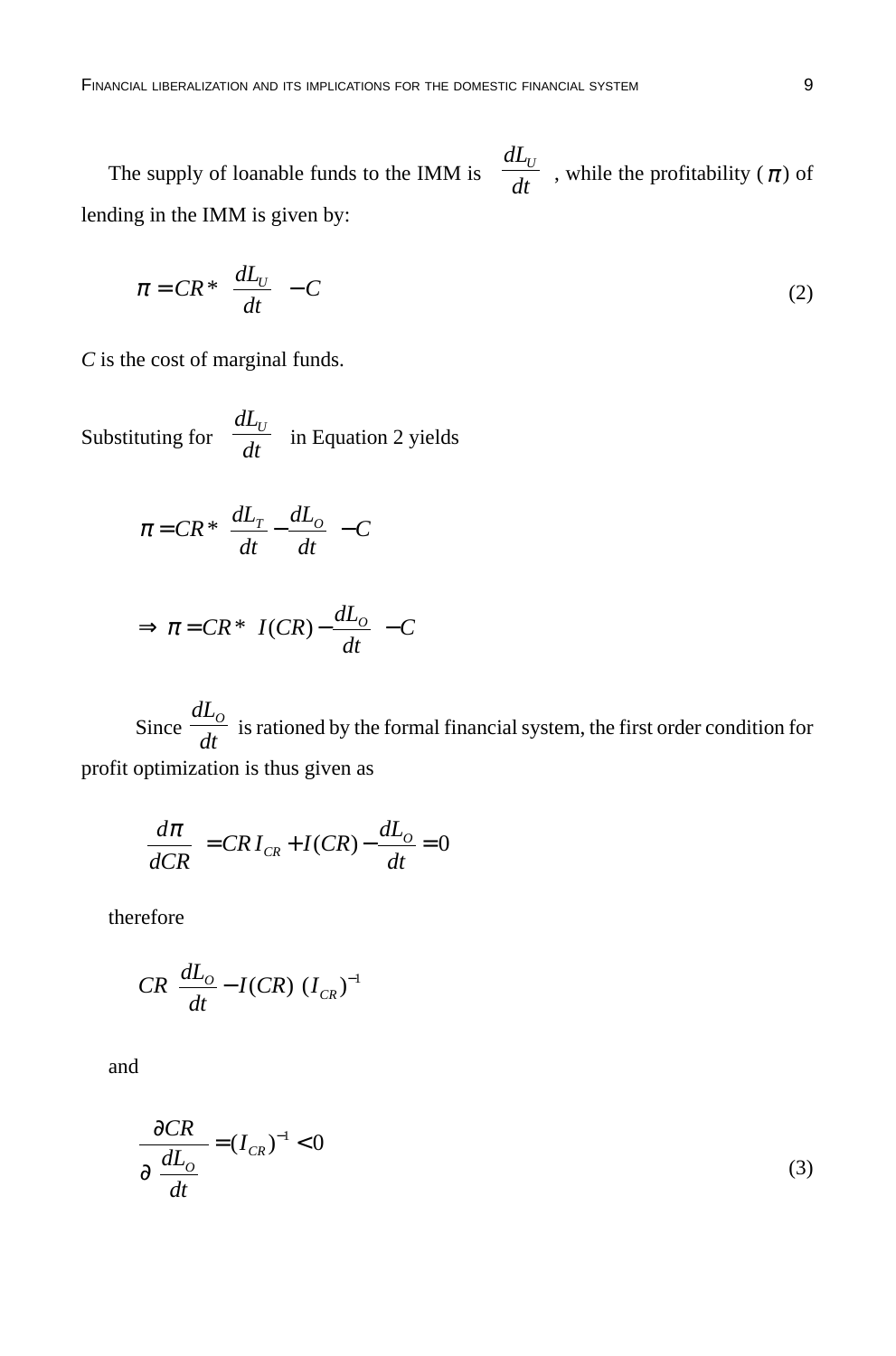This confirms our earlier suggestion that change in the amount of domestic credit allocated to the private sector from the organized financial sector negatively influences the attractiveness of the informal sector (here proxied by the movement of interest rates in the IMM). Consequently, any policy that restrains private sector credit from the formal money markets as a ratio to GDP will only serve to increase the attractiveness of the informal sector.

### The formal financial sector (FFS)

Uganda's FFS is one of the least developed in SSA, with only 70% of the economy monetized. The M2/GDP ratio is just about 9%, compared with 40% for Kenya and 35% for Tanzania. The portfolio of available financial assets is very limited, with nearly all the assets held consisting of liabilities of government, Bank of Uganda and commercial banks. The only diversification worth mentioning is the treasury bill market, which has an active weekly auction, although the commercial banks still hold more than 80% of the bills outstanding.

The Ugandan economy has suffered from macroeconomic disequilibrium for most of the period since the early 1970s. However, efforts towards stabilization only started in May 1987, and even then, the first five years of the programme were characterized by slippages. Between 1985 and 1988 macroeconomic disequilibrium prevailed, with a fixed exchange rate regime operating and predominant high fiscal deficits that were largely monetized. The effect of this was to increase the money supply in excess of the desired holding, which led to inflation, highly negative real interest rates, a sharp deterioration of the current account and a premium on the official exchange rate that peaked at almost 1,000% in 1988.

These events led to a loss of confidence in the economy. Accordingly, substitution of assets within the non-bank private sector appears to have taken place with a flight away from formal financial sector assets. Since 1970, the M2/GDP ratio has exhibited an overall declining trend, from 24% in 1974 to a low of 7.1% in 1989. Time and savings deposits account for just under 20% of broad money. This decline could be suggesting that a shift occurred from the holding of formal financial assets to acquisition of inflationary hedges, foreign currency denominated financial assets and informal financial market assets. As a result, the formal financial system shrank as reflected in the relatively higher and rising proportion of financial assets held in the form of cash.

The substitution from formal financial sector assets into other financial assets was a response to highly negative interest rates in real terms on such assets. This process resulted in disintermediation, with the banking system becoming increasingly inefficient and unable to perform its traditional role. Loanable funds became so scarce that the central bank was on many occasions called on to intervene in the provision of credit to the private sector. The effect of injecting high-powered money into the economy was to further complicate macroeconomic management because the rate of default on such credit was high. All these events led to efficiency loss in the economy, given that the formal financial sector had the potential to perform an efficient intermediary role.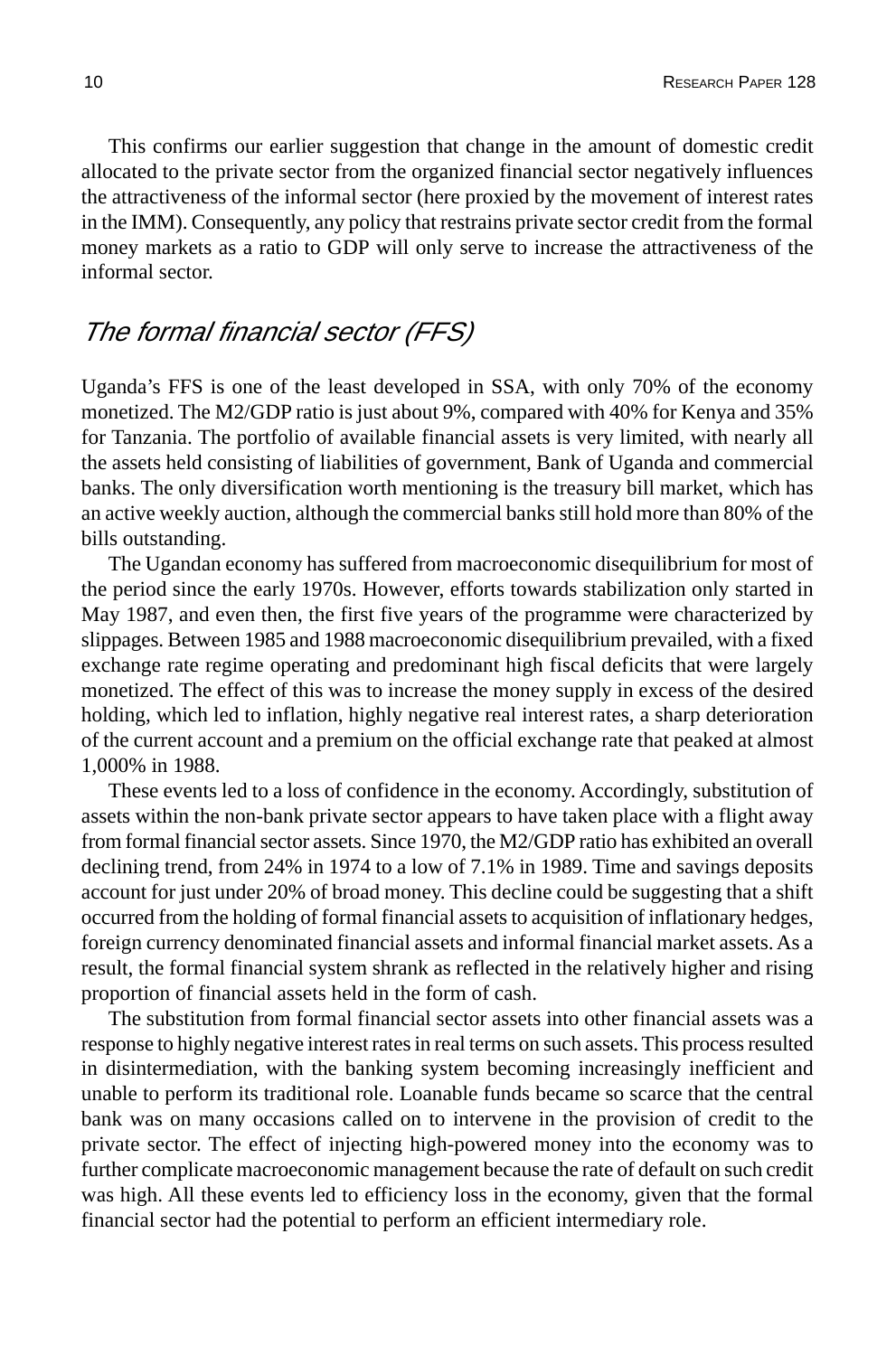This sector was in general characterized by structural weaknesses such as low capital adequacy, poor asset quality resulting from inadequate loan appraisal, poor contract enforcement procedures, political patronage and corruption. As mentioned earlier, this sector is now dominated by two commercial banks, although prior to 1972 there was a fairly large foreign presence. These two banks have been subjected to extensive government intervention in relation to their lending policies. In general, the macroeconomic mismanagement that prevailed in the 1970s and early 1980s resulted in a repressed formal financial system. Coupled with poor cheque-clearing facilities, the strong reluctance to use cheques as a means of payment resulted in high currency ratios. The lack of public confidence in this financial system, short maturity and instability of deposits, and the lack of adherence to, and absence of well defined standards of accounting and auditing practices are some of the most important impediments to the health and growth of the formal financial sector.

Another major problem experienced by the FFS was the failure to satisfy the credit needs of the non-bank private sector. This can be attributed to (a) restrictive lending policies that promoted sectoral needs, hence leaving small-scale artisans' demand for credit unsatisfied; (b) credit risk among the small-scale borrowers owing to lack of marketable collateral and information asymmetry perceived to be existing among these borrowers; and (c) corruption by bank officials themselves.

As pointed out above, efforts to improve macroeconomic management were started in May 1987 and strengthened over time. Monetary policies were implemented to restrict the growth of the money supply, increase the real deposit rate through increases in nominal rates and reduce inflation in order to encourage savings. However, efforts to restructure the financial sector were only started in June 1993 and full liberalization of interest rates was only announced in June 1994.

The first move towards financial liberalization came in July 1988 when an increase of ten percentage points on most interest rates was effected. Since then the nominal interest rates have continued to change in an attempt to keep the real deposit rates positive. Partial liberalization of interest rates was effected in November 1992 and linked to the treasury bill market rate, which was determined by public auction. Financial sector reforms have also accompanied the partial interest rate liberalization and efforts to address the efficiency and management issues of the banking system were implemented. A financial sector adjustment programme (FSAP) financed mainly by the World Bank is addressing the efficiency and viability of certain key financial institutions. The non-performing loans of UCB are to be transferred to a recovery trust and a long-term government bond will be issued to the bank. Plans are also under way for government to divest itself from the privately owned banks and to privatize its own bank. As a part of the restructuring plan of UCB, any loss-making branches are to be closed. Emphasis is at the same time being given to strengthening the regulatory and supervisory role of the central bank.

Two new financial acts, i.e., Bank of Uganda Act and Financial Institutions Act, were passed in 1993. These confer on the central bank wide-ranging powers over the financial sector, with overall responsibility for supervising all financial institutions and as the effective monetary authority.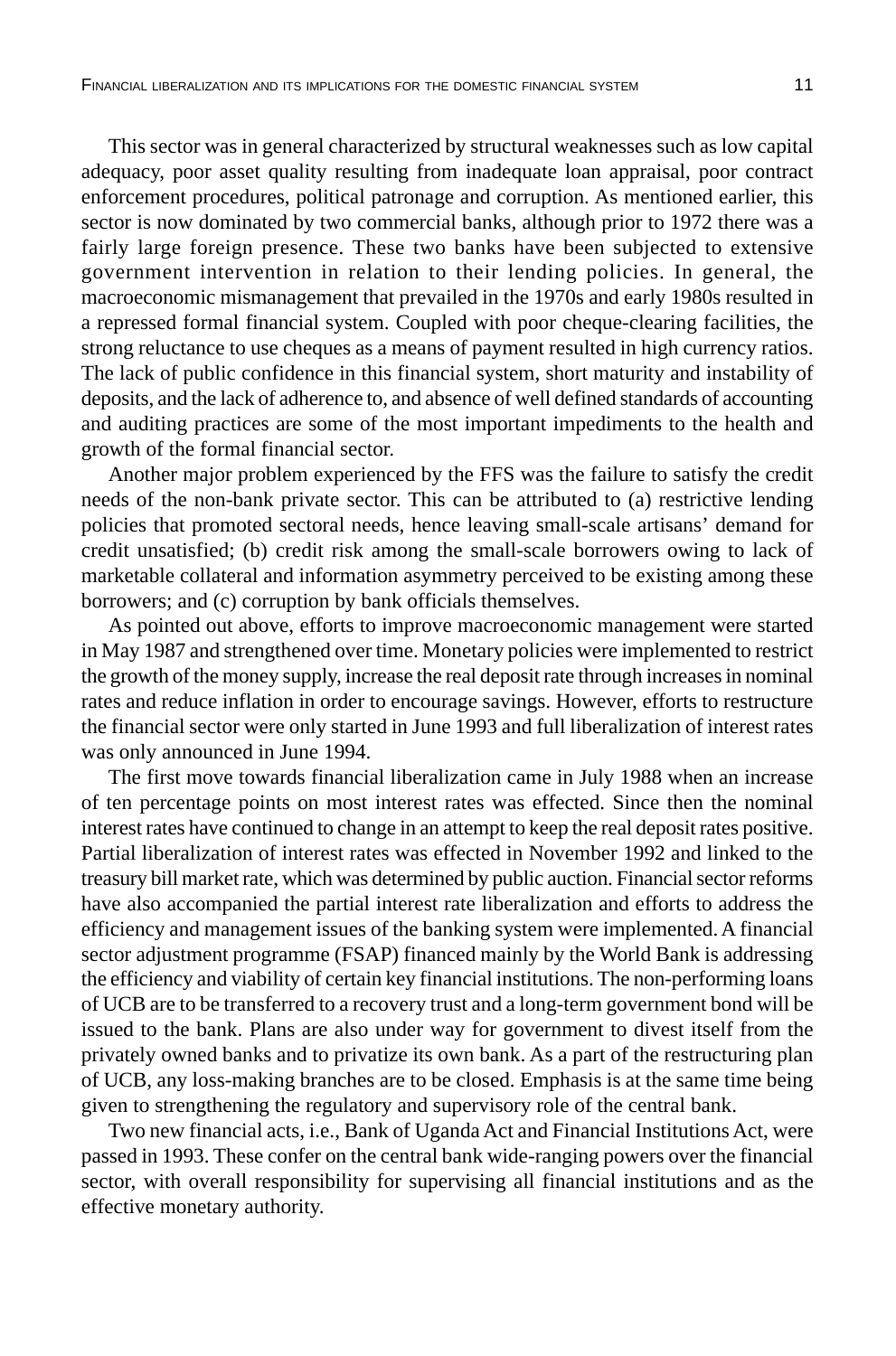In parallel efforts to improve financial intermediation, far-reaching measures were implemented to liberalize dealing in foreign exchange. In July 1990 the parallel market in foreign currency was legalized, with the result that the premium on the official exchange rate narrowed and the precautionary motive for holding foreign exchange decreased though the asset motive may have remained due to the prevalent inflation. Institutional reforms included allowing residents to hold foreign exchange accounts and to access bureaus without restriction (Kasekende and Ssemogerere, 1994).

There are strong signs that efforts by government to create a stable macroeconomic environment are succeeding (see tables 1 and 2). Annual inflation has declined from triple to single digit levels over the past two years. The rate of inflation recorded for end June 1995 was 2.5%. The monetary indicators shown suggest that there was a strong move towards monetization again. Cash ratios began to fall<sup>4</sup> and the premium on the exchange rate was virtually wiped out, as indicated in Table 1, suggesting a shift away from the holding of foreign currency denominated assets towards domestic currency financial assets.

|          |                                                           |                                                     |                                                   |                  |      | Annual<br>growth rates                         |                       |
|----------|-----------------------------------------------------------|-----------------------------------------------------|---------------------------------------------------|------------------|------|------------------------------------------------|-----------------------|
|          | Currency<br>in<br>circulation<br>June<br>1990 Ush million | <b>Broad</b><br>money<br>June<br>1990 Ush<br>milion | Official<br>exchange<br>rate<br>(Ush per<br>US\$) | exchange<br>rate |      | Parallel Premium Currency<br>in<br>circulation | <b>Broad</b><br>money |
| 1982 Jun | 27,481.79                                                 | 66,697.13                                           | 0.94                                              | 1.13             | 1.20 |                                                |                       |
| Dec      | 30,551.81                                                 | 70,812.88                                           | 1.04                                              | 2.13             | 2.05 |                                                |                       |
| 1983 Jun | 34,713.47                                                 | 75,256.51                                           | 1.39                                              | 4.00             | 2.88 | 26.31                                          | 12.83                 |
| Dec      | 37,108.17                                                 | 85,388.61                                           | 2.34                                              | 4.13             | 1.77 | 21.46                                          | 20.58                 |
| 1984 Jun | 51,182.53                                                 | 135,730.20                                          | 3.07                                              | 4.80             | 1.56 | 47.44                                          | 80.36                 |
| Dec      | 42,879.42                                                 | 108,843.25                                          | 5.52                                              | 9.48             | 1.72 | 15.55                                          | 27.47                 |
| 1985 Jun | 46,410.51                                                 | 126,851.89                                          | 6.00                                              | 14.97            | 2.50 | $-9.32$                                        | $-6.54$               |
| Dec      | 53,700.97                                                 | 133,917.58                                          | 12.75                                             | 31.15            | 2.44 | 25.24                                          | 23.04                 |
| 1986 Jun | 54,357.18                                                 | 124,161.29                                          | 14.00                                             | 54.33            | 3.88 | 17.12                                          | $-2.12$               |
| Dec      | 39,878.66                                                 | 80,118.63                                           | 14.00                                             | 100.43           | 7.17 | $-25.74$                                       | $-40.17$              |
| 1987 Jun | 34,424.73                                                 | 72,819.49                                           | 60.00                                             | 80.00            | 1.33 | $-36.67$                                       | $-41.35$              |
| Dec      | 38,399.15                                                 | 78,586.19                                           | 60.00                                             | 258.00           | 4.30 | $-3.71$                                        | $-1.91$               |
| 1988 Jun | 34.384.91                                                 | 64,258.35                                           | 60.00                                             | 451.00           | 7.52 | $-0.12$                                        | $-11.76$              |
| Dec      | 38,778.95                                                 | 75,910.45                                           | 165.00                                            | 447.00           | 2.71 | 0.99                                           | $-3.40$               |
| 1989 Jun | 37,661.65                                                 | 77,694.45                                           | 200.00                                            | 612.00           | 3.06 | 9.53                                           | 20.91                 |
| Dec      | 39,429.50                                                 | 84,953.92                                           | 370.00                                            | 751.00           | 2.03 | 1.68                                           | 11.91                 |
| 1990 Jun | 38,604.60                                                 | 94,433.10                                           | 440.00                                            | 657.00           | 1.49 | 2.50                                           | 21.54                 |
| Dec      | 34,102.00                                                 | 79,549.45                                           | 540.00                                            | 769.00           | 1.42 | $-13.51$                                       | $-6.36$               |
| 1991 Jun | 37,763.37                                                 | 93,064.62                                           | 700.00                                            | 939.00           | 1.34 | $-2.18$                                        | $-1.45$               |
| Dec      | 46,053.21                                                 | 108,279.28                                          | 915.00                                            | 1156.00          | 1.26 | 35.05                                          | 36.12                 |
| 1992 Jun | 34,460.90                                                 | 86,864.36                                           | 1,169.50                                          | 1202.00          | 1.03 | $-8.75$                                        | $-6.66$               |
| Dec      | 38,831.89                                                 | 98,226.67                                           | 1,215.20                                          | 1233.00          | 1.01 | $-15.68$                                       | $-9.28$               |
| 1993 Jun | 40,195.77                                                 | 122,294.47                                          | 1,192.00                                          | 1199.00          | 1.01 | 16.64                                          | 40.79                 |
| Dec      | 50,658.89                                                 | 135,243.20                                          | 1,130.15                                          | 1130.15          | 1.00 | 30.46                                          | 37.68                 |
| 1994 Jun | 55,659.66                                                 | 142.549.11                                          | 969.60                                            | 969.60           | 1.00 | 38.47                                          | 16.56                 |
| Dec      | 63,061.14                                                 | 172,891.13                                          | 926.80                                            | 926.80           | 1.00 | 24.48                                          | 27.84                 |
| 1995 Jun | 58,568.79                                                 | 174,289.66                                          | 926.60                                            | 926.60           | 1.00 | 5.23                                           | 22.27                 |

#### **Table 1: Selected financial indicators**

Source: Research Department, Bank of Uganda.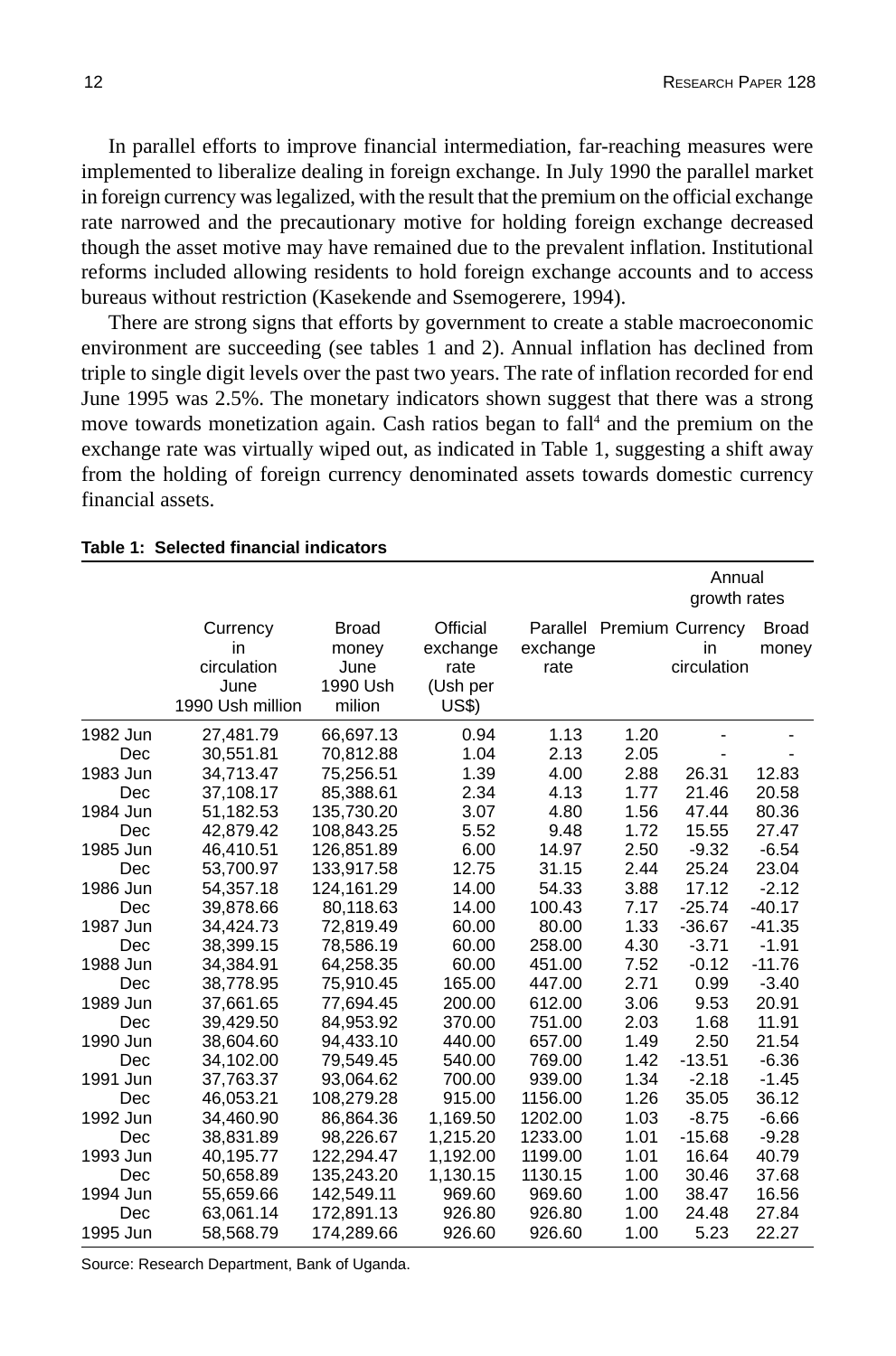|      | Broad<br>(M2)<br>(Ush<br>million) | Nominal<br>GDP<br>(Ush<br>million) | GDP<br>Constant<br>1970 m | Cash<br>(M <sub>0</sub> )<br>(Ush<br>million) | Deposits<br>(Ush<br>million) | (Ush<br>million) | Credit Inflation | Deposit<br>rates |
|------|-----------------------------------|------------------------------------|---------------------------|-----------------------------------------------|------------------------------|------------------|------------------|------------------|
| 1970 | 16.7                              | 95.00                              | 95.00                     | 5.67                                          | 10.80                        | 11.13            |                  |                  |
| 1971 | 16.43                             | 108.00                             | 106.22                    | 5.87                                          | 10.56                        | 11.50            | 35.29            | 4.00             |
| 1972 | 20.86                             | 113.00                             | 107.46                    | 5.75                                          | 15.11                        | 16.19            | 1.24             | 4.00             |
| 1973 | 29.22                             | 130.00                             | 104.73                    | 8.45                                          | 20.77                        | 22.35            | 12.88            | 4.00             |
| 1974 | 38.65                             | 160.00                             | 103.00                    | 11.11                                         | 27.54                        | 29.39            | 49.46            | 5.62             |
| 1975 | 46.77                             | 225.00                             | 98.53                     | 13.84                                         | 32.93                        | 28.80            | 18.91            | 5.62             |
| 1976 | 62.34                             | 265.00                             | 97.91                     | 22.54                                         | 39.80                        | 34.19            | 38.84            | 5.62             |
| 1977 | 74.00                             | 544.00                             | 98.30                     | 29.04                                         | 44.96                        | 41.51            | 74.89            | 5.62             |
| 1978 | 93.45                             | 592.00                             | 89.54                     | 36.06                                         | 57.39                        | 48.71            | 47.61            | 5.62             |
| 1979 | 137.23                            | 882.00                             | 80.12                     | 59.23                                         | 78.00                        | 54.00            | 87.63            | 6.80             |
| 1980 | 184.00                            | 1,267.00                           | 77.74                     | 73.00                                         | 111.00                       | 81.00            | 45.98            | 6.80             |
| 1981 | 352.70                            | 2,145.00                           | 78.98                     | 124.70                                        | 228.00                       | 208.00           | 164.17           | 7.23             |
| 1982 | 438.53                            | 3,162.00                           | 84.43                     | 186.50                                        | 252.00                       | 185.00           | 34.85            | 9.00             |
| 1983 | 544.20                            | 5,980.00                           | 88.65                     | 200.20                                        | 344.00                       | 337.00           | 21.17            | 10.67            |
| 1984 | 1,151.00                          | 9,285.00                           | 84.22                     | 515.00                                        | 636.00                       | 314.00           | 100.95           | 16.00            |
| 1985 | 1,824.90                          | 16,150.00                          | 84.98                     | 678.30                                        | 1,146.60                     | 761.00           | 155.50           | 20.00            |
| 1986 | 4,503.00                          | 39,500.00                          | 86.00                     | 197.00                                        | 2,528.00                     | 1,698.00         | 153.10           | 23.33            |
| 1987 | 8,825.90                          | 119,270.00                         | 91.42                     | 4,174.40                                      | 4,651.50                     | 5,533.00         | 233.20           | 20.00            |
| 1988 | 26,645.00                         | 3,700,470.00                       | 98.55                     | 14,062.60                                     | 12,582.30                    | 14,415.00        | 262.10           | 36.17            |
| 1989 | 60,155.40                         | 847,260.00                         | 105.25                    | 28,806.80                                     | 31,348.60                    | 36,743.00        | 70.60            | 35.00            |
| 1990 | 94,813.20                         | 1,281,260.00                       | 109.88                    | 38,437.80                                     | 56,375.40                    | 56,693.00        | 25.60            | 33.25            |
| 1991 | 139,156.90                        | 1,976,590.00                       | 114.60                    | 57,004.00                                     | 82,152.90                    | 88,280.00        | 38.70            | 32.00            |
| 1992 | 212,327.40                        | 2,497,970.00                       | 118.50                    | 84,930.90                                     | 127,396.00                   | 109,849.00       | 56.70            | 35.83            |
| 1993 | 302,418.00                        | 3,476,070.00                       | 123.60                    | 100,806.00                                    | 201,612.00                   | 147,118.00       | $-0.60$          | 12.00            |
| 1994 | 402,574.30                        | 4,800,531.00                       |                           | 176,523.00                                    | 307,383.00                   | 174,457.00       | 10.00            | 9.99             |
| 1995 | 504,430.50                        | 5,482,313.00                       |                           | 204,519.00                                    | 352,330.00                   | 214,897.00       | 6.60             | 7.61             |

**Table 2: Key financial indicators**

Source: Bank of Uganda Quarterly Economic Reports, World Tables and IFS.

### The government

The characteristic feature of the banking system was that lending decisions were not based on commercial assessment of risk against expected return. On the contrary, political interference and financing of state owned enterprises were common phenomena. The government also directed the commercial banks through the central bank to concentrate lending in three main areas: manufacturing, agriculture, and trade and commerce. Lending to agriculture is short term, taking the form of crop financing, and not largely for farming or expansion of the sector.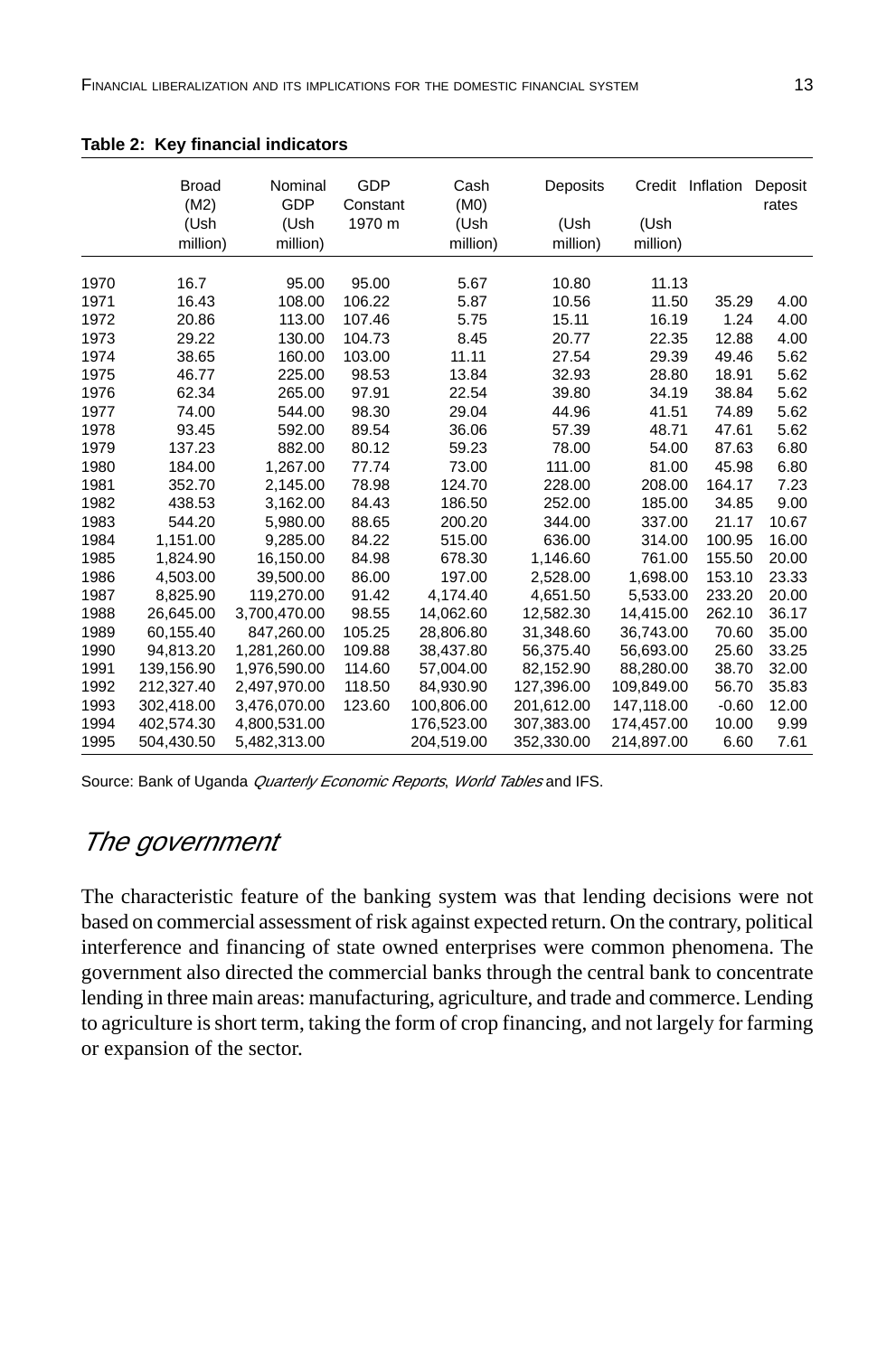# **4. Impact of financial liberalization**

The impact of financial liberalization, particularly a rise in the real deposit interest<br>rate, alters the composition of assets in the financial portfolio of households. Savings are likely to be held in favour of FFS assets and to the extent that financial flows are a necessary ingredient in economic growth, then the non-household/non-bank private sector ought to benefit through increased access to bank credit. Liberalization also improves the net worth of borrowers who have likely been paying high premiums to obtain credit in the informal sector. The ability of the formal financial system to accommodate these potential clients therefore becomes an issue in the short run since a failure to do so might result in lowered investment and excess liquidity in the banking system.

Financial liberalization requires as a pre-condition that fiscal discipline on the part of government prevails. Accommodation of fiscal deficits by the banking system therefore ought to be reduced in order to crowd in the private sector. To this end, we shall investigate whether this was the experience in Uganda following financial liberalization.

There is, however, a critical issue at hand in that most rural households in Uganda keep their wealth in the form of livestock (which, in addition, is a sign of social standing), land and commodity stocks (inflationary hedges). Have the real deposit rates in Uganda risen enough to encourage rural households to substitute their wealth for time deposits? Or how informed are they about banking? These are some of the fundamentals that cannot be captured quantitatively and are only captured in the wealth portfolios of households.

## Financial sector reform

All aving presented a brief analysis of the financial system, we now turn our attention  $\mathbf 1$  to the effects of liberalization. The major objectives of the financial sector reforms included:

- Strengthening the supervisory and regulatory role of Bank of Uganda (BoU).
- Liberalizing interest rates in an attempt to deepen the financial market and widen the range of financial instruments offered.
- Restructuring and re-capitalizing weak commercial banks in order to increase their efficiency and viability.

 For the purpose of this study, we concentrate on indicators, especially liquidity indicators, such as interest rates, intermediation margins, capitalization and level of nonperforming loans, direction of credit, and monetary ratios.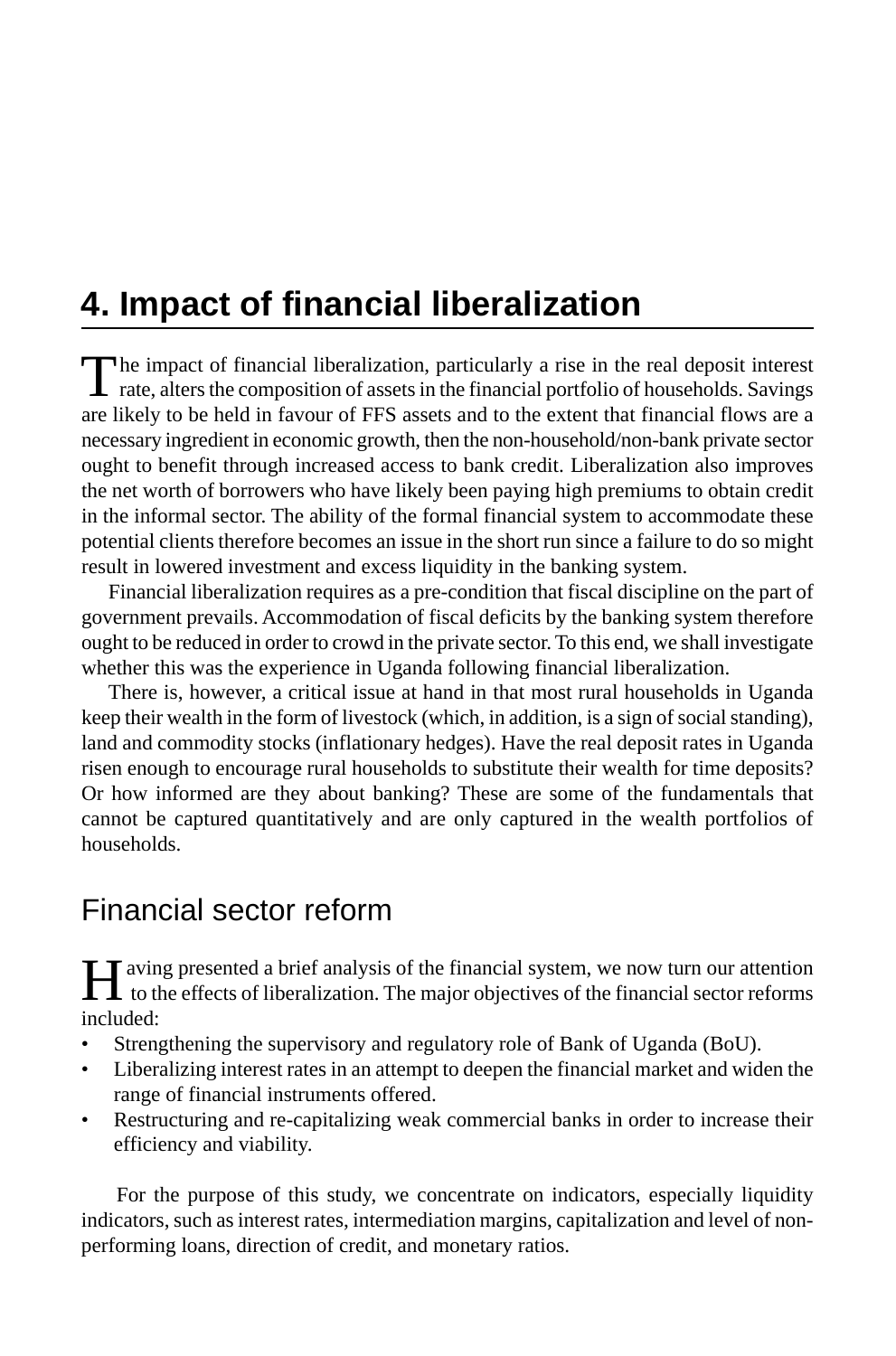#### Interest rates

Interest rates as a tool for executing financial intermediation have been constrained by three factors:

- High inflation rates that peaked at triple digit levels in 1987 and 1988; it would be illogical to have triple digit levels in interest rates.
- Lack of adequate types of financial instruments convenient and acceptable to the public.
- The general weakness in the safety and soundness of the financial sector, resulting in a higher proportion of currency held outside banks in relation to broad money.

The first task of the monetary authorities was to create conditions for real positive interest rates by reducing inflation rates from triple digit levels to low levels during the structural adjustment programme (SAP) period. As a result of the monetary authorities' commitment to fighting inflation, interest rates became positive in real terms by May 1990 following the decline of inflation to 33% per annum. The policy stance then was to keep interest rates at least four percentage points above the average annual inflation rates for the preceding three months while varying the lending rates according to the threshold on savings rates. This was generally implemented except for the period June and August 1991 when inflation got slightly out of control. The stimulation of savings was not responding as required, however, due to structural problems in the financial sector.

In November 1992, interest rates were linked to the market determined treasury bill rate. However, during 1993/94 real interest rates occasionally turned out negative owing to rising inflation and declining nominal interest rates (see Table 3). These were caused, respectively, by a brief spell of drought that hit the country thus affecting the food subgroup (consequently, the weighted CPI) and the excess liquidity in the banking system following large inflows of funds into the economy. Since July 1994, interest rates have been completely liberalized.

Real interest rates such as deposit rates are computed as:

$$
\left(1 + \frac{DR}{100}\right) - \left(1 + \frac{\Delta CPI^e}{100}\right) \tag{4}
$$

where *DR* is the nominal deposit rate and  $\Delta CPI^e$  is the expected inflation. Here we assume the agents form their expectations based on past values of inflation and we adopt the model used by Nugeant and Glezakos (1979)<sup>5</sup> to compute the adjustment coefficient ( $\beta$ ). Using quarterly data for the sample period 1982–1995, we find that a  $\beta$  value of 1 minimizes the forecast errors. A rational expectations model is ignored here because we believe that agents in Uganda do not have all the available information needed to process the future inflation rate, let alone the technique of processing this information.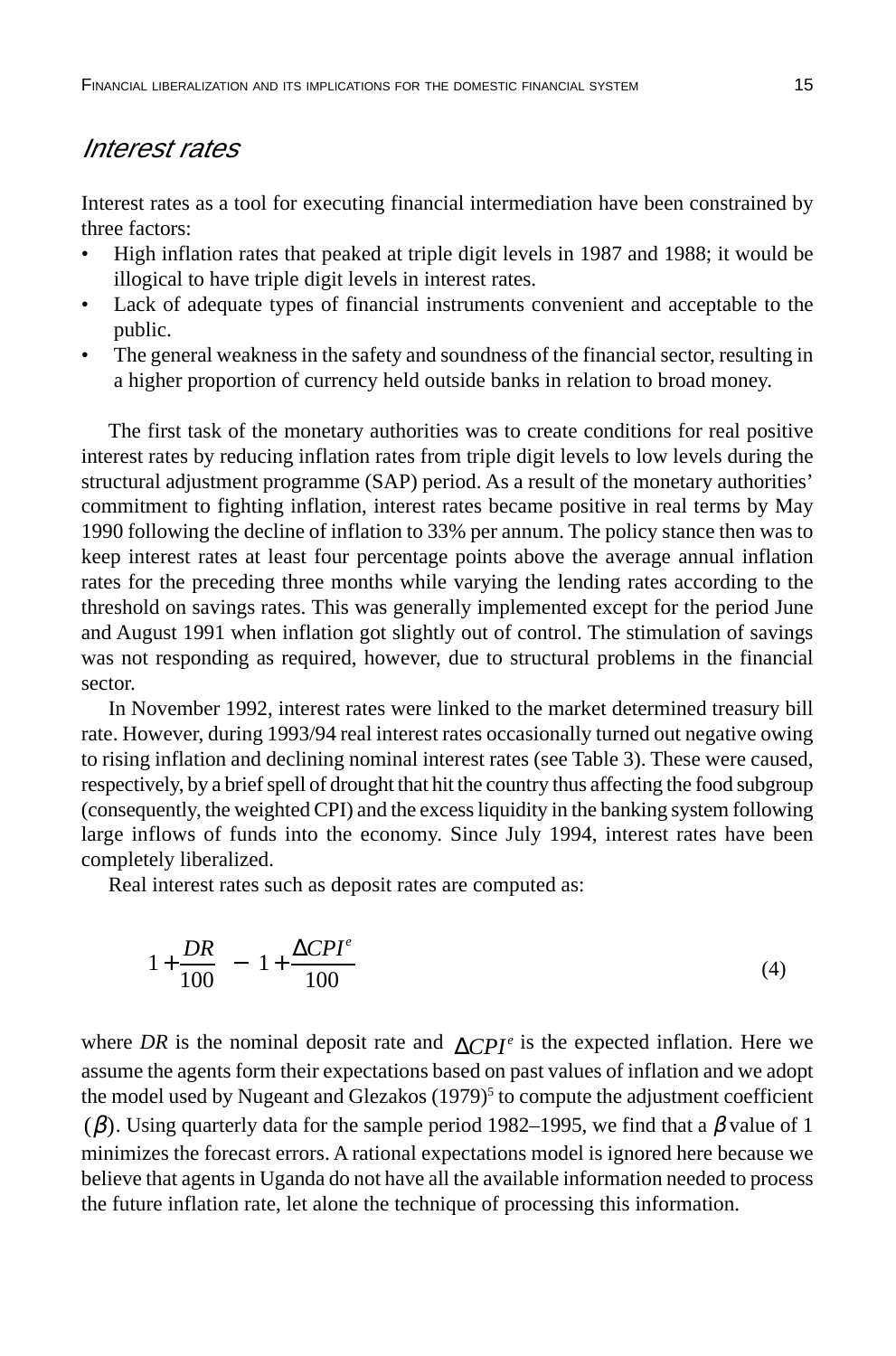|          | Nominal<br>deposit<br>rate $(\%)$ | Nominal<br>lending<br>rate $(\%)$ | Inflation<br>rate<br>$(\% )$ | Real<br>deposit<br>rate $(\%)$ | Real<br>lending<br>rate $(\%)$ | Interme-<br>diation<br>margin<br>(nominal) | Interme-<br>diation<br>margin<br>(real) |
|----------|-----------------------------------|-----------------------------------|------------------------------|--------------------------------|--------------------------------|--------------------------------------------|-----------------------------------------|
| 1986 Jun | 30.00                             | 33.33                             | 154.26                       | -48.87                         | -47.56                         | 3.33                                       | 1.31                                    |
| Dec      | 38.00                             | 45.00                             | 358.42                       | $-69.90$                       | $-68.37$                       | 7.00                                       | 1.53                                    |
| 1987 Jun | 38.00                             | 45.00                             | 233.26                       | $-58.59$                       | $-56.49$                       | 7.00                                       | 2.10                                    |
| Dec      | 30.00                             | 35.00                             | 163.03                       | $-50.58$                       | $-48.68$                       | 5.00                                       | 1.90                                    |
| 1988 Jun | 30.00                             | 35.00                             | 243.10                       | $-62.11$                       | $-60.65$                       | 5.00                                       | 1.46                                    |
| Dec      | 29.67                             | 40.00                             | 118.88                       | $-40.76$                       | $-36.04$                       | 10.33                                      | 4.72                                    |
| 1989 Jun | 33.00                             | 40.00                             | 86.25                        | $-28.59$                       | $-24.83$                       | 7.00                                       | 3.76                                    |
| Dec      | 33.00                             | 40.00                             | 80.36                        | $-26.26$                       | $-22.38$                       | 7.00                                       | 3.88                                    |
| 1990 Jun | 32.00                             | 40.00                             | 29.13                        | 2.22                           | 8.41                           | 8.00                                       | 6.20                                    |
| Dec      | 30.00                             | 36.00                             | 58.23                        | $-17.84$                       | $-14.05$                       | 6.00                                       | 3.79                                    |
| 1991 Jun | 29.00                             | 32.00                             | 48.89                        | -13.36                         | $-11.34$                       | 3.00                                       | 2.01                                    |
| Dec      | 34.00                             | 37.00                             | 19.85                        | 11.81                          | 14.31                          | 3.00                                       | 2.50                                    |
| 1992 Jun | 38.00                             | 40.00                             | 64.41                        | $-16.06$                       | $-14.85$                       | 2.00                                       | 1.22                                    |
| Dec      | 32.33                             | 33.00                             | 43.45                        | $-7.75$                        | $-7.28$                        | 0.67                                       | 0.47                                    |
| 1993 Jun | 17.87                             | 27.00                             | 0.50                         | 17.28                          | 26.37                          | 9.13                                       | 9.08                                    |
| Dec      | 12.94                             | 20.00                             | 3.34                         | 9.29                           | 16.13                          | 7.06                                       | 6.83                                    |
| 1994 Jun | 10.07                             | 21.30                             | 14.81                        | $-4.12$                        | 5.66                           | 11.23                                      | 9.78                                    |
| Dec      | 6.61                              | 22.35                             | 6.93                         | $-0.30$                        | 14.42                          | 15.74                                      | 14.72                                   |
| 1995 Jun | 8.05                              | 19.53                             | 2.47                         | 5.45                           | 16.65                          | 11.48                                      | 11.20                                   |

**Table 3: Intermediation margins of the banking system**

Source: Research Department, Bank of Uganda.

A gradual decline in the intermediation margins was observed until December 1992. The margins increased following the partial and full liberalization of interest rates in November 1992 and July 1994, respectively. The intermediation margins are expected to decline, however, as the banking sector endeavours to:

- Reduce the costs of asset management.
- Lower intermediation costs by addressing structural and institutional problems affecting the financial system.
- Increase competition within the financial system and from offshore sources.

## Recapitalization of commercial banks

Until January 1993, the 1966 Banking Act required the equivalent of only US\$20,000 to open a bank. This became dismally inadequate in view of the risks (especially default risk) commercial banks faced. As a result of the large share of non-performing assets, the earning capacity of the capital base of commercial banks eroded; combined with weak management, this hampered the healthy operation of the banking system.

The need to recapitalize the banking system arose in order to:

• Cover the system from any unexpected portfolio shocks and risks associated with the conduct of banking business in Uganda.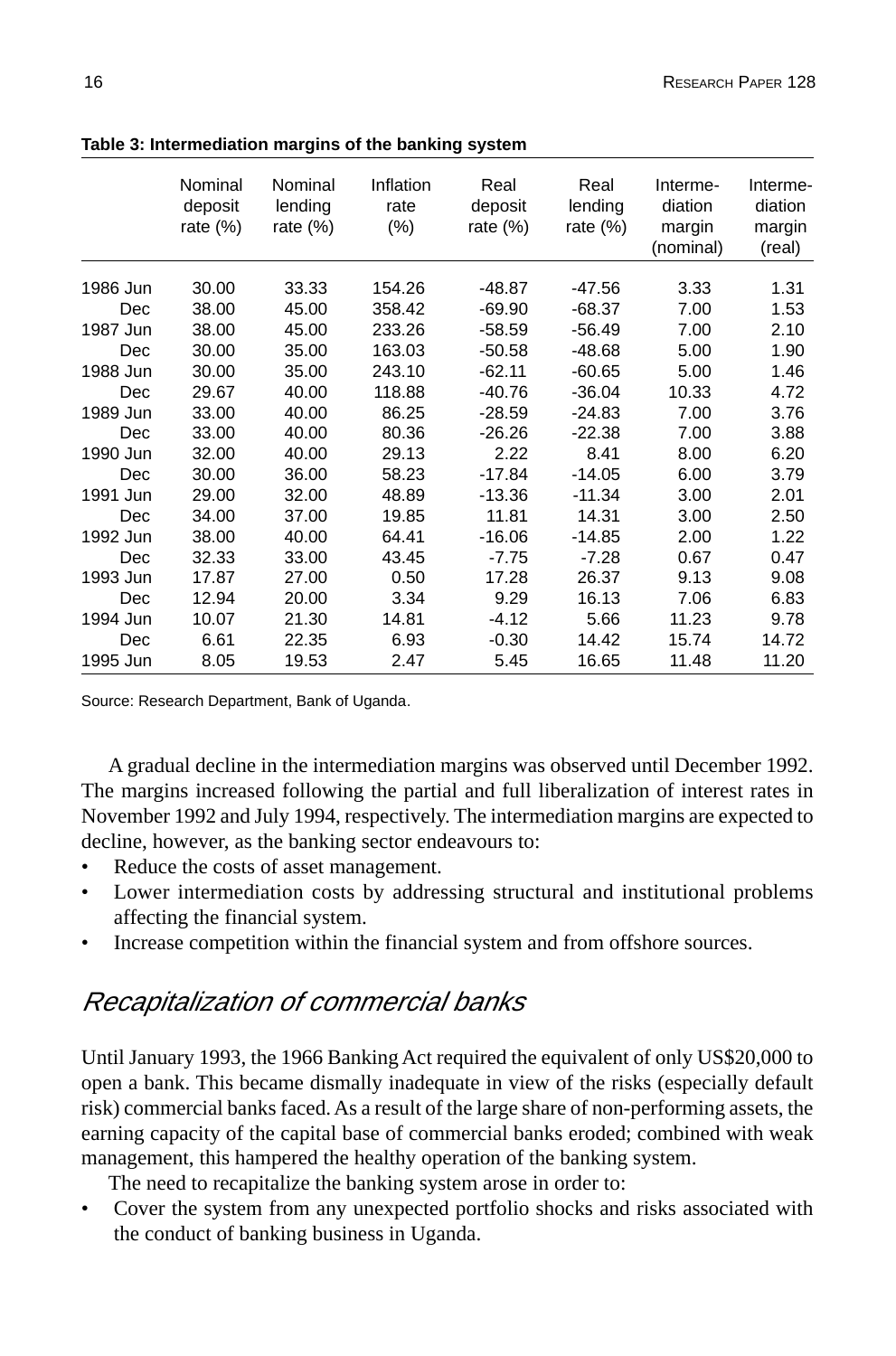- Allow the banks to pursue investment activities that are within their investment opportunity set, thus allowing the banks to take on extra risk with higher returns but with own resources.
- Over time, reduce reliance on the collateral requirement as a precondition for borrowing.

The 1993 Financial Institution Act requires indigenous and foreign owned commercial banks to have a minimum paid up capital of Ush0.5 billion and Ush1.0 billion, respectively. This raised the amount of total paid-up capital from Ush2.649 billion to Ush27.81 billion, in March 1993 and June 1995, respectively. The risk-weighted ratios of the commercial banking system in Uganda are substantial, given that most of their assets are in the form of advances, which unfortunately attract a risk weighting of 100%.

The volume of non-performing loans grew from Ush27.70 billion to Ush134.61 billion over the period March 1993 to June 1995, while the total capital<sup>6</sup> deteriorated from negative Ush7.05 billion to negative Ush103.7 billion over the same period (Table 4). The deterioration in the total capital can be attributed to the prudential regulation of the Bank of Uganda where non-performing assets (including any non-repayment of principal and interest payments on advances falling due) are deducted from the paid-up capital of the respective commercial bank. The major implication of this is to curtail commercial bank activity, especially support of private sector investment activity. The other potential problem is that since the earning capacity of banks is constrained, the risk of collapse of an institution is raised and could even destabilize the whole banking industry.

The aim of BoU is to avoid the emergence of a liquidity crisis in any bank. In the extreme case, BoU recently took over the management of two commercial banks whose non-performing assets in relation to their paid-up capital signalled an impending liquidity

|      | assets (all commercial baring) (Osh million) |                              |                  |                             |                    |  |  |  |
|------|----------------------------------------------|------------------------------|------------------|-----------------------------|--------------------|--|--|--|
|      |                                              | Paid<br><b>up</b><br>capital | Total<br>capital | Total<br>advances<br>assets | Non-<br>performing |  |  |  |
|      |                                              |                              |                  |                             |                    |  |  |  |
| 1992 | June                                         | 1,529.70                     | $-221.50$        | 86,185.50                   |                    |  |  |  |
|      | Sept                                         | 1,597.40                     | -10,438.90       | 102,282.50                  |                    |  |  |  |
|      | Dec                                          | 1.186.10                     | 3.784.90         | 121.878.30                  | 32,678.30          |  |  |  |
| 1993 | Mar                                          | 2.649.70                     | $-7.049.10$      | 161.384.70                  | 27.703.70          |  |  |  |
|      | June                                         | 3,961.80                     | $-2,784.90$      | 162,770.50                  | 26,284.20          |  |  |  |
|      | Sept                                         | 5,763.10                     | 76,593.30        | 175,613.20                  | 71,190.20          |  |  |  |
|      | Dec.                                         | 6,914.30                     | 7,254.70         | 196.644.10                  | 77,719.50          |  |  |  |
| 1994 | Mar                                          | 8.859.10                     | $-68.345.10$     | 216.934.70                  | 115.061.80         |  |  |  |
|      | June                                         | 11.392.40                    | $-76.112.10$     | 215.499.30                  | 126.428.80         |  |  |  |
|      | Sept                                         | 11,877.60                    | -43,697.10       | 232,254.10                  | 123,410.20         |  |  |  |
|      | Dec                                          | 18,580.10                    | $-114,317.70$    | 241,802.70                  | 119,136.30         |  |  |  |
| 1995 | Mar                                          | 27.806.10                    | -103.669.60      | 243,808.10                  | 134.261.50         |  |  |  |

**Table 4: Commercial banks' level of capitalization, total advances and non-performing assets (all commercial banks) (Ush million)**

Source: Banks' Supervision Department, Bank of Uganda.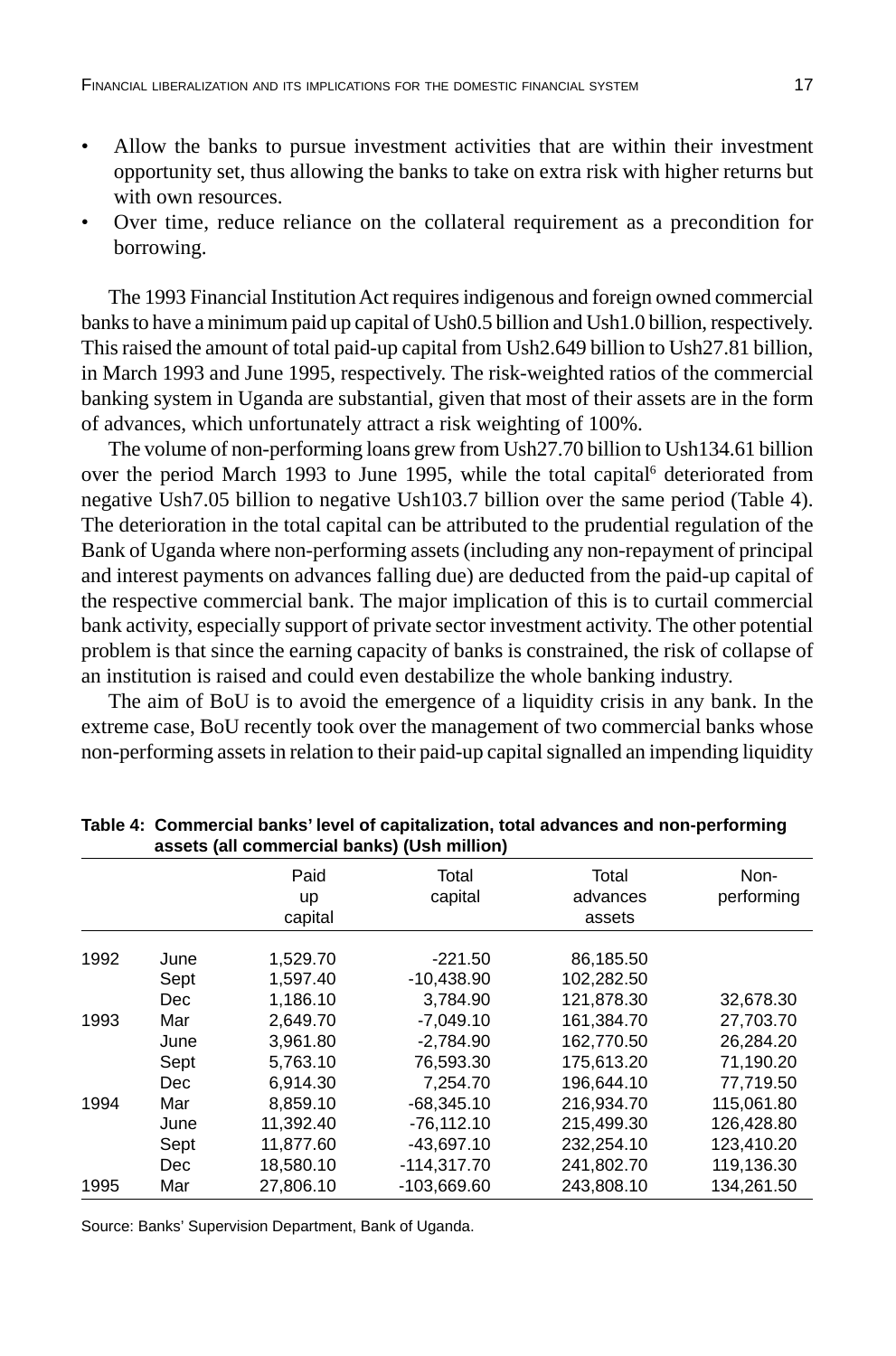crisis. In the ensuing period, the two commercial banks continued to accumulate excess reserves, which became of concern to the monetary authorities.

The ratio of 4% and 8%, respectively, is the minimum requirement for core and total capital.7 When UCB and Cooperative Bank are excluded from the system, an encouraging picture is painted of the banking system. Table 5 suggests that the level of non-performing loans increased from Ush4.89 billion to Ush41.23 billion, a far smaller figure than Ush134.26 billion for the whole banking industry. Total capital nearly doubled from Ush4.18 billion to Ush7.55 billion over the period March 1993 to June 1995, compared with the negative position of the whole banking industry.

|      |      | Paid<br><b>up</b><br>capital | Total<br>capital | Total<br>advances | Non-<br>performing<br>assets |
|------|------|------------------------------|------------------|-------------------|------------------------------|
| 1992 | Jun  | 1,140.60                     | 7,092.10         | 36,839.40         |                              |
|      | Sep  | 1.200.00                     | 3.947.10         | 45.139.60         |                              |
|      | Dec. | 784.70                       | 2.693.20         | 46,013.50         | 17,158.40                    |
| 1993 | Mar  | 1,397.30                     | 4,182.80         | 56,761.50         | 4,893.30                     |
|      | Jun  | 2.709.40                     | 8.447.40         | 53,447.80         | 5,904.20                     |
|      | Sep  | 2,867.60                     | 14,089.90        | 63,952.50         | 11,582.30                    |
|      | Dec  | 4,004.00                     | 4,070.00         | 77,056.40         | 12,948.80                    |
| 1994 | Mar  | 4.051.40                     | 5,866.30         | 92.339.20         | 14,003.80                    |
|      | Jun  | 4,781.30                     | 4,808.30         | 94,955.50         | 26,045.10                    |
|      | Sep  | 5,185.60                     | 4,793.90         | 111,837.90        | 26,969.40                    |
|      | Dec  | 7,057.90                     | 5,784.40         | 112,520.70        | 23,370.20                    |
| 1995 | Mar  | 10,036.30                    | 7,549.20         | 116,957.80        | 41,226.00                    |

#### **Table 5: Commercial banks' level of capitalization, total advances and non-performing assets (excluding UCB and CO-OP) (Ush million)**

Source: Banks' Supervision Department, Bank of Uganda.

#### Excess reserves

Beginning in 1977, commercial banks in Uganda were required to hold 10% of their deposits as statutory requirements in unremunerated accounts with BoU. As a part of the financial sector liberalization, in 1993 this requirement was revised downwards to 8% for demand deposits and 7% for time/savings deposits.

Table 6 reveals that excess reserves of commercial banks with Bank of Uganda grew from a negative Ush7.25 billion in June 1991 to Ush73.39 billion in June 1995. This may be symptomatic of the following:

- Illiquidity of the Ugandan inter-bank market.
- Declining demand for treasury bills as a result of the weak secondary market.
- Lack of potentially "credible" borrowers.
- Caution within the banking industry not to violate statutory requirements following the enactment of the Financial Institutions Statute in 1993.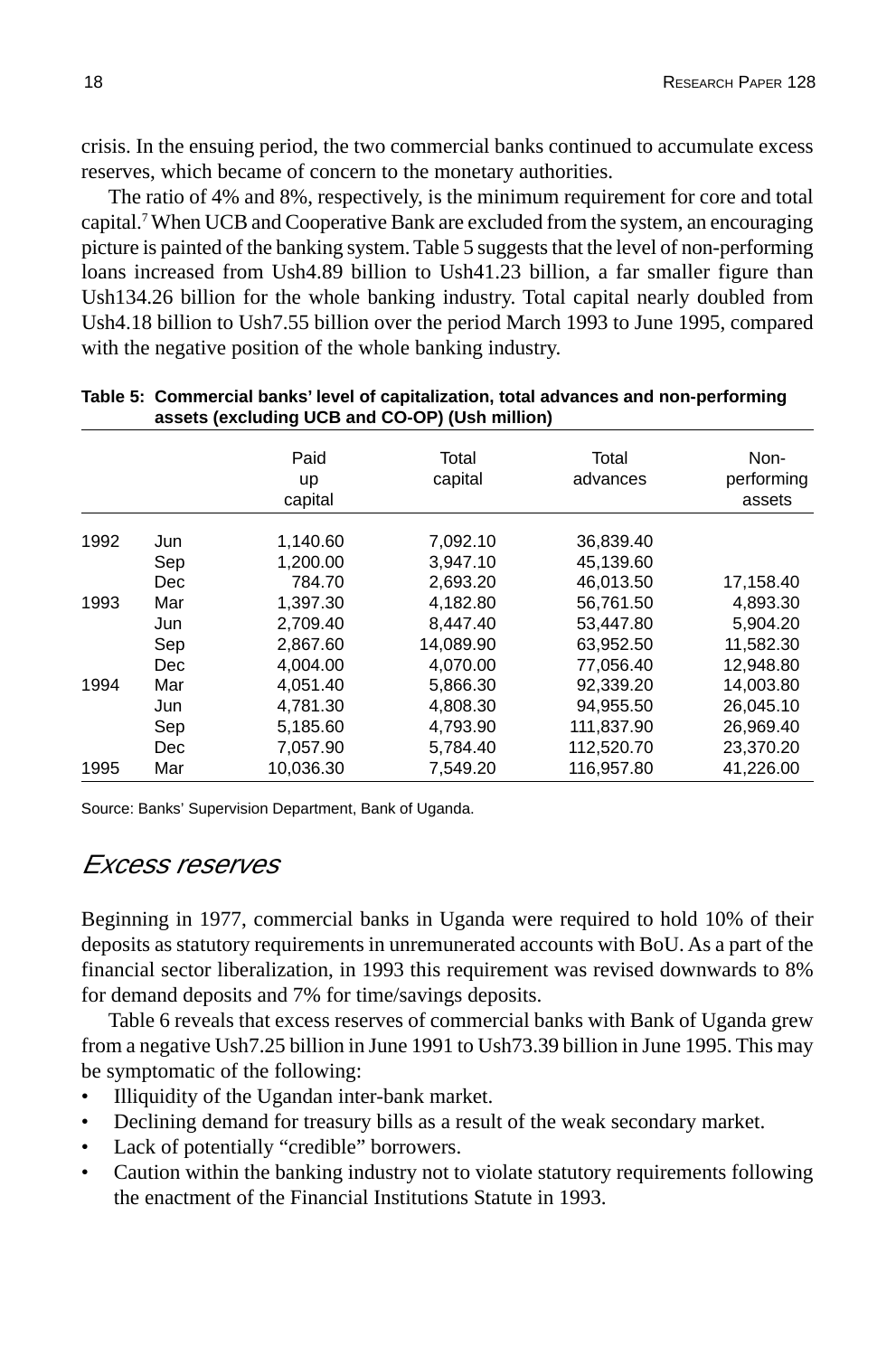In brief, most Ugandan commercial banks prefer to keep excess reserves on hand that are sufficient to cover adverse inter-bank clearing. In the developed inter-bank markets, commercial banks would keep a much smaller amount of excess reserves on hand and largely depend on borrowing in the inter-bank market to meet a larger proportion of their inter-bank clearing needs.

|      |      | Demand<br>deposits | Time & savings<br>deposits | Actual<br>reserves | Statutory<br>reserves | <b>Excess</b><br>reserves |
|------|------|--------------------|----------------------------|--------------------|-----------------------|---------------------------|
| 1991 | June | 58.00              | 24.50                      | 1.00               | 8.25                  | $-7.25$                   |
|      |      |                    |                            |                    |                       |                           |
| 1992 | June | 82.10              | 46.20                      | 29.60              | 12.83                 | 16.77                     |
| 1993 | June | 122.00             | 80.00                      | 45.60              | 15.36                 | 30.24                     |
|      | Sep  | 120.10             | 85.90                      | 41.70              | 15.62                 | 26.08                     |
|      | Dec  | 125.10             | 96.20                      | 30.50              | 16.74                 | 13.76                     |
| 1994 | Mar  | 130.20             | 101.60                     | 29.60              | 17.53                 | 12.07                     |
|      | June | 157.20             | 110.00                     | 60.40              | 20.28                 | 40.12                     |
|      | Sept | 164.30             | 124.00                     | 61.90              | 21.82                 | 40.08                     |
|      | Dec  | 177.50             | 129.90                     | 60.30              | 23.29                 | 37.01                     |
| 1995 | Jan  | 184.20             | 123.10                     | 53.00              | 23.35                 | 29.65                     |
|      | Feb  | 189.50             | 120.10                     | 51.50              | 23.57                 | 27.93                     |
|      | Mar  | 188.70             | 123.30                     | 64.50              | 23.73                 | 40.77                     |
|      | Apr  | 196.70             | 120.90                     | 71.10              | 24.20                 | 46.90                     |
|      | May  | 194.40             | 122.20                     | 67.50              | 24.11                 | 43.39                     |
|      | June | 206.30             | 128.60                     | 98.90              | 25.51                 | 73.39                     |

Source: Research Department, Bank of Uganda.

Estimates at the BoU suggest that commercial banks have a voluntary demand of Ush17 billion in excess reserves in order to meet their clearing needs. On the basis of the 91-day and 182-day treasury bill rates, and the fact that these reserves earn a zero interest rate in BoU, the opportunity cost of such large reserves is computed at between Ush1.0 billion and Ush2.5 billion per annum. This reflects the high cost of intermediation prevailing in the Ugandan financial system and further suggests illiquidity in the interbank and treasury bill markets. The illiquidity in the inter-bank market is highly associated with the structural problems within the banking sector (discussed above). The weak secondary market in treasury bills and the large proportion of the budget deficit that is externally rather than bond financed are partly responsible for the illiquidity and constrained growth of the treasury bill market.

Other reasons that would explain the behaviour of the commercial banks in diverting a greater proportion of their loanable funds to the accumulation of reserves include the following:

- Avoidance of adverse incentive and selection problems may have led to the rationing of credit to the private sector.
- The adverse effects of high real interest rates that encroach on the profitability of sound investment lead to fears of bankruptcy and default problems.
- Liberalization of the foreign exchange market has pushed some prime borrowers to external sources of credit.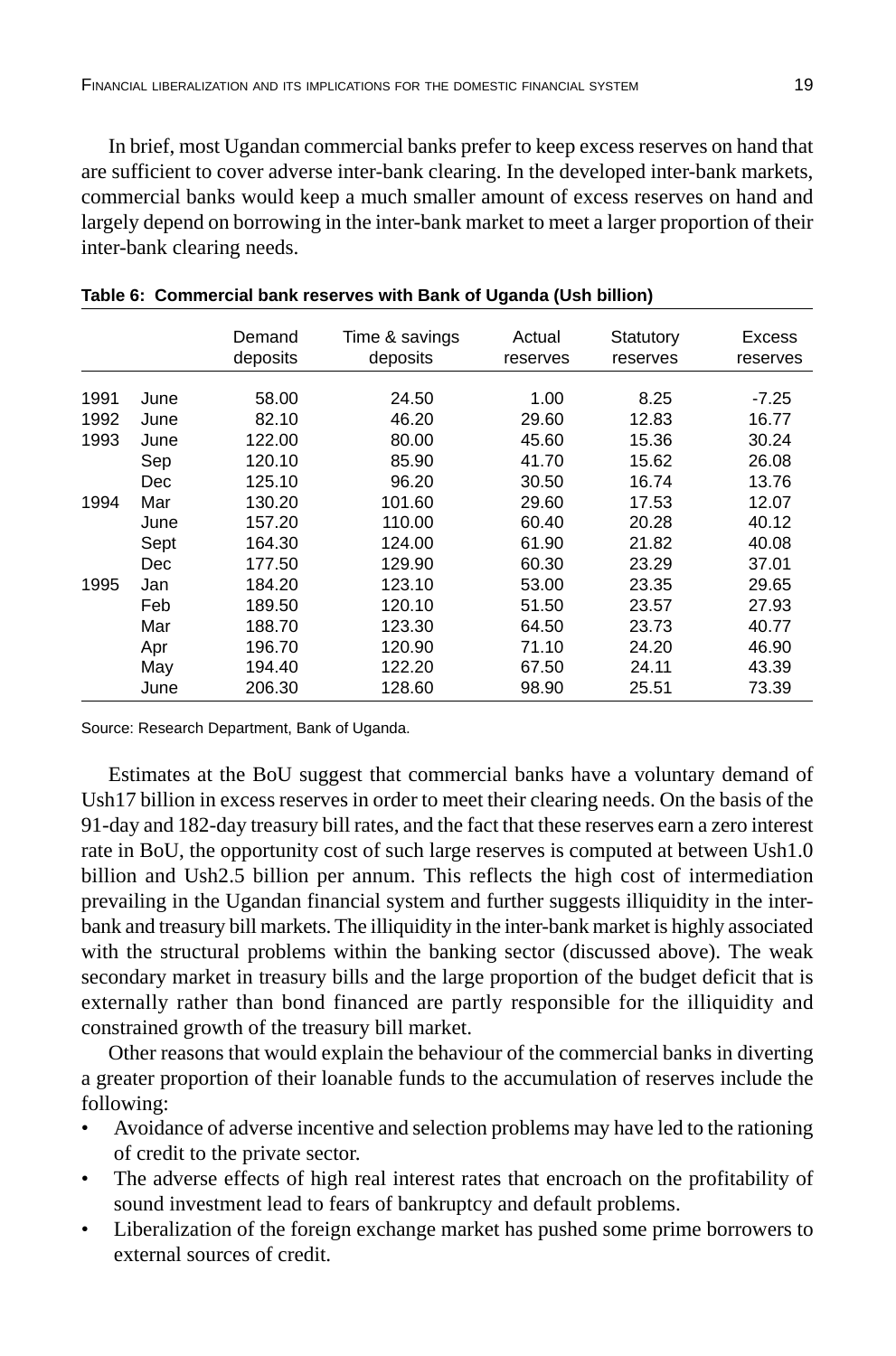Since February 1991, commercial banks have been the main bidders in the weekly auction and to date they hold nearly 80% of all outstanding bills. This may suggest a shift of loanable funds from the credit to the money market given that treasury bills are considered a safe investment. However, in May 1995 the build-up of excess reserves raised the concern of the monetary authorities. The commercial banks were in effect not purchasing treasury bills and instead opted to accumulate reserves that earned no interest. The high re-discount rate and lack of secondary markets in treasury bills appear to have made this instrument illiquid. Consequently, in July 1995, the authorities changed the policy of setting the re-discount rate and made it more market based. The demand for treasury bills subsequently increased to an estimated Ush9 billion in just one week.

### Direction of credit

Until June 1988, credit to government accounted for more than 50% of the total credit. The effect of this was to crowd out the private sector. Since then, credit to the private sector has grown (except in 1992), with its ratio to total credit sometimes exceeding unity. This has largely been due to the government's net repayment to the banking system, an act that appears to be crowding in the private sector. However, credit to the private sector has not grown in proportion to the loanable funds available in the banking system. Table 7 shows that since December 1993 there has been a net repayment by government to the banking system while credit to the private sector has grown by an estimated average of 16.97% over the same period.

|            | Credit to the<br>private sector<br>(Cp) | Credit to the<br>public sector<br>(Cg) | Total<br>domestic<br>credit (CT) | Cp/CT | Annual<br>growth<br>rate of Cp<br>$(\% )$ |
|------------|-----------------------------------------|----------------------------------------|----------------------------------|-------|-------------------------------------------|
| 1982 Jun   | 39,194.16                               | 87.231.32                              | 126,425.48                       | 0.31  |                                           |
| Dec        | 50,790.01                               | 81,065.90                              | 131,855.91                       | 0.39  | 29.59                                     |
| 1983 Jun   | 55,781.09                               | 93,076.71                              | 148,857.80                       | 0.37  | 42.32                                     |
| <b>Dec</b> |                                         |                                        |                                  |       |                                           |
|            | 69,010.61                               | 79,355.00                              | 148,365.61                       | 0.47  | 35.87                                     |
| 1984 Jun   | 77,256.31                               | 74.486.30                              | 151.742.61                       | 0.51  | 38.50                                     |
| <b>Dec</b> | 52,747.64                               | 64,616.83                              | 117,364.47                       | 0.45  | $-23.57$                                  |
| 1985 Jun   | 68,402.97                               | 67,891.84                              | 136,294.81                       | 0.50  | $-11.46$                                  |
| <b>Dec</b> | 58,673.13                               | 72,831.98                              | 131,505.12                       | 0.45  | 11.23                                     |
| 1986 Jun   | 41,872.02                               | 45,185.81                              | 87,057.83                        | 0.48  | $-38.79$                                  |
| Dec        | 30,115.30                               | 27,542.59                              | 57.657.89                        | 0.52  | $-48.67$                                  |
| 1987 Jun   | 12,551.24                               | 18,517.42                              | 31,068.66                        | 0.40  | $-70.02$                                  |
| <b>Dec</b> | 15,740.39                               | 50,013.86                              | 65,754.25                        | 0.24  | -47.73                                    |
| 1988 Jun   | 29,567.03                               | $-414.40$                              | 29,152.63                        | 1.01  | 135.57                                    |
| <b>Dec</b> | 32,101.20                               | 23,434.50                              | 55,535.70                        | 0.58  | 103.94                                    |
| 1989 Jun   | 55,004.46                               | 13,156.81                              | 68,161.27                        | 0.81  | 86.03                                     |
| Dec        | 60,619.54                               | 8,005.82                               | 68,625.36                        | 0.88  | 88.84                                     |

#### **Table 7: Direction of the banking system credit (in millions of June 1990 shillings)**

continued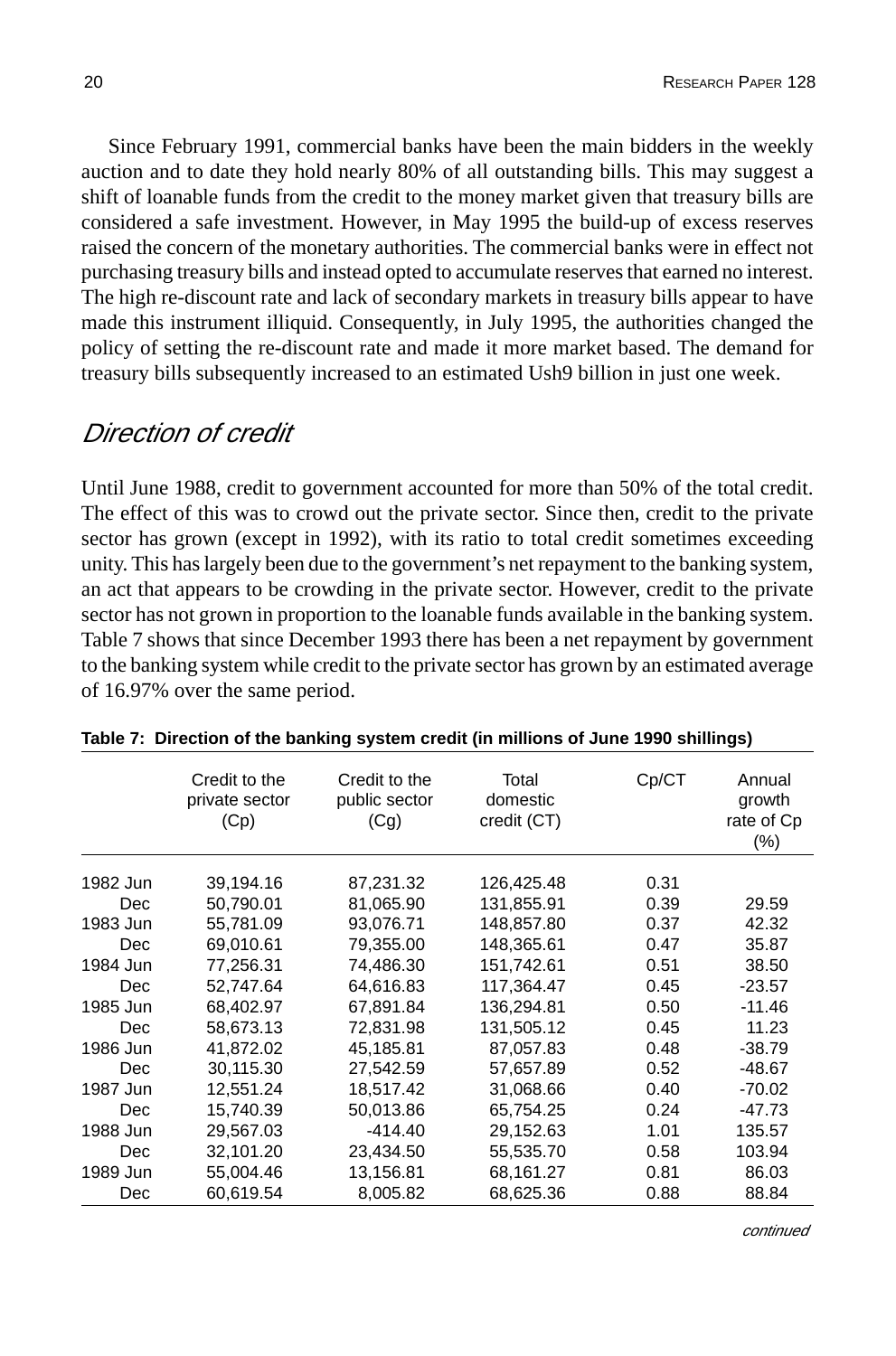FINANCIAL LIBERALIZATION AND ITS IMPLICATIONS FOR THE DOMESTIC FINANCIAL SYSTEM 21

| Credit to the | Credit to the<br>private sector<br>(Cp) | Total<br>public sector<br>(Cq) | Cp/CT<br>domestic<br>credit (CT) | Annual  | growth<br>rate of Cp<br>$(\% )$ |
|---------------|-----------------------------------------|--------------------------------|----------------------------------|---------|---------------------------------|
| 1990 Jun      | 70,641.80                               | -1560.40                       | 69.081.40                        | 1.02    | 28.43                           |
| Dec.          | 61.799.50                               | 7.256.65                       | 69.056.14                        | 0.89    | 1.95                            |
| 1991 Jun      | 72.420.20                               | 8712.08                        | 81,132.27                        | 0.89    | 2.52                            |
| Dec.          | 63.969.09                               | 47.623.34                      | 111.592.43                       | 0.57    | 3.51                            |
| 1992 Jun      | 54.419.81                               | 23.387.25                      | 77.807.06                        | 0.70    | $-24.86$                        |
| Dec.          | 60,232.96                               | 20,829.42                      | 81,062.38                        | 0.74    | $-5.84$                         |
| 1993 Jun      | 68.575.49                               | 16.259.75                      | 84.835.23                        | 0.81    | 26.01                           |
| Dec.          | 74,612.99                               | $-382.04$                      | 74,230.94                        | 1.01    | 23.87                           |
| 1994 Jun      | 75.417.19                               | $-4,425.89$                    | 70,991.30                        | 1.06    | 9.98                            |
| Dec.          | 86,106.14                               | -17,256.96                     | 68,849.18                        | 1.25    | 15.40                           |
| 1995 Jun      | 89,459.94                               | $-37.249.06$                   | 52,210.88                        | 1.71    | 18.62                           |
| Dec.          | 291.932.00                              | $-109.295.00$                  | 102.637.00                       | $-2.67$ | 239.04                          |

Source: Research Department, Bank of Uganda.

## Offshore financing

The liberalization of the foreign exchange market made access to offshore financing<br>possible. This source of finance became increasingly attractive particularly at the time when the domestic currency was appreciating and the domestic real interest rates were rising. To date, some commercial banks and export companies have drawn on it. However, the capital position of such banks ought to be sound in order to allow them to take on extra risk with higher returns but with own resources. (See also Table 8.)

A common practice of offshore financing is seen in the area of export pre-financing. With the high real lending rates accompanied by an appreciating shilling, exporters found it attractive to access credit from offshore markets in the form of pre-finance.

The implication of this development for the domestic financial system is not very encouraging. First, the growth of the inter-bank market may be slowed due to cheap sources of credit off shore. Second, since exporters are rated creditworthy by the commercial banks, demand for loanable funds is likely to fall, leaving the banking system with excess loanable funds.

Given that a large proportion of the government budget is also externally rather than bond financed, the growth of the treasury bill market is being constrained.

Overall, over the short-run and long-run periods, the external liability of the economy is likely to increase and unless these resources are used for directly productive purposes, then external debt problems are likely to intensify in the future. In brief, as a result of increasing use of offshore financing the following may happen:

- Increase in off-balance-sheet transactions.<sup>8</sup>
- Turning away of small depositors.<sup>9</sup>
- Continued build up of excess reserves.
- Constrained growth of the treasury bill market.
- Build up of external liabilities over the short-run and long-run periods.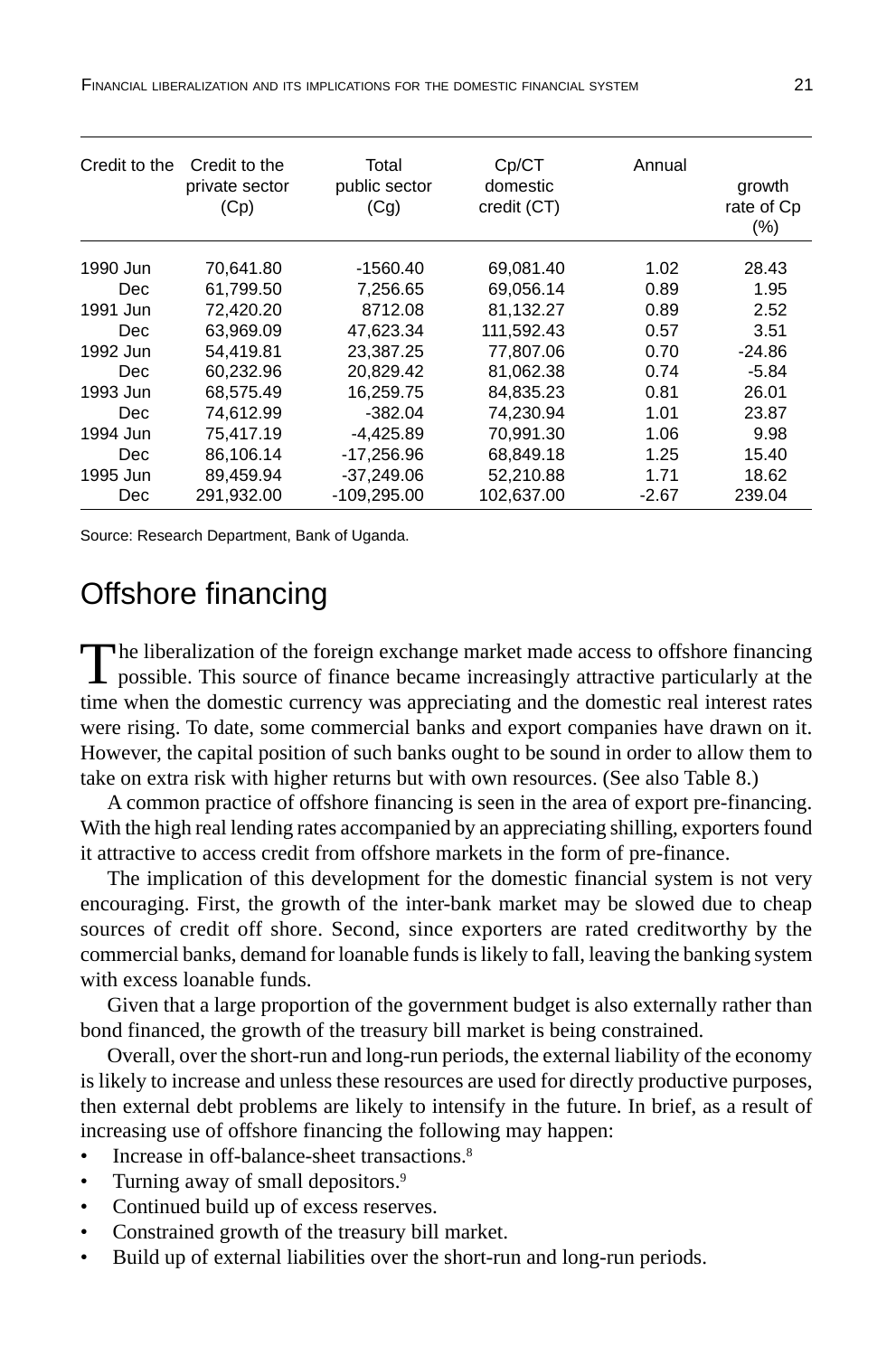|          | Foreign<br>exchange<br>A/Cs | Time and<br>savings<br>A/Cs     | Foreign<br>exchange<br>A/Cs | Time and<br>savings<br>A/Cs |
|----------|-----------------------------|---------------------------------|-----------------------------|-----------------------------|
|          |                             |                                 | Annual                      |                             |
|          |                             | (June 1992 shillings, millions) | (real growth rates)         |                             |
| 1992 Jun | 24,270.80                   | 46,172.30                       |                             |                             |
| Sept     | 24,484.19                   | 41,144.02                       |                             |                             |
| Dec      | 32,658.28                   | 49,550.06                       | 34.56                       | 7.32                        |
| 1993 Mar | 26,426.26                   | 55,626.58                       | 7.93                        | 35.20                       |
| June     | 29,661.99                   | 65,632.14                       | $-9.17$                     | 32.46                       |
| Sept     | 26,132.81                   | 70,192.08                       | $-1.11$                     | 26.18                       |
| Dec      | 29,257.17                   | 78,370.22                       | $-1.36$                     | 19.41                       |
| 1994 Mar | 35,608.38                   | 77,966.90                       | 36.26                       | 11.08                       |
| June     | 34,030.29                   | 80,933.18                       | 16.31                       | 3.27                        |
| Sept     | 32,996.66                   | 88,212.56                       | $-7.33$                     | 13.14                       |
| Dec      | 46,774.98                   | 96,096.08                       | 37.45                       | 18.74                       |
| 1995 Mar | 46.539.68                   | 88.469.64                       | 41.04                       | 0.29                        |
| June     | 46,731.34                   | 89,300.65                       | $-0.09$                     | $-7.07$                     |
| Sept     | 71,980.00                   | 134,250.00                      | 118.14                      | 52.19                       |
| Dec      | 75,183.00                   | 148,148.00                      | 60.73                       | 54.17                       |

#### **Table 8: Shilling value of foreign exchange and time/deposit accounts**

Source: Research Department, Bank of Uganda.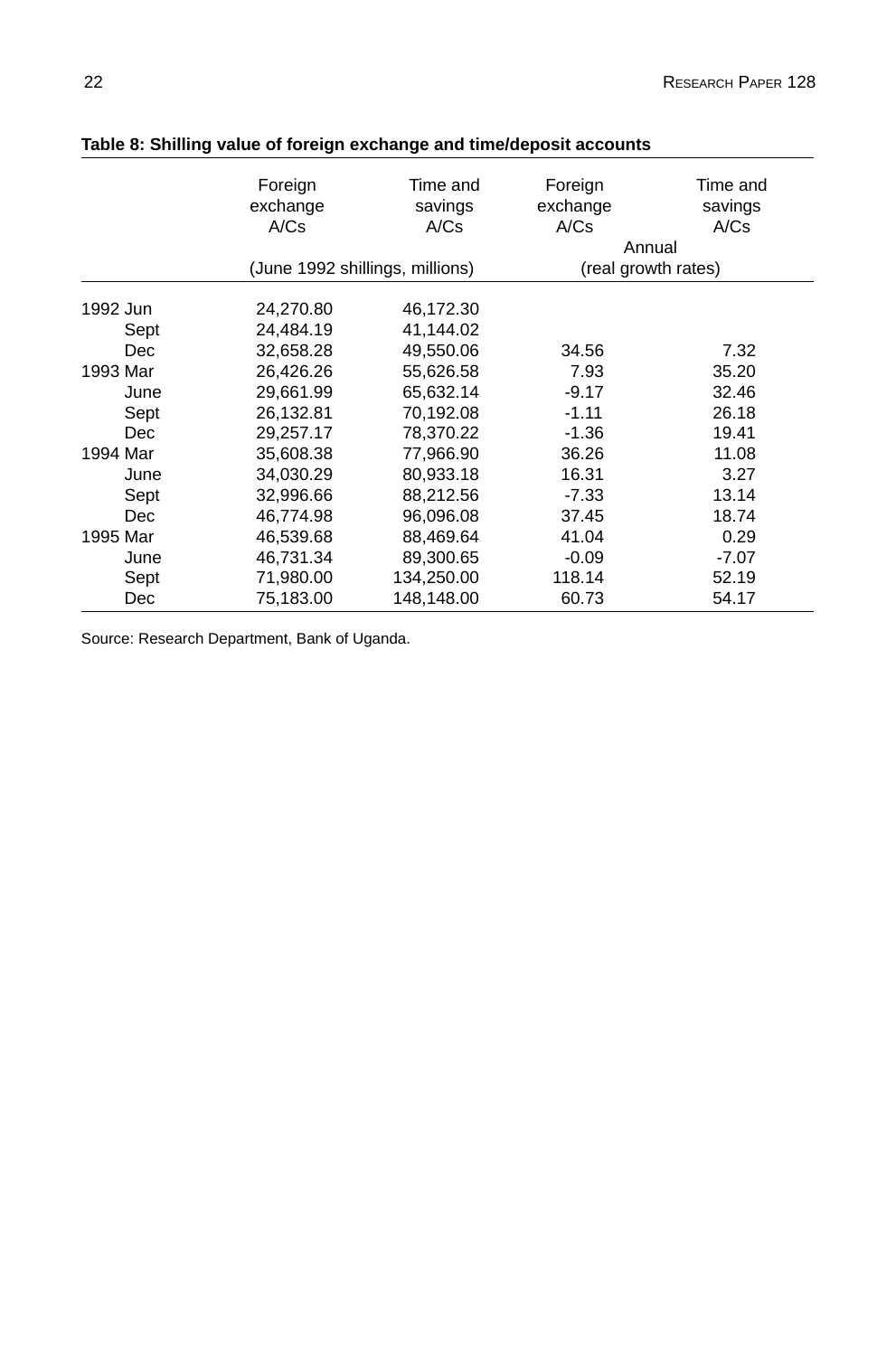# **5. Commercial banks' views**

Section 4 pointed out some important aspects pertaining to the banking industry.<br>These include high intermediation margins, high shares of non-performing assets even in the non-government owned banks and excess liquidity. To investigate the causes of these, we carried out a survey that involved sending out questionnaires to banks and non-bank financial institutions. The aim was to find out from the financial intermediaries themselves how they address the following issues and relate these to the major aspects pointed out in Section 4:

- Setting of deposit rates
- Lending practices
- Intermediation margins
- Frequency of interest rate payments and other bank charges
- Non-performing assets
- Causes of default
- Bank of Uganda guidelines of provisioning for bad debts
- Proposals for loan recovery
- Holding of excess reserves with Bank of Uganda
- Transaction costs

The survey covered 18 banks in operation as at December 1995, plus one housing finance company. Of the banks surveyed, only two did not respond to the questionnaire. It should be noted that the banks that responded account for 90% of the assets of the banking industry.

Banks recognized that the economic environment has greatly improved. In particular, the liberalization of interest rates has introduced competition within the banking industry. As a result, banks are investing substantially in improving efficiency in their banking business, as well as to attract customers. In some instances, the banks pay higher than average deposit rates to attract or retain corporate customers, but this is more the exception than the rule.

Interest on savings deposits is paid either quarterly or yearly, while interest on fixed deposits is assessed and paid on maturity. Interest on loans and advances is assessed and payable on a monthly basis by all banks. The banks use this practice as an early warning signal on performance.

Commitment fees are charged once the loan is approved. About 55% of the banks charge a rate of 1% of the loan amount. One bank indicated a rate of 0.5%, while three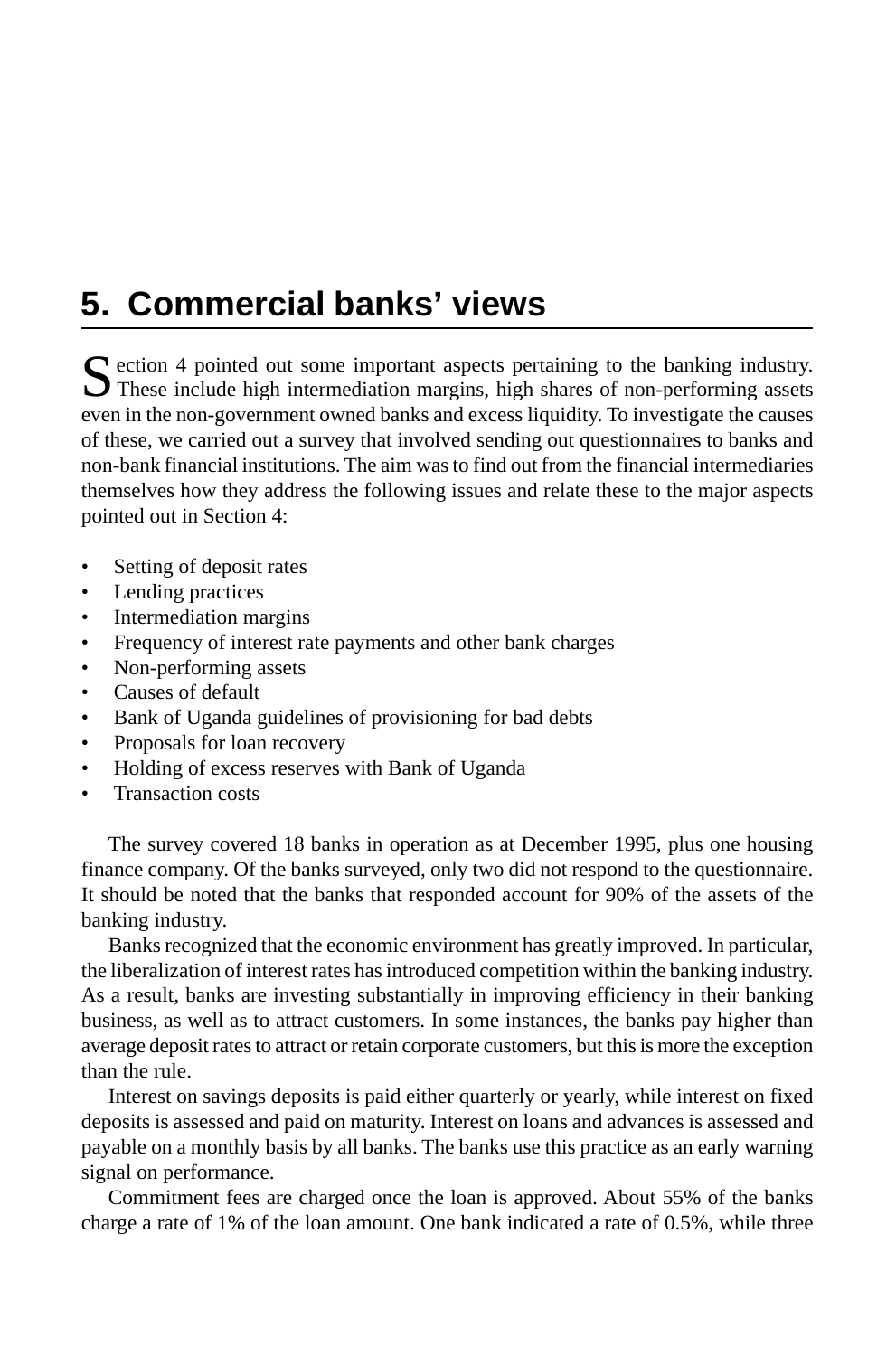banks indicated a rate of 2%. The highest rate reported was 3%. It is again evident that competition is yet to lead to a narrower range for the commitment fees. In relation to ledger fees, banks were equally split between a monthly charge of the equivalent of US\$2–4 and a charge based on activity on the account.

Almost all banks called for setting up commercial courts or tribunals to speedily deal with enforcement of loan contracts. Other minor proposals included sharing information on defaulters and extending the services of the Non-Performing Assets Recovery Trust (NPART) to other banks. The latter proposal could be costly to government if it were ever implemented. As for setting up commercial courts or tribunals, there is an urgent need for a follow up.

To further strengthen the performance of the banking system, the banks have called for:

- Increased liquidity in the inter-bank market.
- Introduction of secondary trading in treasury bills.
- Development of a code of conduct for the banking industry.
- Stricter supervision.

Other responses are presented in the sections that follow, covering deposit rates, lending practices, non-performing assets and other areas.

## Setting of deposit rates

The survey results indicate that about 29% of the banking industry relies on the auction<br>determined treasury bill rates in setting deposit rates. The size and maturity of the deposits closely follow this factor. The treasury bill auction rates mainly reflect the overall liquidity position within the banking industry and the stance of monetary policy. Surprisingly few banks rely on reported inflation rates and announced policy rates (i.e., discount and bank rates) when setting deposit rates.

These findings lead to two conclusions. First, banks are anxious to maintain competitive deposit rates in case the public switches its portfolio away from deposits to treasury bills. Second, the discount window at the central bank is not looked upon by banks as a major source of liquidity support in case of a temporary shortfall. Currently, the window is not actively used by commercial banks.

The fact that banks are not very sensitive to changes in policy related rates is a major constraint to the conduct of monetary policy. Further, to the extent that banks rely significantly on the treasury bill rates in guiding deposit rates, there is an urgent need to improve the depth of the treasury bill market.

## Bank lending practices

 $A$  lthough banks acknowledge increased competition within the banking industry, it is yet to be a major factor in setting of lending rates. Rather, the treasury bill rates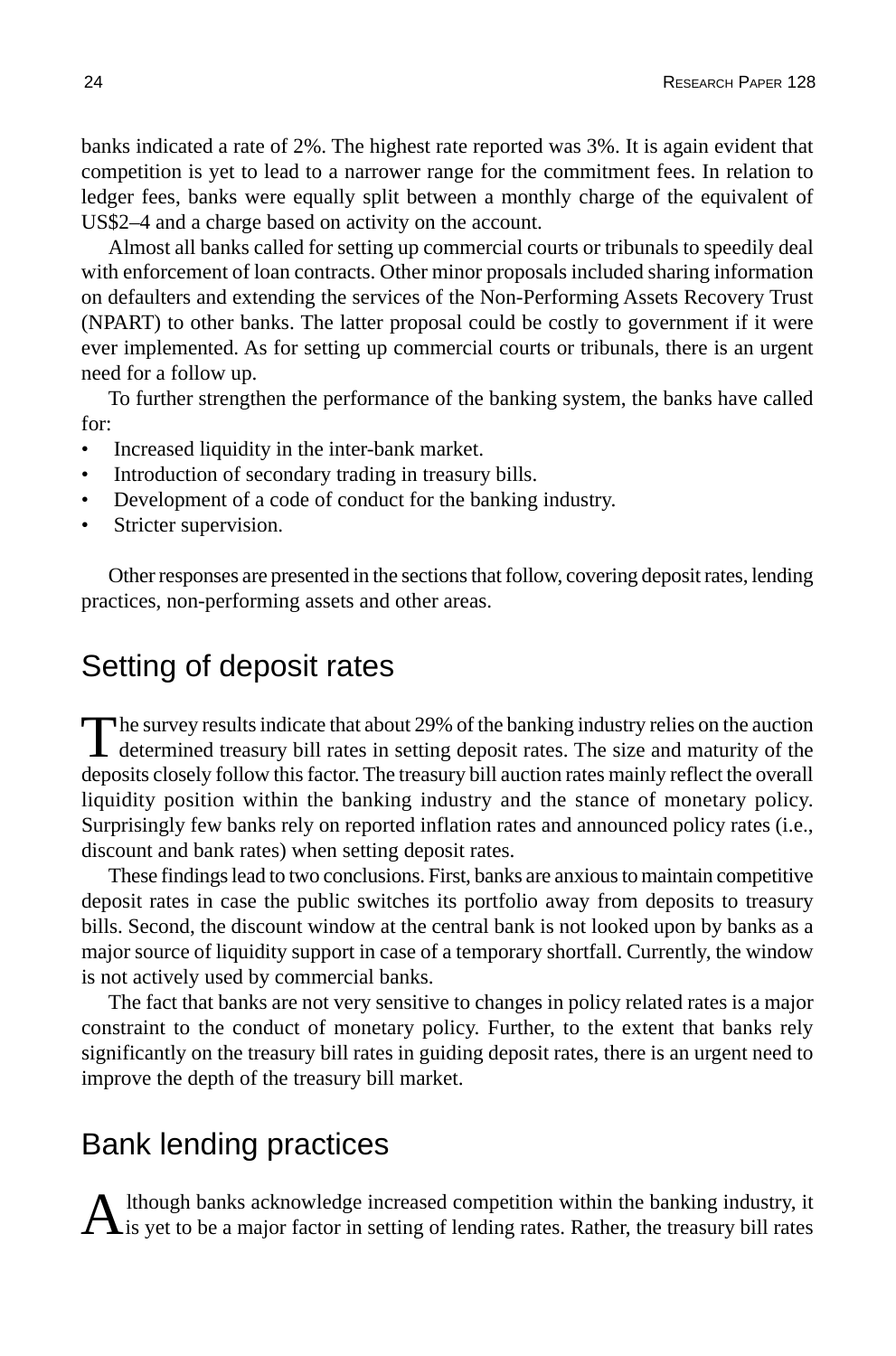and recovery risk are the key factors in setting lending rates. About 60% of the respondents indicated these two factors as key in determining lending rates.

Economic fundamentals play a peripheral role in setting rates. Most of the banks charge rates ranging between 8 and 21%. In the assessment of risk, a number of factors are looked at but it was difficult from the returns to clearly identify the uniform guiding rules.

Some of the banks place more emphasis on the nature and location of security, preferring urban to rural based securities. In other cases, banks emphasize the track record of the borrower and the business the client gives the bank. The size, term of the loan and nature of the project to be financed closely follow these. A number of banks revealed that lending practices are varied across customers to allow priority rates and low charges to prime customers.

One factor that has greatly influenced practice in the banking industry is the new Financial Institutions Act. All banks indicated that procedures and practices for credit extension have been tightened as a means for meeting prudential requirements. Related to this, most banks lend for short periods to permit recycling of funds and proper risk assessment.

## Intermediation margins

A striking factor in a disaggregated analysis of the banking industry is the degree of diversity of performance. The intermediation margins vary from 4% to 20%. Banks indicated a number of reasons for high intermediation margins. These include set-up and labour costs, rental charges, and an adequate provision for a profit margin. Surprisingly, only three banks gave provision for non-performing loans as a cause for high intermediation costs. This is inconsistent with the high prominence given to recovery risk in setting lending rates. Of the banks surveyed, six reported that project type and sectional allocation had an important role in determining the intermediation margins. This largely works out in terms of expected costs of loan screening, monitoring and supervision, which vary across projects and sectors.

## Non-performing assets

The state of the banking system has been widely discussed in a number of World<br>Bank documents on the financial sector. Several of the banks with a high proportion of non-performing loans in their portfolios are classified as technically insolvent. In the survey results, 13 of the 18 banks responded to the question of whether they considered non-performing loans a serious problem to the conduct of their business. Only five thought it was a serious problem. Almost all the banks indicated that provisioning for bad loans is regularly made in line with Bank of Uganda guidelines. Judging from the response of the banks, it is difficult to support the view of a "looming crisis" within the banking system. On the part of the banks, however, the major effect of non-performing assets is to lower the return on the capital used.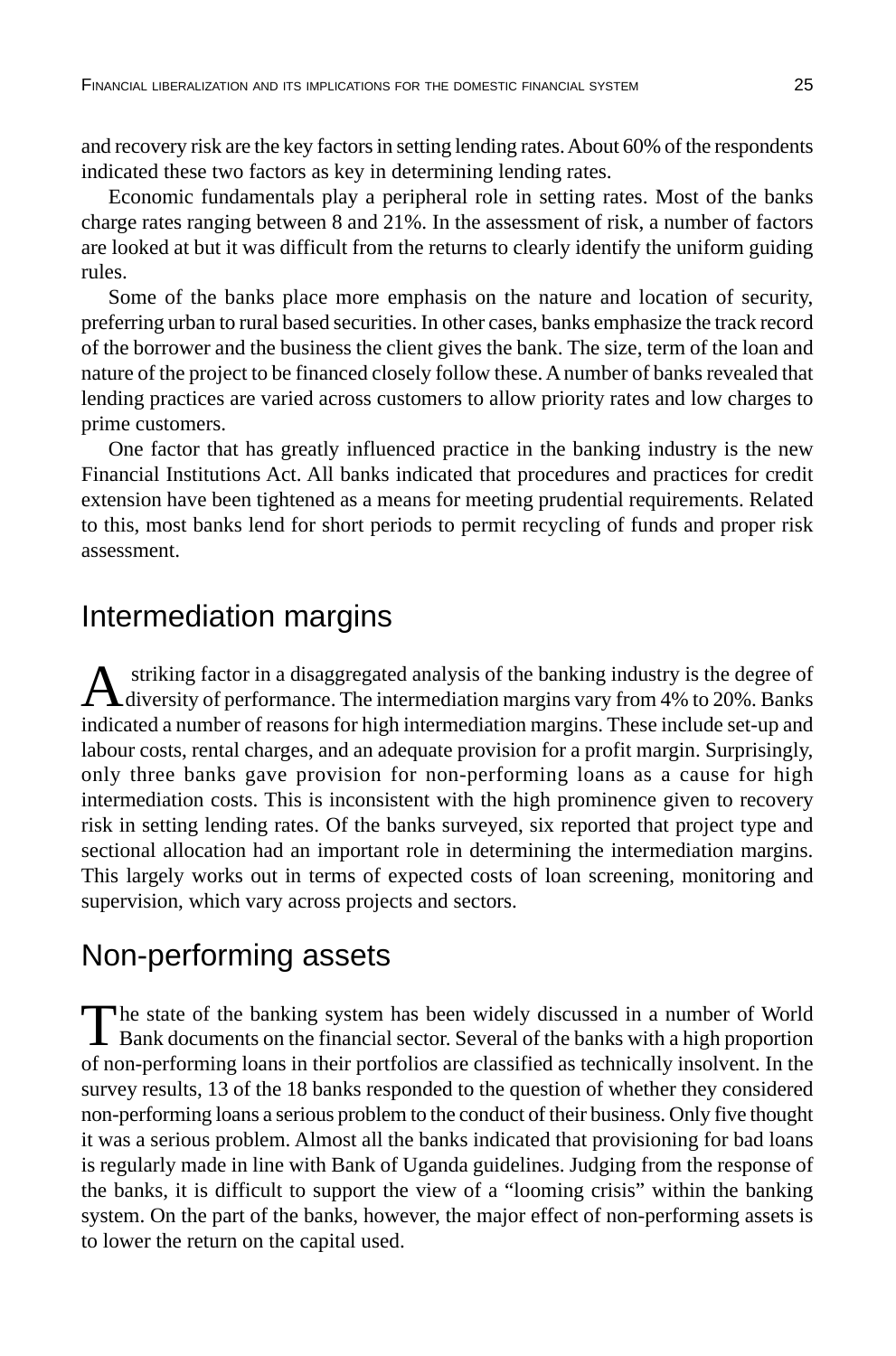As stated above, most of the banks revealed that efforts are being made to improve loan procedures. In particular, loan screening, monitoring and performance have greatly improved. Further, notices are regularly sent to defaulting customers to remind them of their commitment and the risk of non-response. Some of the customers respond by seeking a renegotiation of credit terms.

The banks also revealed that efforts have been stepped up to use the judicial system to recover loan losses. Eight of the banks indicated increased success in their foreclosure business. However, the banks pointed out numerous problems associated with foreclosure. The three main problems are that the legal system takes too long and is costly; that there is a lack of secondary markets for seized collateral (largely in the case of rural properties); and that there is a significant level of misleading valuation by property valuers and forged titles of ownership. The problem of political interference was pointed out by only one bank. The other problems reported varied across banks and included auctioneers absconding with sales proceeds, weaknesses within the Lands Office whereby caveats on mortgaged property are accepted thus making it difficult to foreclose, and properties mortgaged under the power of attorney being put to legal disputes.

One of the banks indicated that defaulting customers are requested to issue postdated cheques to meet outstanding liabilities. Given the strictness of the law relating to bouncing cheques, this measure could be successful.

The stepped up aggressiveness by banks has improved loan performance. Five banks reported reducing the share of non-performing loans, while another five indicated normal increases proportional to the increase in the value of the loan book. Four banks reported experiencing an increasing share of non-performing assets although two of them indicated that the assets were growing at a declining rate. The remainder of the banks said they had no non-performing assets despite their being in operation for at least two years.

## Causes of default

It was quite interesting to learn that not all debtors are wilful defaulters, and in a significant number of cases the borrowers do reveal reasons for non-performance. t was quite interesting to learn that not all debtors are wilful defaulters, and in a The reasons for default are many but the major ones revolve around poor or nonperformance of the project. These include:

- A build up of non-performing debts by the projects. Government was pointed out as a major defaulter in servicing of debts owed to companies.
- Adverse costs or price movements, making the projects unviable.
- Competition, especially from cheap imports of finished goods.
- Inadequate funding of the projects.
- Diversion of funds by the proprietor(s).
- Embezzlement by employees.
- Death of a promoter.
- Poor management of the project.
- Insecurity, causing destruction of the project.
- Poor project design.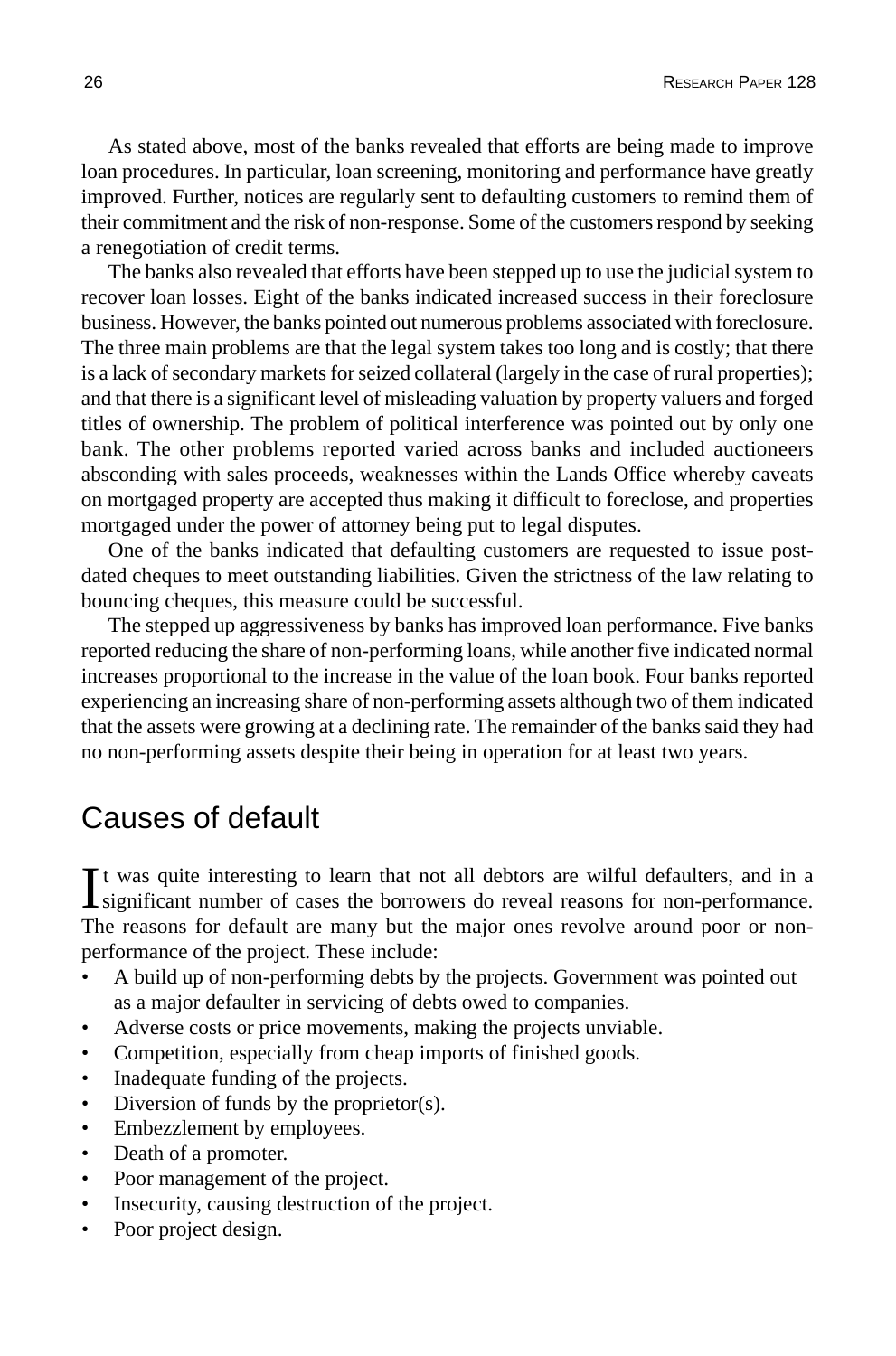Borrowers may be blamed for some of the project failures, but some of the causes are beyond their control such as adverse cost/price movements and competition. The banks and government ought to take part of the blame. Lending practices at times failed to identify poorly designed projects and laxity in monitoring overstretched the support by the banks beyond what was prudent. In the case of government, the failure to meet obligations on time is responsible for the poor financial performance of their suppliers.

The worrying aspect in financial intermediation is the culture of wilful default. Banks reported that the practice is still prevalent among the borrowing public. Apart from strengthening the law and intensifying loan screening and monitoring, little can be done to address the problem.

## Assessment of the Bank of Uganda guidelines on provisioning for bad debts

A bout 60% of the banks considered the guidelines as appropriate and in line with their internal controls. Only one bank indicated that the provisioning is stringent. Some banks made proposals to reduce the punitive nature of the guidelines, although none of them was supported by more than one bank. These include:

- Giving weight to the value and liquidity of the security.
- Extending the transitory period for meeting capital requirements.
- Making the provisions exempt from tax.

The overall judgement of the guidelines is that they are appropriate and there is no urgent need to change them.

## Holding of excess reserves with Bank of Uganda

Eight of the surveyed banks indicated that they were not holding excess reserves. For those that admitted to holding excess reserves, the main reason given for the practice was prudence. The banks indicated that there is lack of a highly liquid window for support in case of a temporary shortfall and that there are few liquid instruments that can be used as part of the overall management of liquidity. In addition, it is difficult for banks to adequately anticipate the size of a net debit clearing against them.

Six of these banks reported that at least half of their total deposits are held as current accounts, which are not interest bearing. Consequently, not much cost is incurred when such resources are held as excess reserves with Bank of Uganda. Three banks reported that when such cost is incurred, they are always covered by margins in the lending rates. One bank interestingly reported that it was more cost-effective to make a loss on these reserves than to incur higher expenses in the process of recovering loans/advances in case an unanticipated demand for cash by customers arose.

A number of banks also indicated that the limited availability of viable investment opportunities in both the real and the financial sectors was one strong reason for holding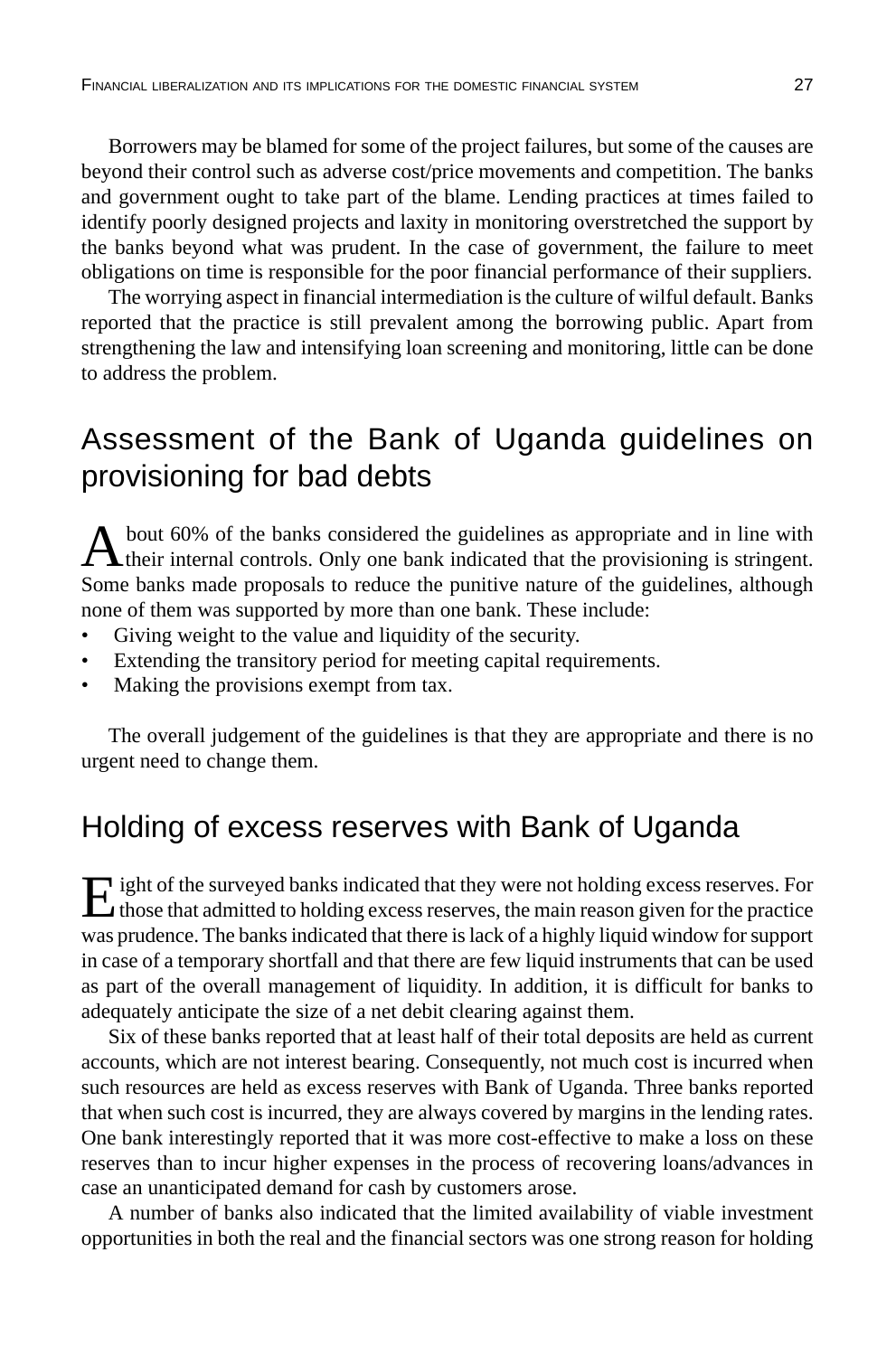excess reserves with Bank of Uganda. It is even surprising to note that banks do not consider treasury bills as liquid instruments. The Bank of Uganda has since April 1995 related the rediscount rate to the market determined treasury bill discount rate with a view to improving the liquidity of the instrument. Beyond this, the bank accepts treasury bills within the remaining period of maturity of less than 91 days as eligible security for access to short-term credit by the central bank. It may be that these two policies have not been fully understood by the commercial banks.

In fact, in responding to the question of why they do not actively participate in the treasury bill auctions, the banks indicated two main reasons: the instrument is not liquid and the return is considered low. Other reasons given for holding of excess reserves include:

- Absence of short-term paper.
- Punitive rediscount rate.
- Erratic availability of long-term dated paper.
- Lack of clear guidelines on participation.

## Transaction costs

For almost all the banks, salaries and wages account for the biggest share of costs. In nine of the banks in the sample, wages and salaries amounted to over 40% of the total costs and in five of the banks were over 50% of total costs. In almost all the banks the four main categories of expenditure are wages and salaries, administrative costs, communication, and rent and rates. For any restructuring exercise aimed at increasing efficiency to be effective, it should target these four cost categories.

Costs directly related to monitoring are still low. Only one bank indicated having devoted 30% of its total costs to loan monitoring and this bank reported having no nonperforming assets in its portfolio. It would therefore seem that most banks are emphasizing loan screening and there are indications that monitoring costs are only beginning to rise as a proportion of the banks' costs. This could be attributed to the increasing emphasis on loan recovery whereby capital and personnel to monitor loans are now expanding. For reasons given earlier, enforcement costs as yet do not constitute a major item in the banks' costs.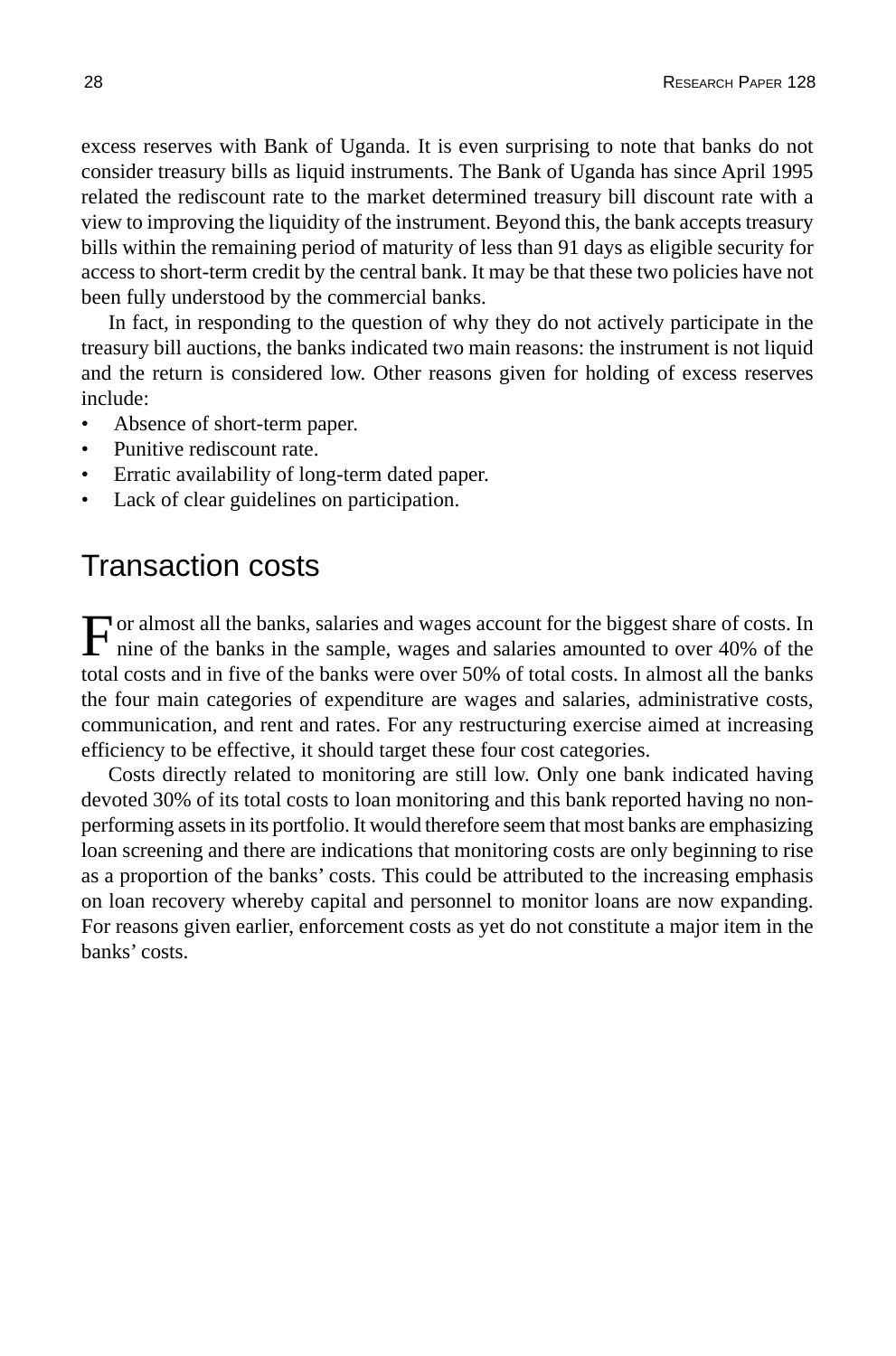# **6. Linking the formal and semi-formal financial institutions**

Financial liberalization seems to have had negative impacts on small borrowers. To the extent that it has led commercial banks to become more cost conscious, the banks find the transaction costs of one big customer much lower in relation to those of several tens of small customers and the latter have ended up being turned away.

The size of minimum deposits and the accompanying regulations set by a number of commercial banks are not commensurate with the income and consumption patterns of average Ugandans, leave alone the fact that ordinary people cannot easily access credit from the same banks. Such potential customers have ended up using the alternative facilities of the semi-formal financial institutions, as discussed earlier. This aside, little has been pointed out in relation to extension of financial intermediation to the rural areas. If anything, even the scanty services that were available in upcountry regions are being faced with closure as banks endeavour to cut costs and maximize their profitability. Financial liberalization then appears to be contracting the services offered to a large geographical part of the country and concentrating these on the major towns such as Kampala, Jinja and Mbarara.

It is recognized that nearly 90% of the population is rural based and largely engaged in agriculture, which accounts for almost 70% of the total GDP. The sad fact of financial liberalization is that this size of population and economic activity is faced with a fast declining availability of financial services offered by formal financial intermediaries. Since the move towards financial sector liberalization in November 1992, the ratio of credit for agricultural production to total agricultural credit has declined at an alarming rate (refer to Table 9). This clearly reflects that banks have little confidence in lending for agricultural production largely because of the information asymmetry prevailing between the banks and the rural population. The former perceive the latter as a high-risk group and thus deny them credit.

It is not the case, however, that the rural population is always a risky lot. Some rural credit schemes such as the one administered by the South West Region Agricultural Rehabilitation Programme (SWRARP) serve to illustrate this point. The credit scheme covers the six districts of Mbarara, Kasese, Bundibugyo, Bushenyi, Kabarole and Kabale. Basically, it provides rural farmers with short-term credit that is payable in six months to cover different aspects of peasant farming. Although the initial funding of this scheme was from the World Bank, it has on average recorded a 90% on-time loan repayment over the past three years, with late repayment largely explained by factors such as drought and marketing delays. To date, the scheme is running on a revolving fund basis even after the World Bank funding expired. The demand for credit is still unmet by the available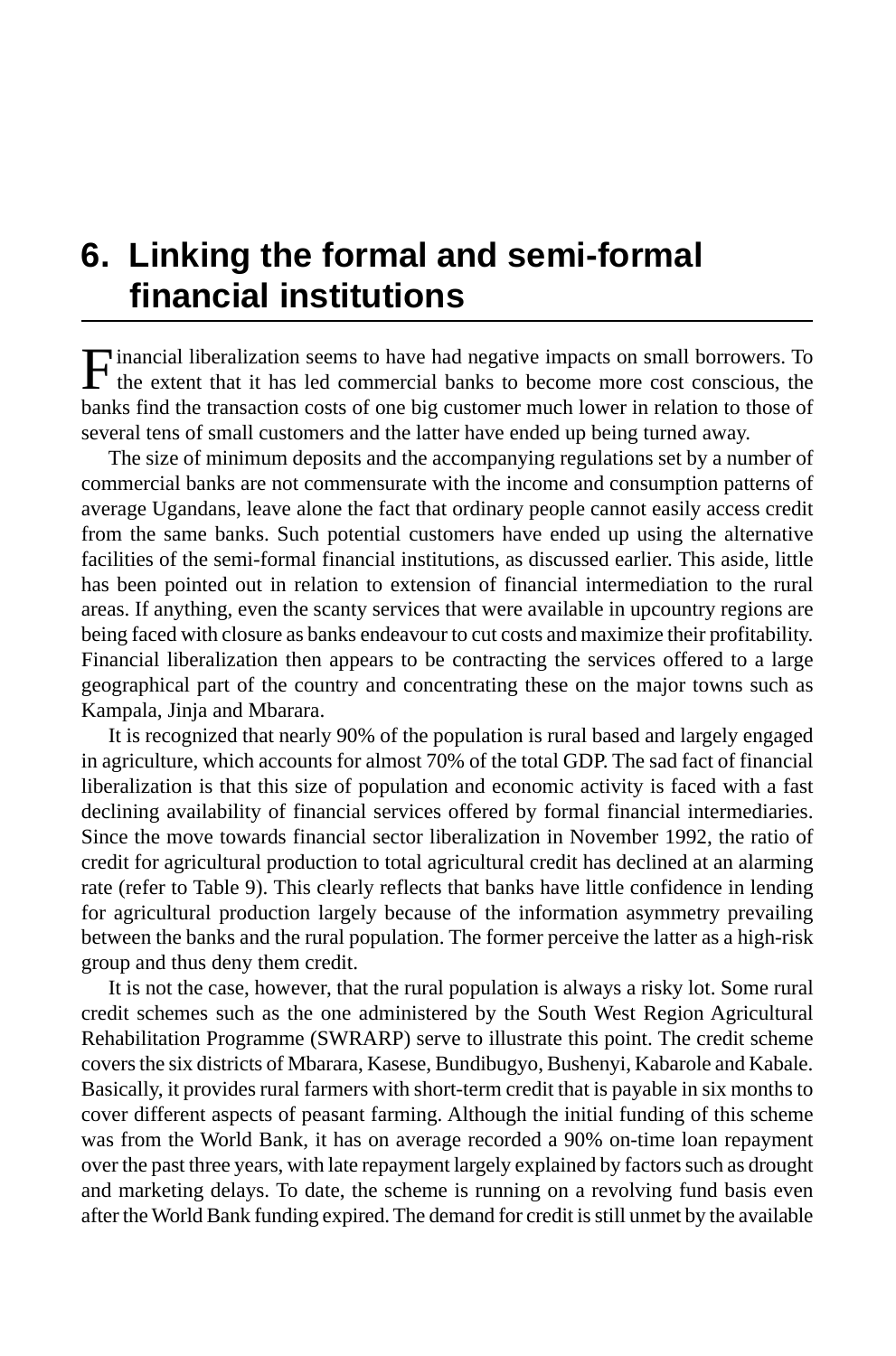resources but the scheme's impact on rural productivity need not be overemphasized in this paper. The reason behind such success is largely attributed to the information base from which the scheme operates. Creditworthy customers and knowledge of investible projects backed up by repetitive transactions has ensured the success of this scheme.

| (i)<br>(iii)<br>(i)/(iii)<br>(ii)<br>(iv)<br>Production<br>Crop finance<br>Total<br>1987 Q1<br>2,142.70<br>442.80<br>0.10<br>222.80<br>1,919.90<br>Q2<br>193.20<br>1,521.30<br>1,714.50<br>358.20<br>0.11<br>Q <sub>3</sub><br>719.70<br>0.10<br>304.67<br>2,713.00<br>3,017.67<br>Q <sub>4</sub><br>821.90<br>4,244.60<br>1,125.10<br>3,422.70<br>0.19<br>1988 Q1<br>1,173.40<br>5,623.60<br>1,568.10<br>0.21<br>4,450.20<br>Q2<br>1,715.40<br>4,409.20<br>6,124.60<br>1,626.60<br>0.28<br>Q <sub>3</sub><br>1,439.50<br>4,931.70<br>6,371.20<br>1469.80<br>0.23<br>Q4<br>2,217.70<br>4,370.20<br>6,587.90<br>0.34<br>1,881.70<br>1989 Q1<br>27,898.00<br>4,745.60<br>32,643.60<br>0.85<br>1,998.00<br>Q2<br>3,387.90<br>0.38<br>5,560.30<br>8,948.20<br>3,308.80<br>Q <sub>3</sub><br>5,221.80<br>9,067.50<br>4,466.40<br>0.42<br>3,845.70<br>Q <sub>4</sub><br>4,096.50<br>6,343.00<br>10,439.50<br>0.39<br>4,915.30<br>1990 Q1<br>4,871.20<br>7,919.50<br>12,790.70<br>0.38<br>4,766.40<br>Q2<br>6,838.70<br>8,993.50<br>15,832.20<br>5,119.40<br>0.43<br>Q <sub>3</sub><br>0.41<br>6,188.70<br>9,020.20<br>15,208.90<br>6,546.70<br>Q <sub>4</sub><br>8,319.90<br>12,120.40<br>20,440.30<br>0.41<br>7,106.90<br>1991 Q1<br>7,585.60<br>17,423.60<br>25,009.20<br>8,286.60<br>0.30<br>Q2<br>0.38<br>9,776.00<br>16,148.40<br>25,924.40<br>8,986.90<br>Q <sub>3</sub><br>6,252.00<br>19,525.00<br>25,777.00<br>0.24<br>10,250.00<br>Q4<br>3,917.30<br>23,812.80<br>27,730.10<br>12,304.00<br>0.14<br>1992 Q1<br>5,940.80<br>24,116.70<br>30,057.50<br>15,435.80<br>0.20<br>Q2<br>2,542.60<br>22,768.20<br>25,310.80<br>17,785.70<br>0.10<br>Q <sub>3</sub><br>5,733.10<br>27,433.40<br>33,166.50<br>17,764.70<br>0.17<br>Q4<br>5,854.40<br>27,014.30<br>18,686.50<br>0.18<br>32,868.70<br>1993 Q1<br>23,380.10<br>0.12<br>4,870.00<br>35,532.60<br>40,402.60<br>Q2<br>541.40<br>35,821.20<br>36,362.60<br>24,565.40<br>0.01<br>Q <sub>3</sub><br>6,963.00<br>27,542.00<br>34,505.00<br>30,518.00<br>0.20<br>Q <sub>4</sub><br>0.16<br>6,721.80<br>35,456.10<br>42,177.90<br>32,361.40<br>1994 Q1<br>4,928.00<br>41,720.30<br>46,648.30<br>35,015.90<br>0.11 |    | Agriculture |           |           | Industry  |      |
|----------------------------------------------------------------------------------------------------------------------------------------------------------------------------------------------------------------------------------------------------------------------------------------------------------------------------------------------------------------------------------------------------------------------------------------------------------------------------------------------------------------------------------------------------------------------------------------------------------------------------------------------------------------------------------------------------------------------------------------------------------------------------------------------------------------------------------------------------------------------------------------------------------------------------------------------------------------------------------------------------------------------------------------------------------------------------------------------------------------------------------------------------------------------------------------------------------------------------------------------------------------------------------------------------------------------------------------------------------------------------------------------------------------------------------------------------------------------------------------------------------------------------------------------------------------------------------------------------------------------------------------------------------------------------------------------------------------------------------------------------------------------------------------------------------------------------------------------------------------------------------------------------------------------------------------------------------------------------------------------------------------------------------------------------------------------------------------------------------------------------------------------------------------|----|-------------|-----------|-----------|-----------|------|
|                                                                                                                                                                                                                                                                                                                                                                                                                                                                                                                                                                                                                                                                                                                                                                                                                                                                                                                                                                                                                                                                                                                                                                                                                                                                                                                                                                                                                                                                                                                                                                                                                                                                                                                                                                                                                                                                                                                                                                                                                                                                                                                                                                |    |             |           |           |           |      |
|                                                                                                                                                                                                                                                                                                                                                                                                                                                                                                                                                                                                                                                                                                                                                                                                                                                                                                                                                                                                                                                                                                                                                                                                                                                                                                                                                                                                                                                                                                                                                                                                                                                                                                                                                                                                                                                                                                                                                                                                                                                                                                                                                                |    |             |           |           |           |      |
|                                                                                                                                                                                                                                                                                                                                                                                                                                                                                                                                                                                                                                                                                                                                                                                                                                                                                                                                                                                                                                                                                                                                                                                                                                                                                                                                                                                                                                                                                                                                                                                                                                                                                                                                                                                                                                                                                                                                                                                                                                                                                                                                                                |    |             |           |           |           |      |
|                                                                                                                                                                                                                                                                                                                                                                                                                                                                                                                                                                                                                                                                                                                                                                                                                                                                                                                                                                                                                                                                                                                                                                                                                                                                                                                                                                                                                                                                                                                                                                                                                                                                                                                                                                                                                                                                                                                                                                                                                                                                                                                                                                |    |             |           |           |           |      |
|                                                                                                                                                                                                                                                                                                                                                                                                                                                                                                                                                                                                                                                                                                                                                                                                                                                                                                                                                                                                                                                                                                                                                                                                                                                                                                                                                                                                                                                                                                                                                                                                                                                                                                                                                                                                                                                                                                                                                                                                                                                                                                                                                                |    |             |           |           |           |      |
|                                                                                                                                                                                                                                                                                                                                                                                                                                                                                                                                                                                                                                                                                                                                                                                                                                                                                                                                                                                                                                                                                                                                                                                                                                                                                                                                                                                                                                                                                                                                                                                                                                                                                                                                                                                                                                                                                                                                                                                                                                                                                                                                                                |    |             |           |           |           |      |
|                                                                                                                                                                                                                                                                                                                                                                                                                                                                                                                                                                                                                                                                                                                                                                                                                                                                                                                                                                                                                                                                                                                                                                                                                                                                                                                                                                                                                                                                                                                                                                                                                                                                                                                                                                                                                                                                                                                                                                                                                                                                                                                                                                |    |             |           |           |           |      |
|                                                                                                                                                                                                                                                                                                                                                                                                                                                                                                                                                                                                                                                                                                                                                                                                                                                                                                                                                                                                                                                                                                                                                                                                                                                                                                                                                                                                                                                                                                                                                                                                                                                                                                                                                                                                                                                                                                                                                                                                                                                                                                                                                                |    |             |           |           |           |      |
|                                                                                                                                                                                                                                                                                                                                                                                                                                                                                                                                                                                                                                                                                                                                                                                                                                                                                                                                                                                                                                                                                                                                                                                                                                                                                                                                                                                                                                                                                                                                                                                                                                                                                                                                                                                                                                                                                                                                                                                                                                                                                                                                                                |    |             |           |           |           |      |
|                                                                                                                                                                                                                                                                                                                                                                                                                                                                                                                                                                                                                                                                                                                                                                                                                                                                                                                                                                                                                                                                                                                                                                                                                                                                                                                                                                                                                                                                                                                                                                                                                                                                                                                                                                                                                                                                                                                                                                                                                                                                                                                                                                |    |             |           |           |           |      |
|                                                                                                                                                                                                                                                                                                                                                                                                                                                                                                                                                                                                                                                                                                                                                                                                                                                                                                                                                                                                                                                                                                                                                                                                                                                                                                                                                                                                                                                                                                                                                                                                                                                                                                                                                                                                                                                                                                                                                                                                                                                                                                                                                                |    |             |           |           |           |      |
|                                                                                                                                                                                                                                                                                                                                                                                                                                                                                                                                                                                                                                                                                                                                                                                                                                                                                                                                                                                                                                                                                                                                                                                                                                                                                                                                                                                                                                                                                                                                                                                                                                                                                                                                                                                                                                                                                                                                                                                                                                                                                                                                                                |    |             |           |           |           |      |
|                                                                                                                                                                                                                                                                                                                                                                                                                                                                                                                                                                                                                                                                                                                                                                                                                                                                                                                                                                                                                                                                                                                                                                                                                                                                                                                                                                                                                                                                                                                                                                                                                                                                                                                                                                                                                                                                                                                                                                                                                                                                                                                                                                |    |             |           |           |           |      |
|                                                                                                                                                                                                                                                                                                                                                                                                                                                                                                                                                                                                                                                                                                                                                                                                                                                                                                                                                                                                                                                                                                                                                                                                                                                                                                                                                                                                                                                                                                                                                                                                                                                                                                                                                                                                                                                                                                                                                                                                                                                                                                                                                                |    |             |           |           |           |      |
|                                                                                                                                                                                                                                                                                                                                                                                                                                                                                                                                                                                                                                                                                                                                                                                                                                                                                                                                                                                                                                                                                                                                                                                                                                                                                                                                                                                                                                                                                                                                                                                                                                                                                                                                                                                                                                                                                                                                                                                                                                                                                                                                                                |    |             |           |           |           |      |
|                                                                                                                                                                                                                                                                                                                                                                                                                                                                                                                                                                                                                                                                                                                                                                                                                                                                                                                                                                                                                                                                                                                                                                                                                                                                                                                                                                                                                                                                                                                                                                                                                                                                                                                                                                                                                                                                                                                                                                                                                                                                                                                                                                |    |             |           |           |           |      |
|                                                                                                                                                                                                                                                                                                                                                                                                                                                                                                                                                                                                                                                                                                                                                                                                                                                                                                                                                                                                                                                                                                                                                                                                                                                                                                                                                                                                                                                                                                                                                                                                                                                                                                                                                                                                                                                                                                                                                                                                                                                                                                                                                                |    |             |           |           |           |      |
|                                                                                                                                                                                                                                                                                                                                                                                                                                                                                                                                                                                                                                                                                                                                                                                                                                                                                                                                                                                                                                                                                                                                                                                                                                                                                                                                                                                                                                                                                                                                                                                                                                                                                                                                                                                                                                                                                                                                                                                                                                                                                                                                                                |    |             |           |           |           |      |
|                                                                                                                                                                                                                                                                                                                                                                                                                                                                                                                                                                                                                                                                                                                                                                                                                                                                                                                                                                                                                                                                                                                                                                                                                                                                                                                                                                                                                                                                                                                                                                                                                                                                                                                                                                                                                                                                                                                                                                                                                                                                                                                                                                |    |             |           |           |           |      |
|                                                                                                                                                                                                                                                                                                                                                                                                                                                                                                                                                                                                                                                                                                                                                                                                                                                                                                                                                                                                                                                                                                                                                                                                                                                                                                                                                                                                                                                                                                                                                                                                                                                                                                                                                                                                                                                                                                                                                                                                                                                                                                                                                                |    |             |           |           |           |      |
|                                                                                                                                                                                                                                                                                                                                                                                                                                                                                                                                                                                                                                                                                                                                                                                                                                                                                                                                                                                                                                                                                                                                                                                                                                                                                                                                                                                                                                                                                                                                                                                                                                                                                                                                                                                                                                                                                                                                                                                                                                                                                                                                                                |    |             |           |           |           |      |
|                                                                                                                                                                                                                                                                                                                                                                                                                                                                                                                                                                                                                                                                                                                                                                                                                                                                                                                                                                                                                                                                                                                                                                                                                                                                                                                                                                                                                                                                                                                                                                                                                                                                                                                                                                                                                                                                                                                                                                                                                                                                                                                                                                |    |             |           |           |           |      |
|                                                                                                                                                                                                                                                                                                                                                                                                                                                                                                                                                                                                                                                                                                                                                                                                                                                                                                                                                                                                                                                                                                                                                                                                                                                                                                                                                                                                                                                                                                                                                                                                                                                                                                                                                                                                                                                                                                                                                                                                                                                                                                                                                                |    |             |           |           |           |      |
|                                                                                                                                                                                                                                                                                                                                                                                                                                                                                                                                                                                                                                                                                                                                                                                                                                                                                                                                                                                                                                                                                                                                                                                                                                                                                                                                                                                                                                                                                                                                                                                                                                                                                                                                                                                                                                                                                                                                                                                                                                                                                                                                                                |    |             |           |           |           |      |
|                                                                                                                                                                                                                                                                                                                                                                                                                                                                                                                                                                                                                                                                                                                                                                                                                                                                                                                                                                                                                                                                                                                                                                                                                                                                                                                                                                                                                                                                                                                                                                                                                                                                                                                                                                                                                                                                                                                                                                                                                                                                                                                                                                |    |             |           |           |           |      |
|                                                                                                                                                                                                                                                                                                                                                                                                                                                                                                                                                                                                                                                                                                                                                                                                                                                                                                                                                                                                                                                                                                                                                                                                                                                                                                                                                                                                                                                                                                                                                                                                                                                                                                                                                                                                                                                                                                                                                                                                                                                                                                                                                                |    |             |           |           |           |      |
|                                                                                                                                                                                                                                                                                                                                                                                                                                                                                                                                                                                                                                                                                                                                                                                                                                                                                                                                                                                                                                                                                                                                                                                                                                                                                                                                                                                                                                                                                                                                                                                                                                                                                                                                                                                                                                                                                                                                                                                                                                                                                                                                                                |    |             |           |           |           |      |
|                                                                                                                                                                                                                                                                                                                                                                                                                                                                                                                                                                                                                                                                                                                                                                                                                                                                                                                                                                                                                                                                                                                                                                                                                                                                                                                                                                                                                                                                                                                                                                                                                                                                                                                                                                                                                                                                                                                                                                                                                                                                                                                                                                |    |             |           |           |           |      |
|                                                                                                                                                                                                                                                                                                                                                                                                                                                                                                                                                                                                                                                                                                                                                                                                                                                                                                                                                                                                                                                                                                                                                                                                                                                                                                                                                                                                                                                                                                                                                                                                                                                                                                                                                                                                                                                                                                                                                                                                                                                                                                                                                                |    |             |           |           |           |      |
|                                                                                                                                                                                                                                                                                                                                                                                                                                                                                                                                                                                                                                                                                                                                                                                                                                                                                                                                                                                                                                                                                                                                                                                                                                                                                                                                                                                                                                                                                                                                                                                                                                                                                                                                                                                                                                                                                                                                                                                                                                                                                                                                                                |    |             |           |           |           |      |
|                                                                                                                                                                                                                                                                                                                                                                                                                                                                                                                                                                                                                                                                                                                                                                                                                                                                                                                                                                                                                                                                                                                                                                                                                                                                                                                                                                                                                                                                                                                                                                                                                                                                                                                                                                                                                                                                                                                                                                                                                                                                                                                                                                |    |             |           |           |           |      |
|                                                                                                                                                                                                                                                                                                                                                                                                                                                                                                                                                                                                                                                                                                                                                                                                                                                                                                                                                                                                                                                                                                                                                                                                                                                                                                                                                                                                                                                                                                                                                                                                                                                                                                                                                                                                                                                                                                                                                                                                                                                                                                                                                                | Q2 | 600.30      | 40,891.40 | 41,491.70 | 40,184.40 | 0.01 |
| Q <sub>3</sub><br>3,332.20<br>49,366.10<br>52,698.30<br>41,217.60<br>0.06                                                                                                                                                                                                                                                                                                                                                                                                                                                                                                                                                                                                                                                                                                                                                                                                                                                                                                                                                                                                                                                                                                                                                                                                                                                                                                                                                                                                                                                                                                                                                                                                                                                                                                                                                                                                                                                                                                                                                                                                                                                                                      |    |             |           |           |           |      |
| Q <sub>4</sub><br>3,582.20<br>0.07<br>48,437.70<br>52,019.90<br>45,699.90                                                                                                                                                                                                                                                                                                                                                                                                                                                                                                                                                                                                                                                                                                                                                                                                                                                                                                                                                                                                                                                                                                                                                                                                                                                                                                                                                                                                                                                                                                                                                                                                                                                                                                                                                                                                                                                                                                                                                                                                                                                                                      |    |             |           |           |           |      |
| 1995 Q1<br>3,718.00<br>49,643.00<br>53,361.00<br>45,459.70<br>0.07                                                                                                                                                                                                                                                                                                                                                                                                                                                                                                                                                                                                                                                                                                                                                                                                                                                                                                                                                                                                                                                                                                                                                                                                                                                                                                                                                                                                                                                                                                                                                                                                                                                                                                                                                                                                                                                                                                                                                                                                                                                                                             |    |             |           |           |           |      |
| Q2<br>3,849.20<br>50,090.70<br>53,939.90<br>53,952.50<br>0.07                                                                                                                                                                                                                                                                                                                                                                                                                                                                                                                                                                                                                                                                                                                                                                                                                                                                                                                                                                                                                                                                                                                                                                                                                                                                                                                                                                                                                                                                                                                                                                                                                                                                                                                                                                                                                                                                                                                                                                                                                                                                                                  |    |             |           |           |           |      |
| Q <sub>3</sub><br>4,305.50<br>50,353.60<br>54,659.10<br>58,276.20<br>0.08                                                                                                                                                                                                                                                                                                                                                                                                                                                                                                                                                                                                                                                                                                                                                                                                                                                                                                                                                                                                                                                                                                                                                                                                                                                                                                                                                                                                                                                                                                                                                                                                                                                                                                                                                                                                                                                                                                                                                                                                                                                                                      |    |             |           |           |           |      |
| Q4<br>6,295.50<br>53,662.50<br>0.10<br>59,958.00<br>59,289.10                                                                                                                                                                                                                                                                                                                                                                                                                                                                                                                                                                                                                                                                                                                                                                                                                                                                                                                                                                                                                                                                                                                                                                                                                                                                                                                                                                                                                                                                                                                                                                                                                                                                                                                                                                                                                                                                                                                                                                                                                                                                                                  |    |             |           |           |           |      |

**Table 9: Commercial banks' advances and loans to the private sector (in millions of shillings)**

Source: Research Department, Bank of Uganda.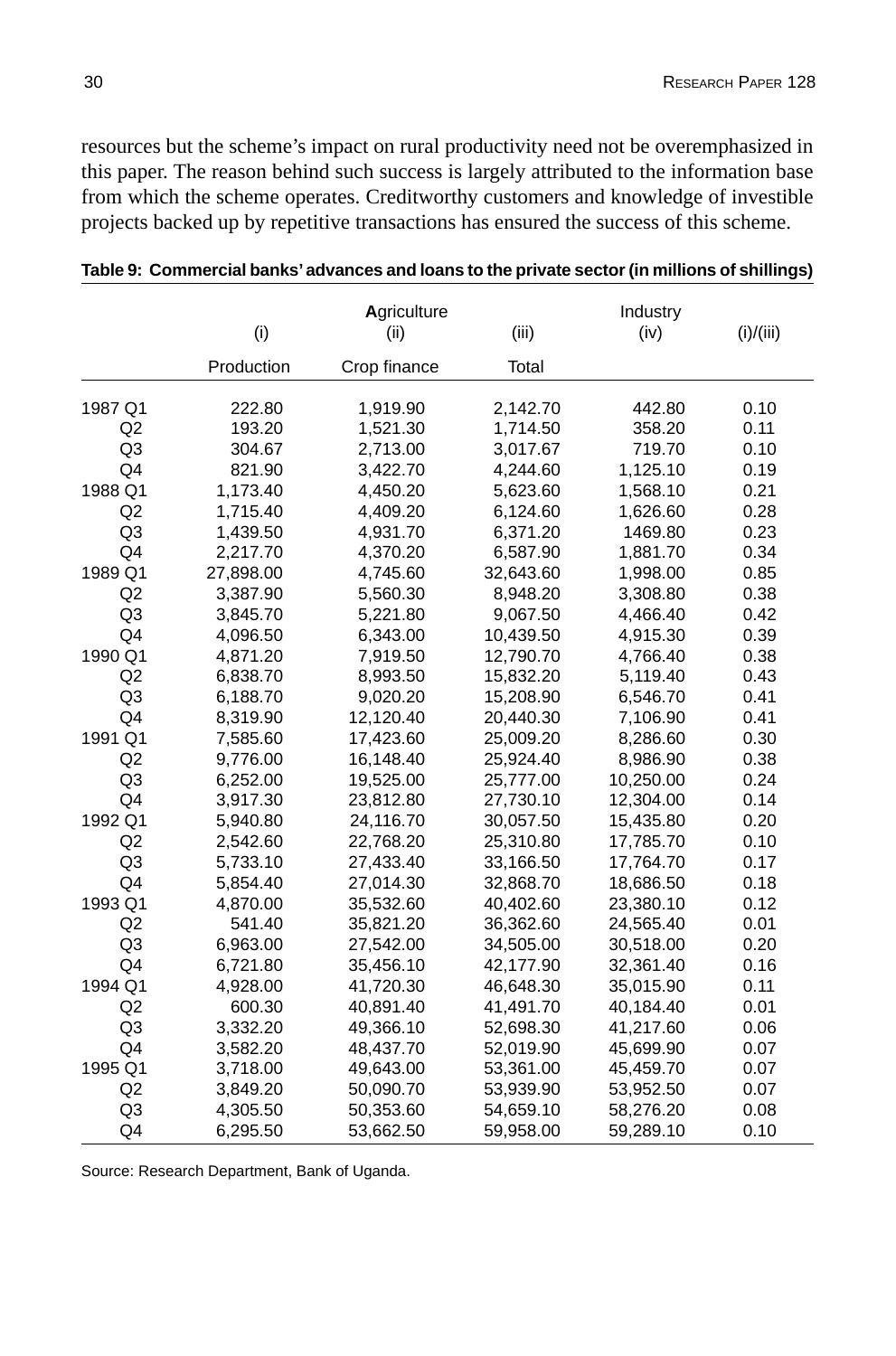This points to one issue that policy makers should look into. It is known that there are some associations that have fairly successfully operated credit schemes in rural areas in isolation from the rest of the formal financial system. Strengthening the link of such associations with the formal financial sector would benefit both the banks and the rural population. The semi-formal agent (the credit association) would act to fill the information gap between the banks and the rural population and this would involve using associations to retail credit to the rural areas if it can be backed up by credit from the banking system. It would also bulk up savings at relatively low cost in the event of surpluses accruing in the rural areas. Such a link would lower the transaction costs of the banking system while maximizing its profitability and boosting rural productivity and hence incomes.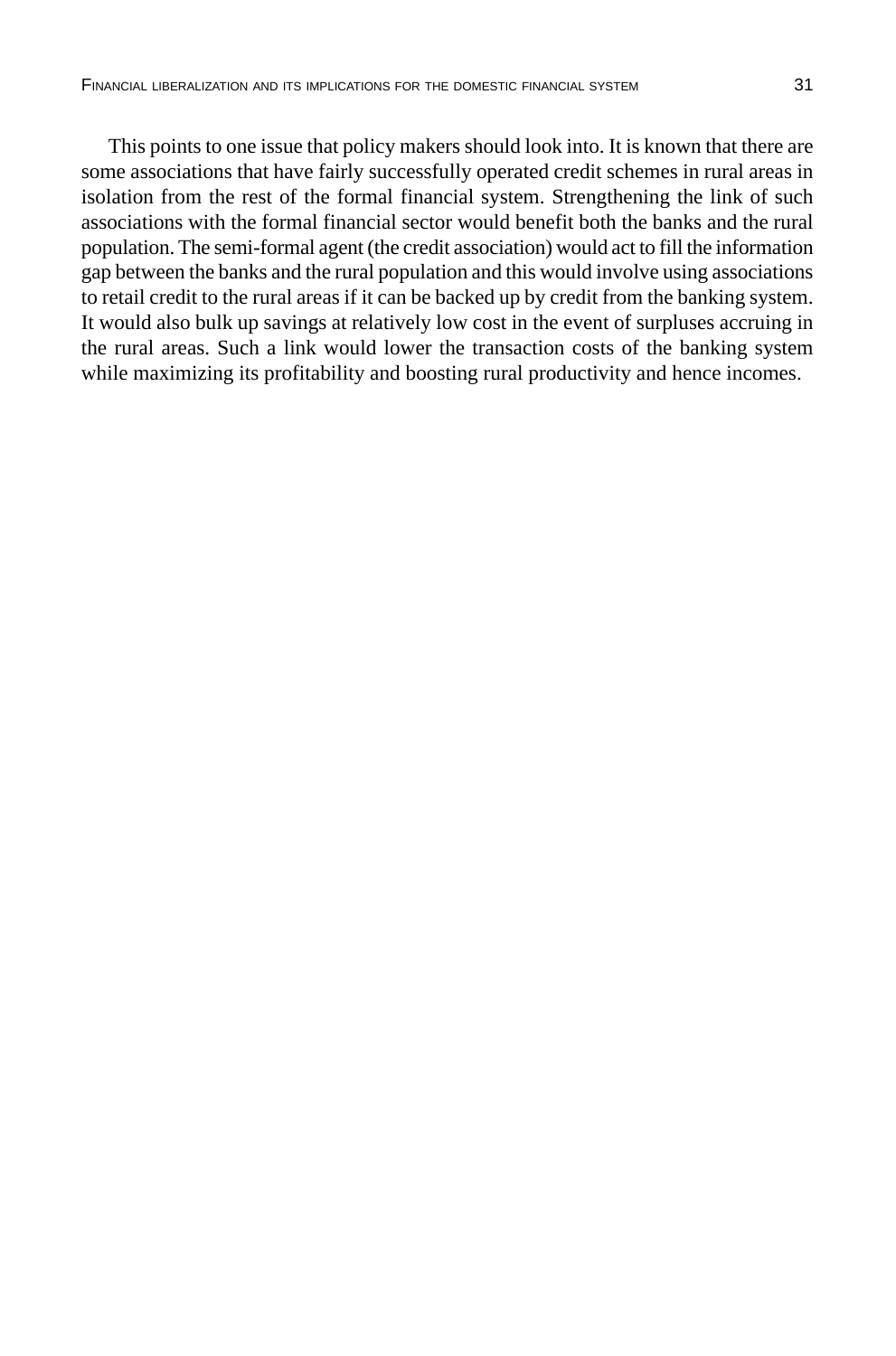# **7. The role of the domestic financial system in Uganda's economic growth**

In this section we briefly investigate how the financial system has contributed to the economic growth of Uganda. Basically, two competing hypotheses in the theory of n this section we briefly investigate how the financial system has contributed to the development finance—those of supply-leading and demand-following finance—are analysed in relation to Uganda. The demand-following hypothesis postulates a causal relationship from real to financial sector growth; that is, as the real sector grows, the demand for financial services induces growth in the financial sector. The supply-leading hypothesis posits a causal relationship from financial to real sector growth, meaning that a deliberate creation of financial institutions and markets increases the availability of financial services and thus leads to the growth of the real sector.

The aim of this analysis is to assist us to understand how the financial liberalization experiments being conducted in Uganda are contributing to economic growth. The results generated could also offer policy prescriptions on how to proceed with further liberalization of the financial sector while bearing in mind the need to attain higher and sustainable economic growth rates. What follows is the empirical analysis.

## Estimation techniques

 $M^e$  are also aware that time series testing procedures for causality are complex when the variables have unit roots. As this is the case for most macroeconomic variables, we then have to use the equivalent of an error correction model that permits us to estimate growth by a multivariate approach with a financial surrogate as one of the explanatory variables.

The time series properties of the variables will be investigated and their order of integration determined using the Dickey–Fuller (DF) and Durbin–Watson (DW) unit root tests. DF tests the size of the coefficient  $\beta_1$  in the following equation:

$$
\Delta x_t = \beta_0 + \beta_1 x_{t-1} + \varepsilon_t \tag{5}
$$

The test is against the null hypothesis  $H_0: \beta_1 = 0$ . Rejection of the null suggests that the series is non-stationary and has to be differenced at least once in order to make it stationary. The DF statistic is the t-ratio on  $\beta_1$  in the regression equation (5). The DW test statistic is defined as: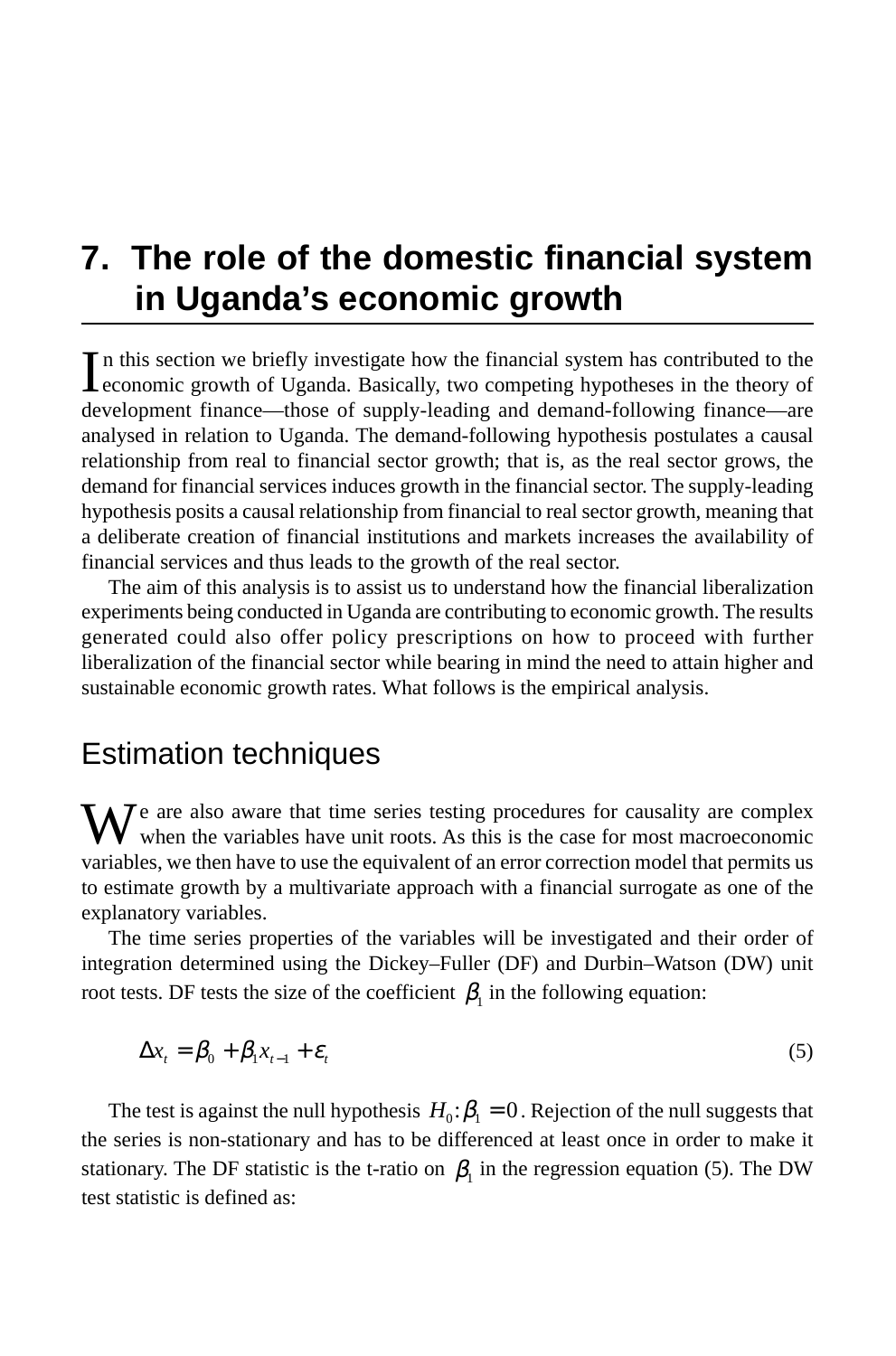$$
DW(x) = \frac{\sum (\Delta x_t)^2}{\sum (x_t - E[x])^2}
$$
 (6)

where  $E[x]$  is the sample mean of  $x_t$ . The null hypothesis that the time series is stationary is rejected for values of DW close to zero, while for a stationary series DW ought to tend towards a value of 2.

One major drawback of the DF test is the assumption that the data generating process (DGP) is AR (1) process under the null. In the event of it not being so, then autocorrelation in the error term in Equation 6 biases the estimates. As a remedy, the use of the augmented Dickey–Fuller (ADF) test is adopted. The ADF regression model takes the form:

$$
\Delta x_{t} = \beta_{0} + \beta_{1} x_{t-1} + \beta_{i} \sum_{i=1}^{n} \Delta x_{t-i} + u_{t}
$$
\n(7)

The estimation procedure is similar to the DF tests.

### Cointegration and ECM

Having established the order of stationarity, we can proceed to enter the I (1) variables into the cointegrating vector. The test for cointegration establishes whether a linear combination of I(1) variables is stationary and for this we use the well-known Johansen (1988) procedure. The two tests described by Johansen and Juselius (1990) are used to determine the number of cointegrating vectors, i.e, based on the maximal eigenvalue  $(-T \ln(1 - \mu_i))$  and the trace of the stochastic matrix  $-(\Sigma - T \ln(1 - \mu_i))$ .

Using the cointegrating vector(s) established above, a general-to-specific procedure is then used to estimate the dynamic error correction models. Other residual based diagnostic tests are also used, including testing for absence of autocorrelation, homoscedascity, and model specification, predictive failure and stability of the model.

### Partial system and weak exogeneity

Using the  $\alpha$  matrix, i.e, the adjustment/loading matrix, the hypothesis of weak exogeneity for the long-run parameters can be formulated as a parametric restriction on the adjustment coefficient. Using the VAR formulation enables us to express concisely a partial system as a conditional model and discuss its properties. In this case, we are not only able to model the endogenous variable but also to derive the stochastic properties of the conditioning variables in the VAR.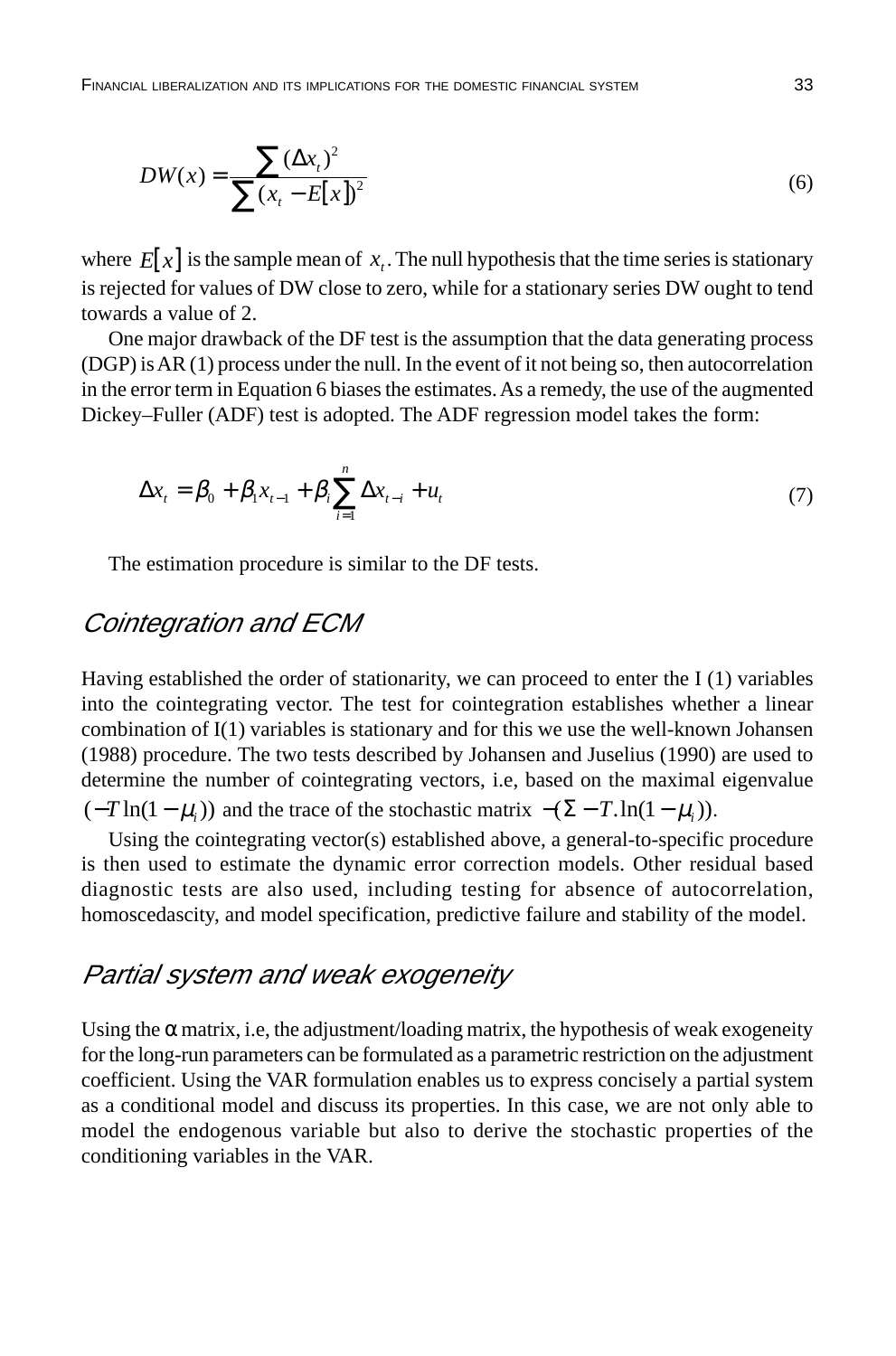Consider the following equation

 $\epsilon_i = (\epsilon_{1i}, \epsilon_{2i})$ 

$$
\Delta X_t = \mu + \Gamma(L)\Delta X_{t-1} + \Pi X_{t-1} + \epsilon_t
$$
\n(8)  
\nwhere  $X_t = (X_t, X_{2t}), \mu = (\mu_1, \mu_2), \Gamma(L) = \{\gamma_{ij}\}$   
\n
$$
\Pi = \{\pi_{ij}\} \text{ and } \Pi \text{ is the matrix of long-run parameters}
$$

If there is one unit root in Equation 8*,* this would correspond to the definition of cointegration given by Engle and Granger (1987), where  $x_1$  and  $x_2$  are integrated of order 1 but with a linear combination  $\beta x_r$ , which is stationary. Here  $\prod = \alpha \beta$ , and the 2 x 1 vectors  $\alpha$  and  $\beta$  are both different from zero.

Equation 8 can be decomposed into a conditional model for  $x_1$  given  $x_2$ , i.e:

$$
\Delta x_{1t} = \overline{\omega} \Delta x_{2t} + (\alpha_1 - \overline{\omega} \alpha_2) \beta^{\dagger} X_{t-1} + \sum_{t=1}^{k-1} (\Gamma_{1t} - \overline{\omega} \Gamma_{2t})
$$
  

$$
\Delta x_{t-1} + \mu_1 - \overline{\omega} \mu_2 + \epsilon_{1t} - \overline{\omega} \epsilon_{2t}
$$
 (9)

where  $\overline{\omega} = \Omega_{12} \Omega_{22}^{-1}$ 

and the marginal model of  $x_2$  is

$$
\Delta x_{2t} = \alpha_2 \beta^{\dagger} X_{t-1} + \sum_{t=1}^{k-1} \Gamma_t \Delta X_{t-1} + \mu_2 + \epsilon_{2t}
$$
 (10)

If  $\alpha_2 = 0$  in Equation 10, then  $\beta$ <sup>'</sup> enters only in the conditional model (9) so that

$$
\Delta x_{1t} = \omega \Delta x_{2t} + \alpha_1 \beta^t X_{t-1} + \sum_{t=1}^{k-1} (\Gamma_{1t} - \omega \Gamma_{2t}) \Delta X_{t-1} + \mu_1 - \omega \mu_2 + \epsilon_{1t} + \epsilon_{2t}
$$

and

$$
\Delta x_{2t} = \sum_{t=1}^{k-1} \Gamma_t \Delta X_{t-1} + \mu_2 + \epsilon_{2t}
$$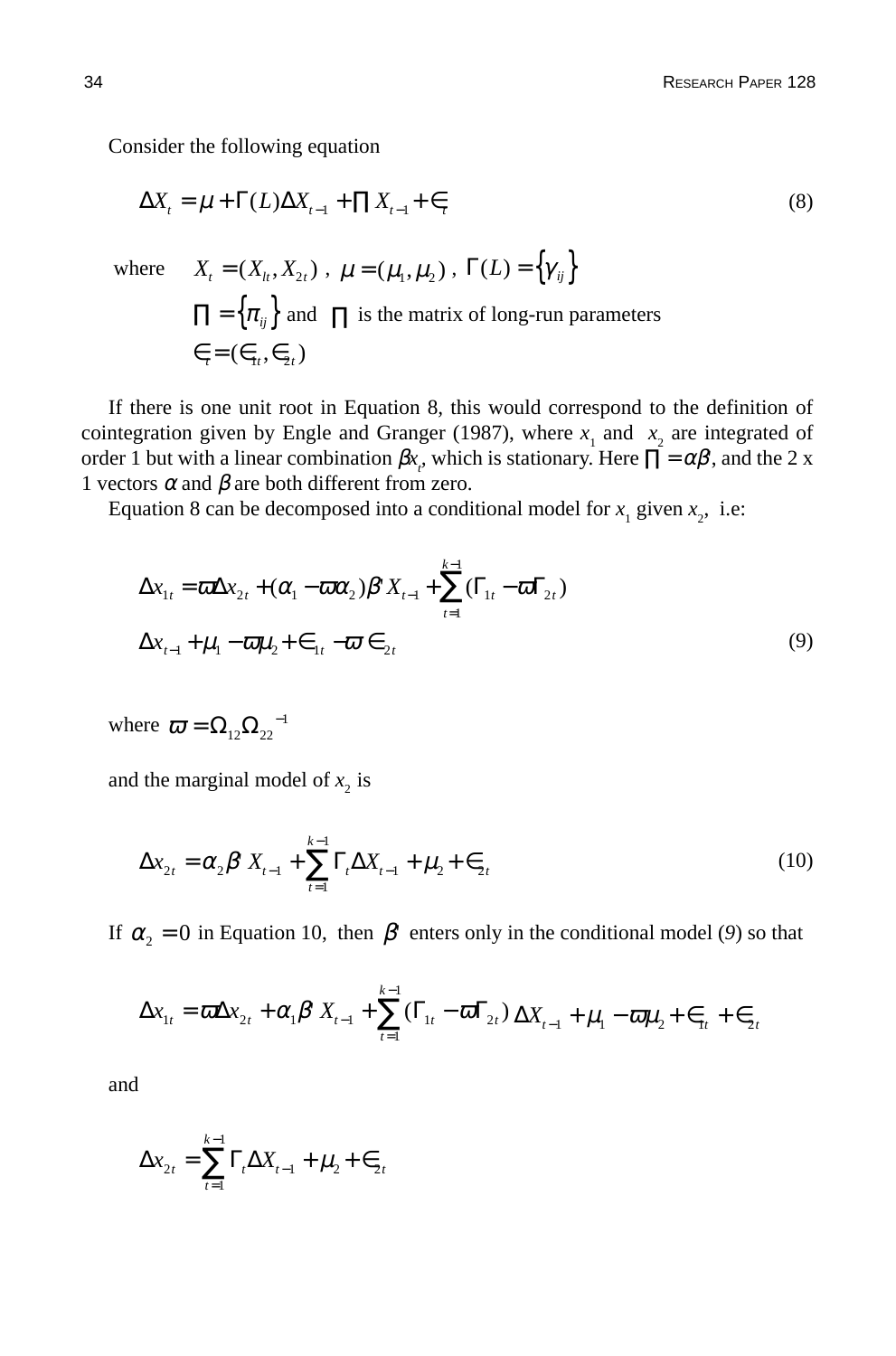This implies that  $x_2$  is weakly exogenous because it does not react to disequilibrium errors emanating from  $X_{i}$ . Should the coefficient of  $\Delta x$ , happen to be statistically equal to zero in Equation 10, then  $x_2$  is said to be strongly exogenous and can be used as a policy variable.

# Empirical investigations

To empirically test the hypotheses postulated above, we specify an industrial output function as

```
gdp = f (cr, prem, inf, lr) ( 11)
```
*theory a priori* would suggest  $f_1 > 0$  and  $f_2, f_3, f_4 < 0$ 

where  $\quad$  gdp  $\quad$  = index of industrial production, to proxy for total output

- $cr = commercial bank credit to the industrial sector$
- prem = premium on official exchange rate, to proxy for degree of foreign exchange market regulation and hence difficulty in acquiring imported raw materials
- $\text{lr}$  = lending rate (cost of working capital from the banking system)
- $\text{infl}$  = inflation to proxy for macroeconomic instability

# **Results**

The time series properties of the variables are presented in Table 10 and point out that all the variables except *lp* are I(1). However, ∆*lp* is I(1) hence it is included in the search for a cointegrating vector. To get a cointegrating vector for industrial output that is readily interpretable in economic terms, a VAR of two lags is used on *lgdp, lcr, lprem, inf* and *llr.* The Johansen and Juselius cointegration procedure results are reported in Table 11 and they basically suggest that using the trace of the stochastic matrix, and at 5% critical values, we can reject the hypothesis that there are at most two cointegrating vectors and accept the alternative of there being three. The three cointegrating vectors are reported in Table 12, where vector (ii) appears to be the one onto which we can normalize the industrial output. This is largely for two reasons:

- The  $\beta$  matrix, which is the vector of economic interest, seems to support the economic fundamentals as given by the *theory a priori* in Equation 11. This is largely on the grounds of the signs attached to the respective variables.
- The  $\alpha$  matrix, which is the adjustment/loading matrix, i.e., the feedback of deviations from the long-run to the short-run behaviour of the endogenous variables, allows us to endogenize industrial output (*lgdp*). This is based on the size and sign attached to the coefficient of *lgdp*, which may suggest that it can be endogenized on this cointegrating vector.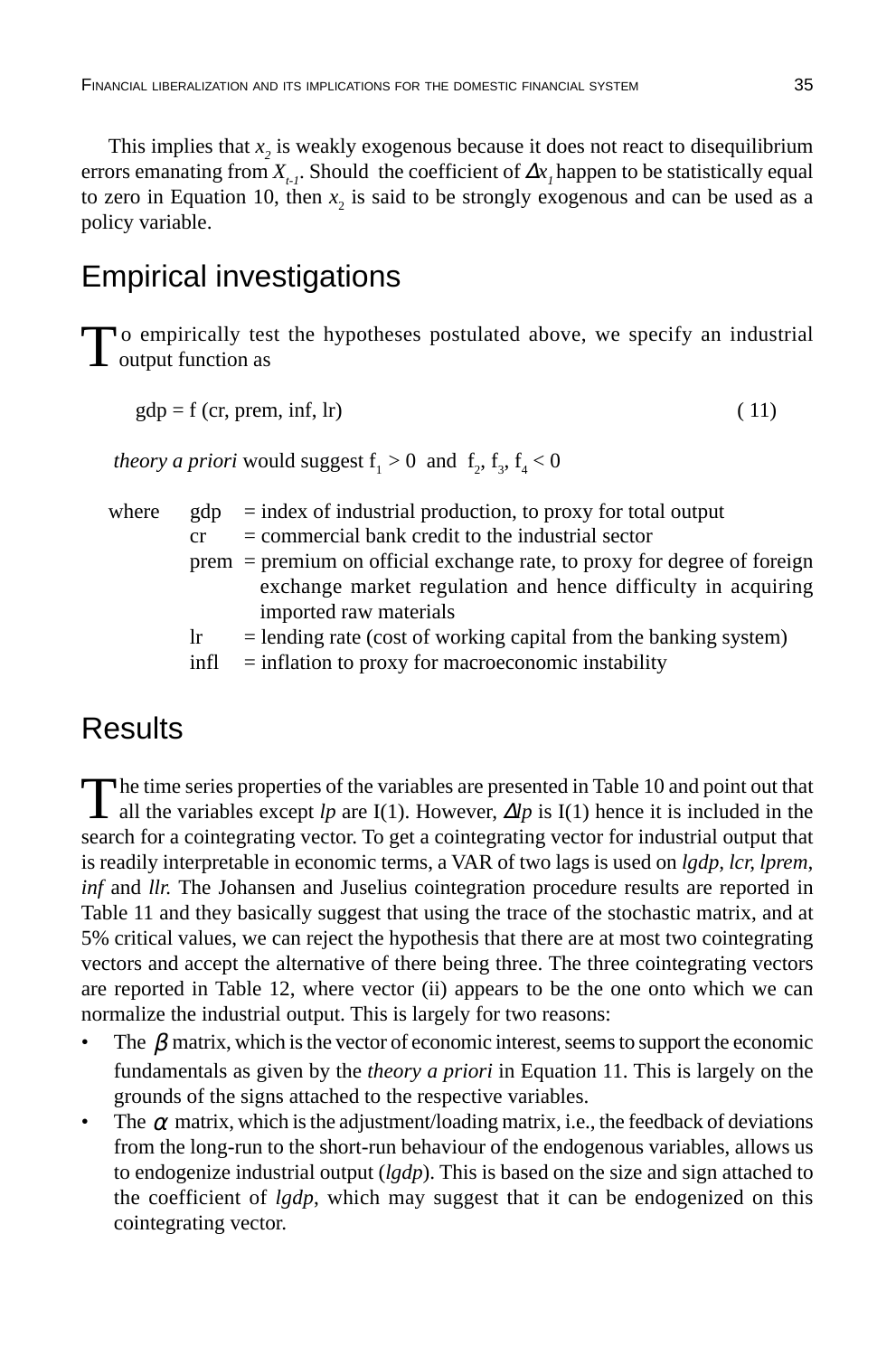| X                                               | <b>DW</b><br>(X)                     | <b>ADF</b><br>(X)                                                       | <b>DW</b><br>(AX)                    | ADF<br>$(\Delta X)$                                                     | <b>DW</b><br>$(\Delta^2 X)$ | ADF<br>$(\Delta^2 X)$ | Order of<br>Integration                          |
|-------------------------------------------------|--------------------------------------|-------------------------------------------------------------------------|--------------------------------------|-------------------------------------------------------------------------|-----------------------------|-----------------------|--------------------------------------------------|
| LP<br>LGDP<br>LPREM<br><i>LLR</i><br><i>LCR</i> | 0.02<br>0.37<br>0.43<br>0.22<br>0.09 | $-2.98$ [3]<br>$-1.72$ [4]<br>$-0.85$ [4]<br>$-1.94$ [4]<br>$-2.82$ [4] | 0.98<br>2.14<br>1.88<br>1.86<br>2.22 | $-2.78$ [4]<br>$-3.73$ [4]<br>$-5.09$ [4]<br>$-4.05$ [4]<br>$-5.18$ [4] | 2.72                        | $-4.82$ [4]           | $\frac{1(2)}{2}$<br>1(1)<br>1(1)<br>1(1)<br>1(1) |
| <b>CV</b>                                       |                                      | $-3.5615$                                                               |                                      | $-3.5731$                                                               |                             | $-3.5811$             |                                                  |

**Table 10: Time series properties of the variables 1987Q1–1995Q3**

where LP, LGDP, LPREM, LLR, LCR are, respectively, the logarithmic notions of P, GDP, PREM, LR, RC.

Note: P is the price deflator as measured by the consumer price index (CPI).  $cV$  denotes critical values at 5% level, Square brackets  $[ ] =$  order of lag.

|  | $(VAR = 2) 1987Q1 - 1995Q3$ |
|--|-----------------------------|
|--|-----------------------------|

| Null       | Alternative | -T.ln(1- $\mu_i$ ) | 5% critical values |        | $\sum$ -T.ln(1- $\mu_i$ ) 5% critical values |
|------------|-------------|--------------------|--------------------|--------|----------------------------------------------|
| $r = 0$    | $r = 1$     | 62.35              | 33.32              | 121.73 | 66.49                                        |
| $r \leq 1$ | $r = 2$     | 26.25              | 27.14              | 59.38  | 45.23                                        |
| $r \leq 2$ | $r = 3$     | 19.75              | 21.07              | 33.12  | 28.70                                        |
| r≤3        | $r = 4$     | 13.07              | 14.90              | 13.37  | 15.66                                        |
| r≤4        | $r = 5$     | 0.29               | 8.18               | 0.29   | 6.50                                         |

#### **Table 12: Cointegrating vectors**

|                | lgdp      | lcr       | $\Delta$ Ip | Iprem      | Ir        |
|----------------|-----------|-----------|-------------|------------|-----------|
| $\beta$<br>(i) | $-1.0000$ | 0.6406    | 10.1288     | $-0.8375$  | $-3.1824$ |
| $\alpha$       | $-0.1215$ | $-0.0627$ | $-0.8938$   | 0.0962     | 0.0082    |
| β<br>(ii)      | $-1.0000$ | 0.3301    | $-0.4214$   | $-0.15303$ | $-1.8539$ |
| $\alpha$       | 0.8470    | $-0.2832$ | 0.1908      | $-0.0030$  | 0.0596    |
| (iii) $\beta$  | $-1.0000$ | $-1.4040$ | 4.8295      | $-2.8870$  | $-8.3740$ |
| $\alpha$       | 0.0208    | 0.1046    | $-0.0279$   | 0.1544     | $-0.0115$ |

The error term is *egdp* and is derived from vector (ii) and expressed as  $egdp =$ *lgdp* - 0.3301\* *lcr* + 0.4214\*∆*lp* + 0.15303\* *lprem* + 1.8539\* *lr*

The long-run relationship for industrial output is thus:

*lgdp* = 0.3301\* *lcr* - 0.4214\* ∆*lp* - 0 .15303\* *lprem* - 1.8539\* *llr* Note the letter l before the variables denotes the logarithmic notion of the variable.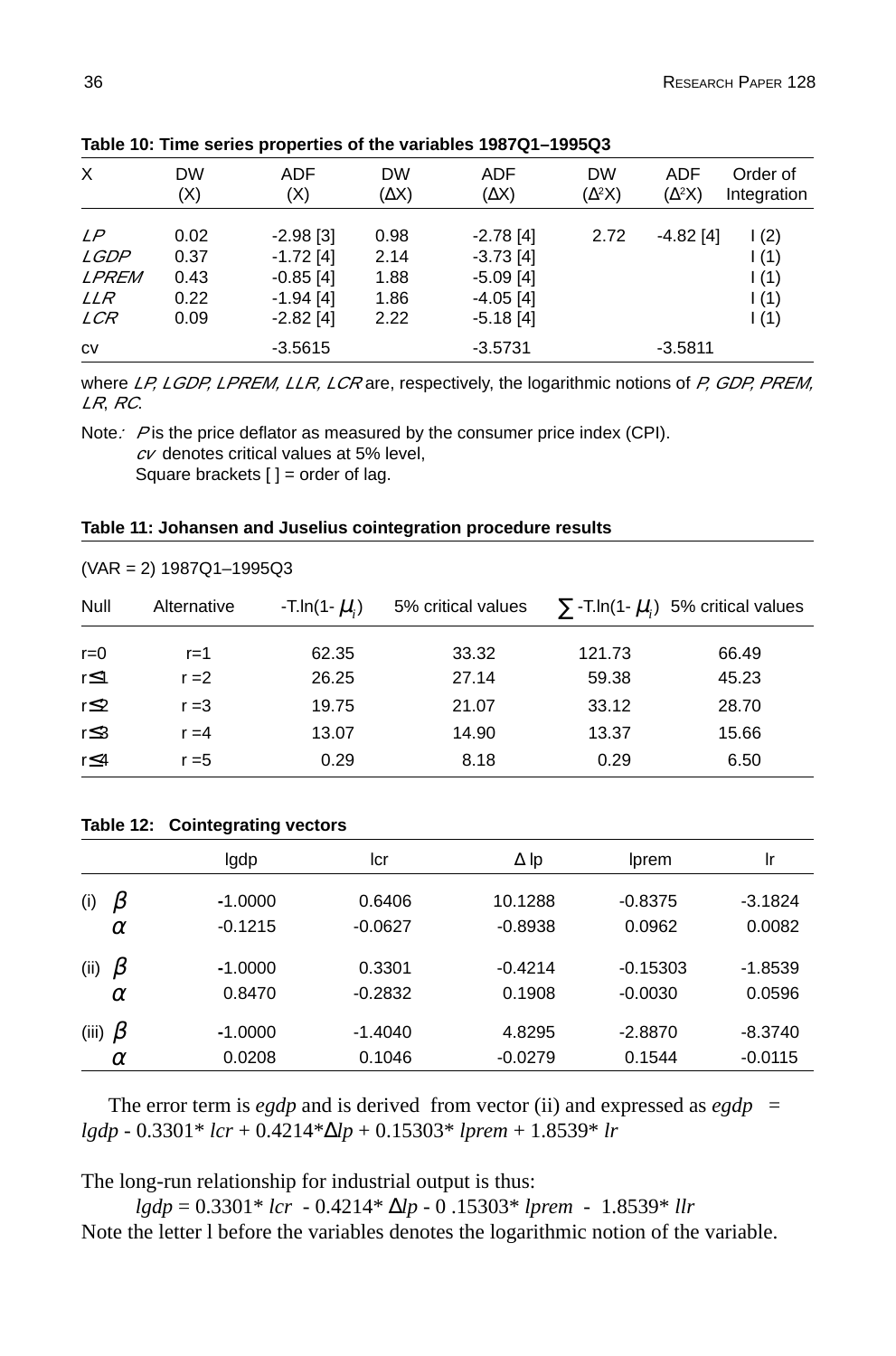We also tested for the significance of the  $\alpha$  coefficient in the marginal model using Equation 10; the results are presented in Table 13. They basically reveal that in this single equation, and at the 5% level of significance, *lcr, lprem* and *lp* are weakly exogenous to *lgdp* whereas *llr* is not. As a result, one would conclude that based on the evidence of the sample period 1987Q1 to 1995Q3, the supply-leading hypothesis of development finance prevailed in Uganda. Consequently, the current experiments with financial liberalization and restructuring that are designed to improve the efficiency of financial intermediaries will lead to economic growth only if credit to productive private sector enterprises increases. Economic growth, on the other hand, cannot lead the growth of credit to the private sector. This therefore calls for dismantling any impediments to increased availability of credit to the private sector such as the constraints listed in Section 5 and implementation of the recommendations suggested in Section 6. The declining lending rate also appears to have contributed to increased output. This highlights the point raised in the survey concerning preferential treatment of prime customers through lowered interest rates. We can cautiously conclude that competition is picking up and, if sustained, will over time lower the general level of lending rates and subsequently increase output.

| X                                                     | $\alpha$ , coefficient     | t-value                                                     |  |
|-------------------------------------------------------|----------------------------|-------------------------------------------------------------|--|
| $\Delta$ <i>lgdp</i><br>$\Delta$ lcr<br>$\Delta^2$ /p | $-0.75$<br>0.08<br>$-0.16$ | $-3.71$<br>[0.010]<br>0.46<br>[0.653]<br>[0.109]<br>$-1.66$ |  |
| $\Delta$ /prem<br>$\Delta$ Ir                         | $-0.12$<br>$-0.07$         | 0.56<br>[0.582]<br>[0.018]<br>2.53                          |  |

**Table 13: Results for test significance of** α **coefficient in the marginal model**

The reduced premium on the official exchange rate appears to have had an impact on increased output by availing the necessary foreign exchange to procure the needed imported intermediate goods. Reduced macroeconomic instability as measured by declining inflation levels has also had a hand in increasing output.

In the short run, however, there is no policy variable that can be used to influence output, as the results presented in Table 14 reveal. All that the authorities can do is to rely on the long-run relationship by further deregulating the foreign exchange market and removing any impediments that may serve to decrease credit to the private sector. The latter option will also lead to a decline in the cost of funds and hence increase output. Efforts to keep inflation at sustainable levels should also be encouraged. Table 15 suggests that the dynamic equation is stable.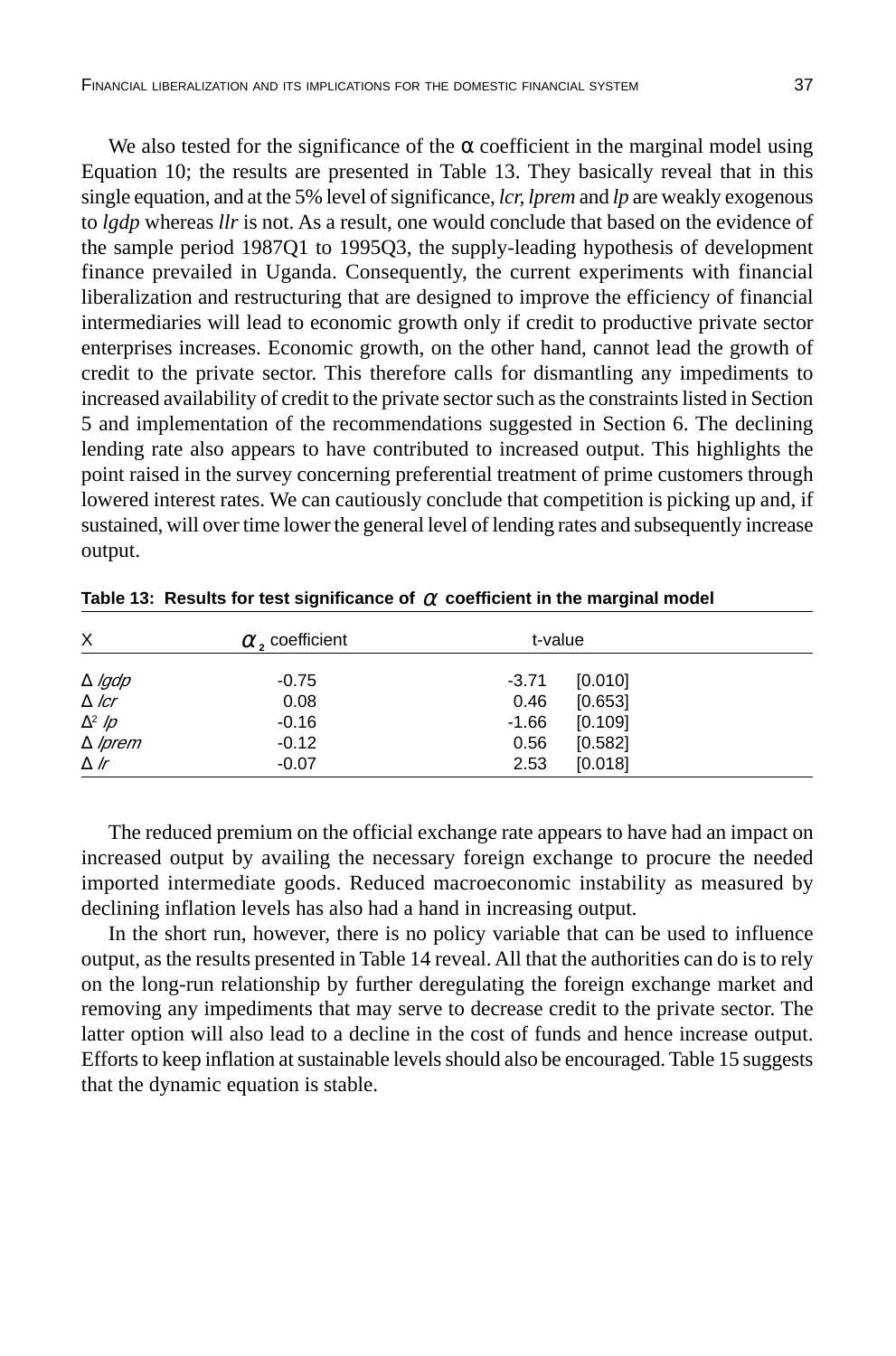|                                                                                 | Coefficient | t-value                      |                                  |
|---------------------------------------------------------------------------------|-------------|------------------------------|----------------------------------|
| inpt                                                                            | 2.91        | 4.04                         | [0.00]                           |
| $\Delta^2$ lp(-1)                                                               | $-0.55$     | $-1.89$                      | [0.07]                           |
| $\triangle$ lgdp(-1)                                                            | $-0.42$     | $-2.42$                      | [0.02]                           |
| $egdp(-2)$                                                                      | $-0.80$     | $-4.39$                      | [0.00]                           |
| $R^2$<br>Adj. $R^2$<br>D.W.<br>F(3, 18)                                         |             | 0.43<br>0.40<br>1.88<br>7.15 | [0.02]                           |
| Serial correlation F(4,24)<br>Functional form F(1,27)<br>Heteroscedascity(1,19) |             | 0.1180 [0.734]               | 1.0119 [0.421]<br>1.7620 [0.195] |

**Table 14: Final dynamic equation following general to specific approach** (1987Q1–1995Q3)

#### **Table 15: Stability and predictive ability test of the equation (1987Q1–1992Q4)**

|                                                                                                                                            | Coefficient | t-Value                                                                                |
|--------------------------------------------------------------------------------------------------------------------------------------------|-------------|----------------------------------------------------------------------------------------|
| inpt                                                                                                                                       | 3.07        | 4.20<br>[0.00]                                                                         |
| $\Delta^2$ lp(-1)                                                                                                                          | $-0.52$     | $-1.62$<br>[0.12]                                                                      |
| $\Delta$ <i>lgdp(-1)</i>                                                                                                                   | $-0.41$     | $-2.12$<br>[0.05]                                                                      |
| $egdp(-2)$                                                                                                                                 | $-0.84$     | $-4.16$<br>[0.00]                                                                      |
| $R^2$<br>Adj. $R^2$<br>D.W.<br>F(3,21)                                                                                                     |             | 0.47<br>0.40<br>1.80<br>6.2337 [0.003]                                                 |
| Serial correlation F(4,17)<br>Functional form F(1,20<br>Heteroscedascity F(1,23)<br>Predictive failure test F(7,21)<br>Chow test $F(4,24)$ |             | 0.7429 [0.576]<br>1.0390 [0.320]<br>0.0241 [0.878]<br>0.3906 [0.897]<br>0.6473 [0.634] |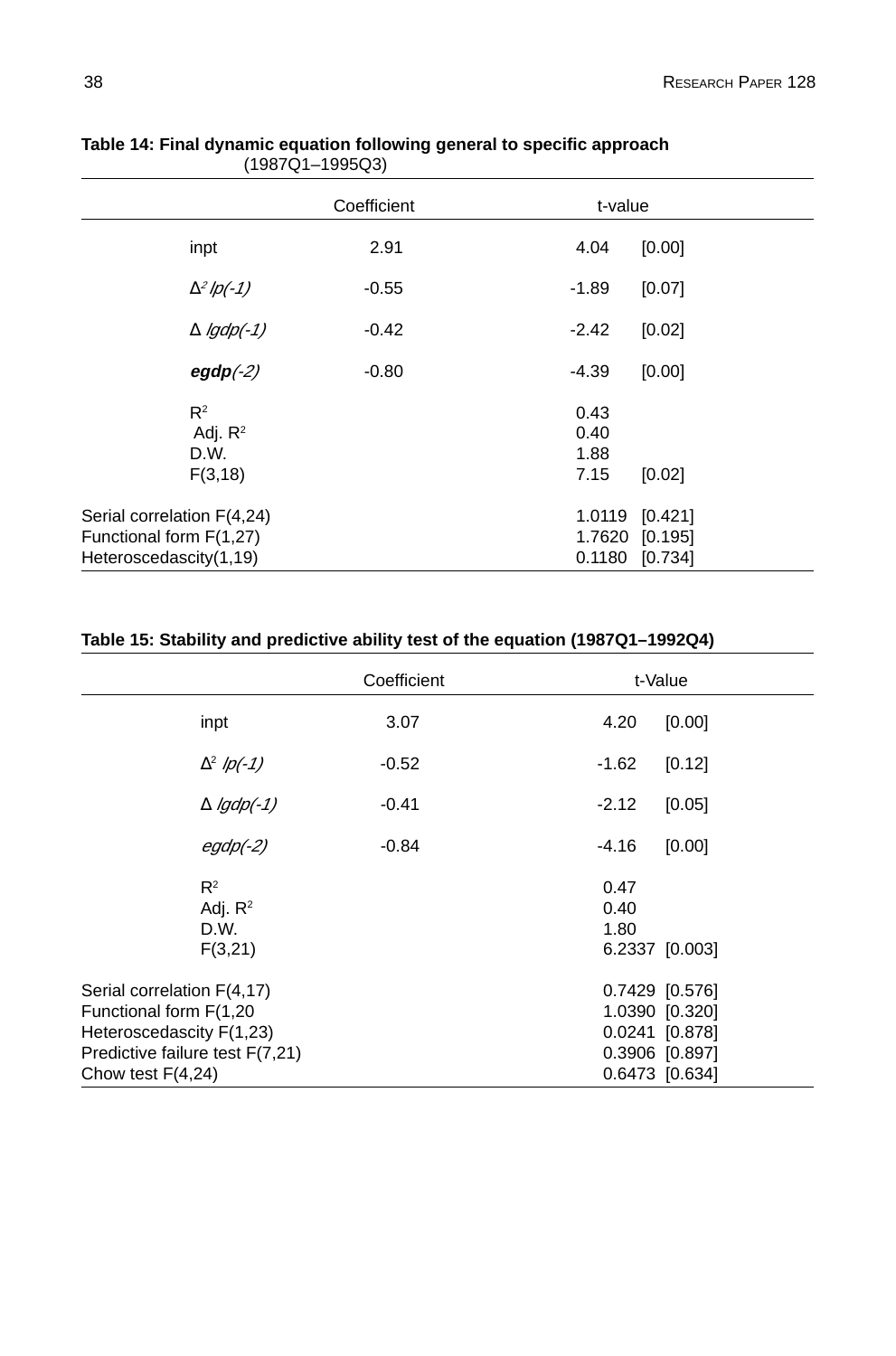# Granger causation

 $\sum_{i=1}^{n}$  also perform a bivariate test for causation between a financial surrogate and real activity variables. Credit to the manufacturing sector and the index of industrial production, respectively, are used. The Engle–Granger two-step procedure is used and the results are shown in Table 16. Basically, there appears to be a stable uni-directional static relationship coming from credit to the output of the manufacturing sector, but this relationship is not noted from output to credit to manufacturing sector. This is generally deduced from the stationarity of the errors realized from each regression. In the short run it is seen that there is no causation by either variable on the other at the 5% level. However, at the 10% level of significance, the long-run relationship (error term) causes growth in industrial output. This compares with the level of significance of 19.4% at which the error term causes growth in the level of credit to the manufacturing sector. This appears to support the earlier results reflecting the weak exogeneity of credit to the manufacturing sector in the relationship specified in Equation 11. Consequently, these results seem to point to the unique but important role credit to the manufacturing sector plays in increasing industrial output.

#### **Table 16: Engle–Granger two-step method test for bivariate causation**

#### **Static regression for real activity:**

 $lqdp = 3.74 + 0.51$  lcr (34.84) (14.13)  $R^2 = 0.86$ , DW = 1.33

#### where

 $ecm = lqdp - 5.14 - 0.034$  lcr

#### **Test for stationarity of error term (ecm):**

|         | Sample    | Statistic (critical value) |
|---------|-----------|----------------------------|
| ADF (1) | 87Q4-95Q4 | $-4.11$ $(-3.53)$          |
| ADF (2) | 88Q1-95Q4 | $-4.32$ $(-3.35)$          |

#### **Static regression for credit to manufacturing:**

 $lcr = -5.69 + 1.70$  lgdp (-9.45) (14.12)  $R^2 = 0.86$ , DW = 1.26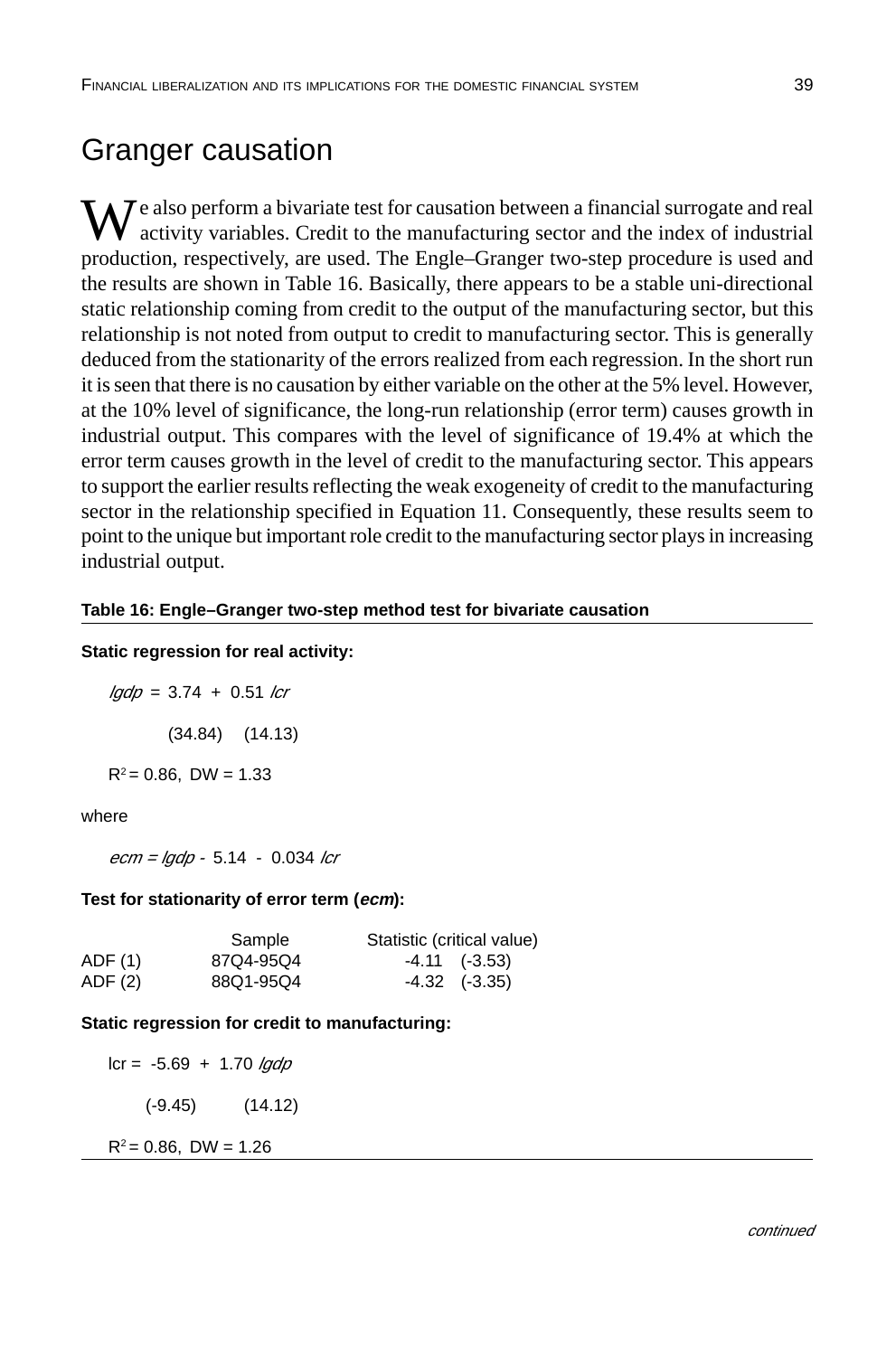where

 $ecm2 = lcr + 5.69 - 1.70$  lgdp

#### **Test for stationarity of error term** (**ecm2**):

|         | Sample    |         | Statistic (critical value) |
|---------|-----------|---------|----------------------------|
| ADF (1) | 87Q4-95Q4 | -3.50   | $(-3.53)$                  |
| ADF (2) | 88Q1-95Q4 | $-3.25$ | $(-3.35)$                  |

#### **Dynamic regression for** ∆ **lgdp and test of significance for dropping** ∆ **lcr variables**

|                            | Coefficient | t-value        |
|----------------------------|-------------|----------------|
| inpt                       | 0.09        | 4.42 [0.00]    |
| $\Delta$ lgdp(-1)          | -0.51       | $-2.59$ [0.02] |
| $\Delta$ lgdp(-2)          | $-0.43$     | $-2.47$ [0.02] |
| $\Delta$ lgdp(-3)          | $-0.51$     | $-3.46$ [0.01] |
| $ecm(-1)$                  | $-0.35$     | $-1.72$ [0.10] |
| $F(3,22) = 0.30616[0.821]$ |             |                |

#### **Dynamic regression for** ∆ **lcr and test of significance for dropping** ∆ **lgdp variables**

|                     | $F(3,22) =$ | 0.77209 [0.522] |  |
|---------------------|-------------|-----------------|--|
| $ecm2(-1)$          | $-0.20$     | $-1.33$ [0.19]  |  |
| $\triangle$ lcr(-3) | 0.04        | $0.02$ [0.83]   |  |
| $\triangle$ lcr(-2) | 0.01        | $0.05$ [0.96]   |  |
| $\triangle$ lcr(-1) | 0.11        | $0.55$ [0.59]   |  |
| inpt                | 0.04        | 1.33 [0.19]     |  |
|                     | Coefficient | t-value         |  |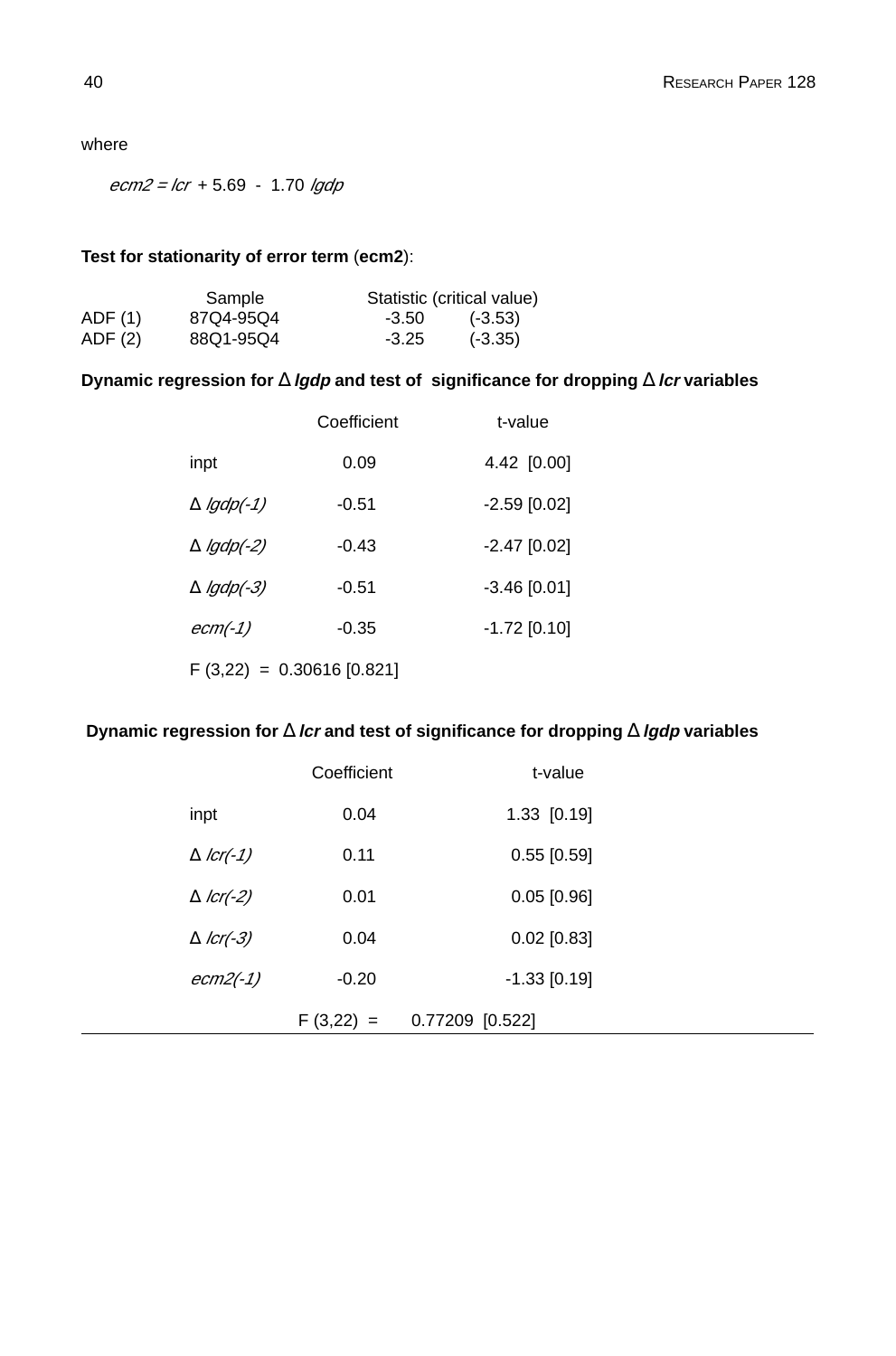# **8. Conclusion**

This study has generally revealed that banks' overall assessment of financial sector<br>liberalization is very positive. Banks acknowledge efficiency gains from increased competition and the liberty to set charges and interest rates. This has enabled them to offer differentiated rates/charges to their clients depending on the size and track record of the business. In addition, banks have become more responsible in choice of customers, loan assessment and monitoring as well as improving liquidity management. Defaults are on the decline and in due course banks will further reduce intermediation margins. The banks are likely to record increased lending activity and a decline in lending rates. However, there is need to strengthen the legal infrastructure, in order to lower costs and risks associated with enforcement. This in turn will lower the lenders' (banks') risk perception and premium for external finance and consequently increase the amount of credit to the private sector.

Forging links between the banking system and the semi-formal sector credit associations is seen to be one way of linking the banking sector to the rural population. This will not only benefit the banking system through reduced transaction costs and increased profits, but will also increase rural productivity and hence incomes. This is necessary for stimulating growth in the real sector given that the period under review seems to support the hypothesis of supply-leading finance.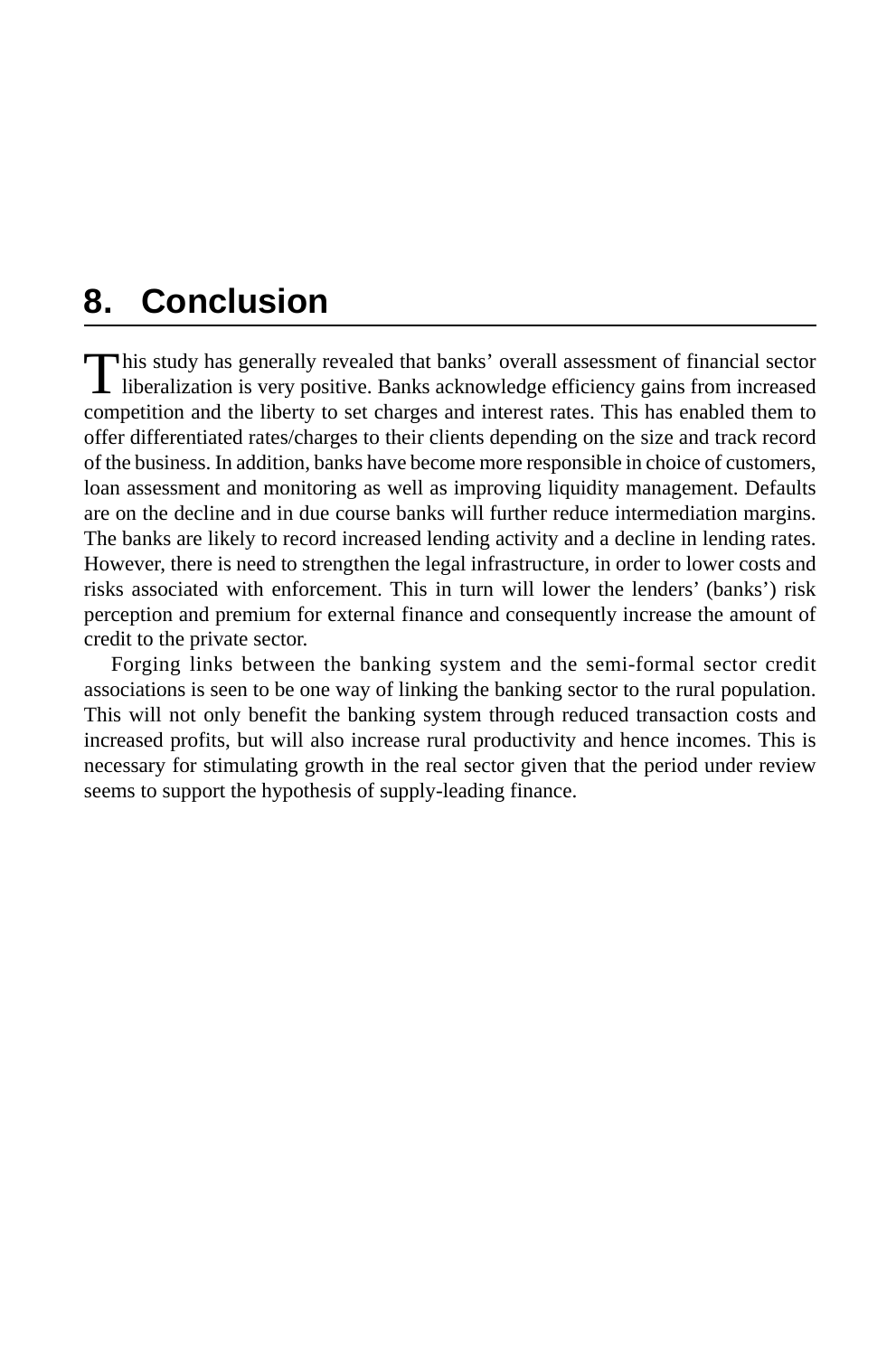# **Notes**

- 1. Henstridge and Tumusiime-Mutebile (1995).
- 2. In the case of Uganda, such assets would encompass the holding of land and cows. It is argued that in some societies, e.g., Buganda and Karamoja, people hold large tracts of land and large numbers of cattle, respectively, which attract minimal returns.
- 3. The argument of treating the loan market as different from other markets is neatly summarized by Stiglitz (1989: 59).
- 4. Note that real broad money demand has been increasing over the past three years, while monetary expansion has been kept at over 20% and inflation has remained at single-digit levels.
- 5. We use the modified form of adaptive expectations, i.e., the criterion individuals use for forecasting future values of a variable in the face of uncertainty is that which minimizes their expected losses from forecast errors. Consequently, the adjustment coefficient  $\beta$  is estimated from the adaptive expectations model, i.e.:

$$
\Delta CPI^{e} = \Delta CPI^{e}_{t-1} + \beta(\Delta CPI_{t-1} - \Delta CPI^{e}_{t-1})
$$

which, when converted into a distributed lag model, transforms into

$$
\Delta CPI^{e} = \beta \Delta CPI_{t-1} + \beta (1 - \beta) \Delta CPI_{t-2} + \beta (1 - \beta)^{2} \Delta CPI_{t-3}
$$

$$
= \beta \sum_{i=1}^{\infty} (1 - \beta)^{i-1} \Delta CPI_{t-i}
$$

The adjustment coefficient  $\beta$  is then estimated by computing a value that minimizes the average losses from forecasting errors in the quadratic loss function:

$$
= L = \sum (\Delta CPI - \Delta CPI^e) = \sum_{i=1}^n \left[ \Delta CPI_i - \beta \sum_{t=1}^\infty (1 - \beta)^{i-1} \Delta CPI_{t-1} \right]^2
$$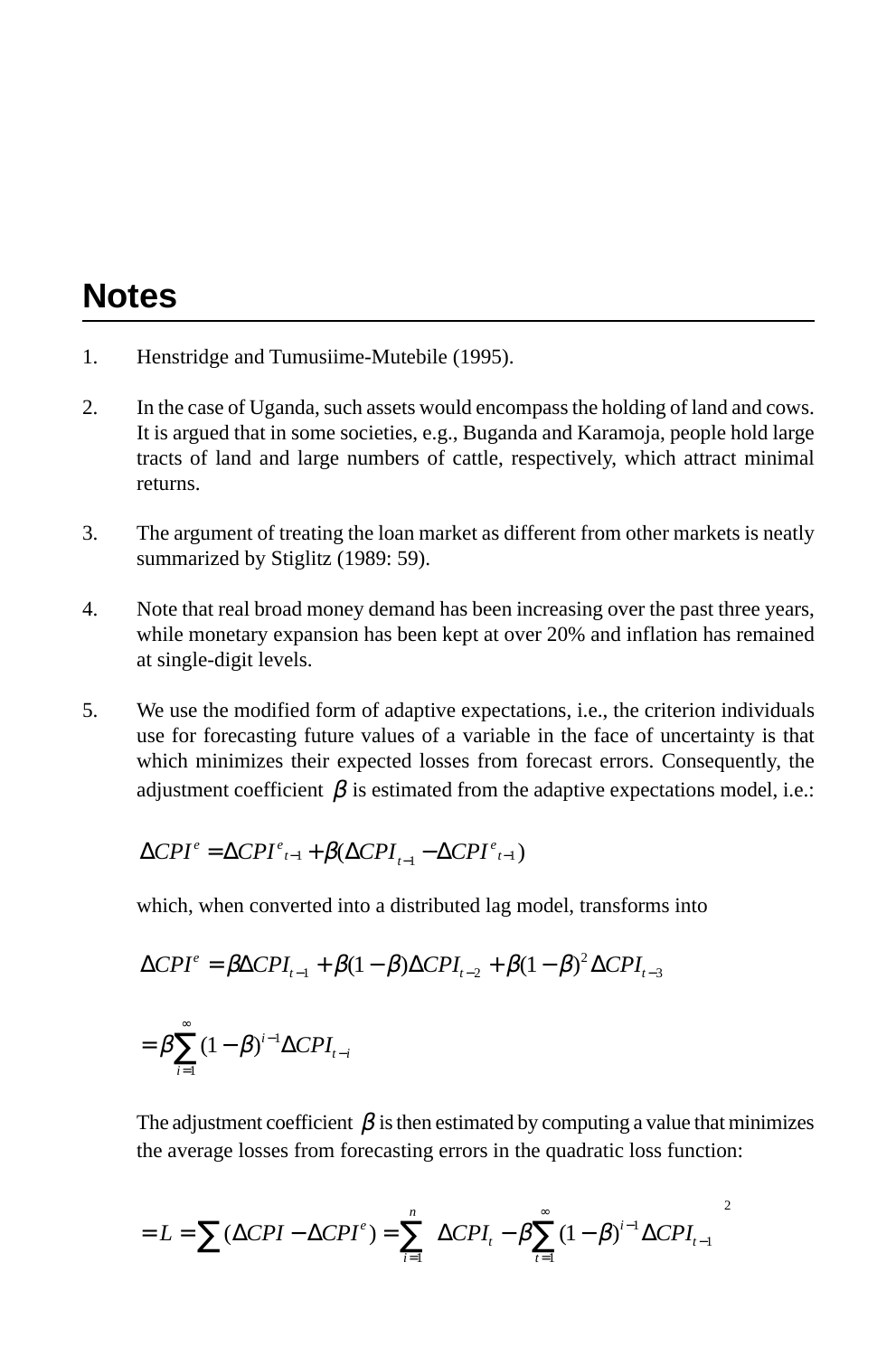6. Total capital =  $Core + supplementary capital$ 

Core capital = Paid-up share capital + previous years' capital + share premium + net after-tax profit-investment in financial companies that is not consolidated.

Supplementary capital  $=$  Revaluation reserves on fixed assets  $+$  unencumbered general provisions for bad debts.

7. The ratios are computed as 
$$
CCR = \frac{CC}{CRB}
$$
 and  $SCR = \frac{SC}{CRB}$  where

 $CCR = Core capital requirement$ ;  $SCR = Supplementary capital requirements$ ; CRB = Capital requirement basis calculated as a sum of the risk-weighted items.

- 8. A number of foreign owned banks earn profits through foreign exchange transactions. This has been made possible by the transfer of project accounts to commercial banks and the growth of bureau transactions.
- 9. Many foreign owned commercial banks have set minimum limits on the amount of deposits that earn interest, i.e., time and savings deposits. Unfortunately, the majority of average Ugandans cannot afford to keep such large sums of money in such accounts for the duration required. Such a move by commercial banks could be a result of the falling demand for loans by the "creditworthy" group.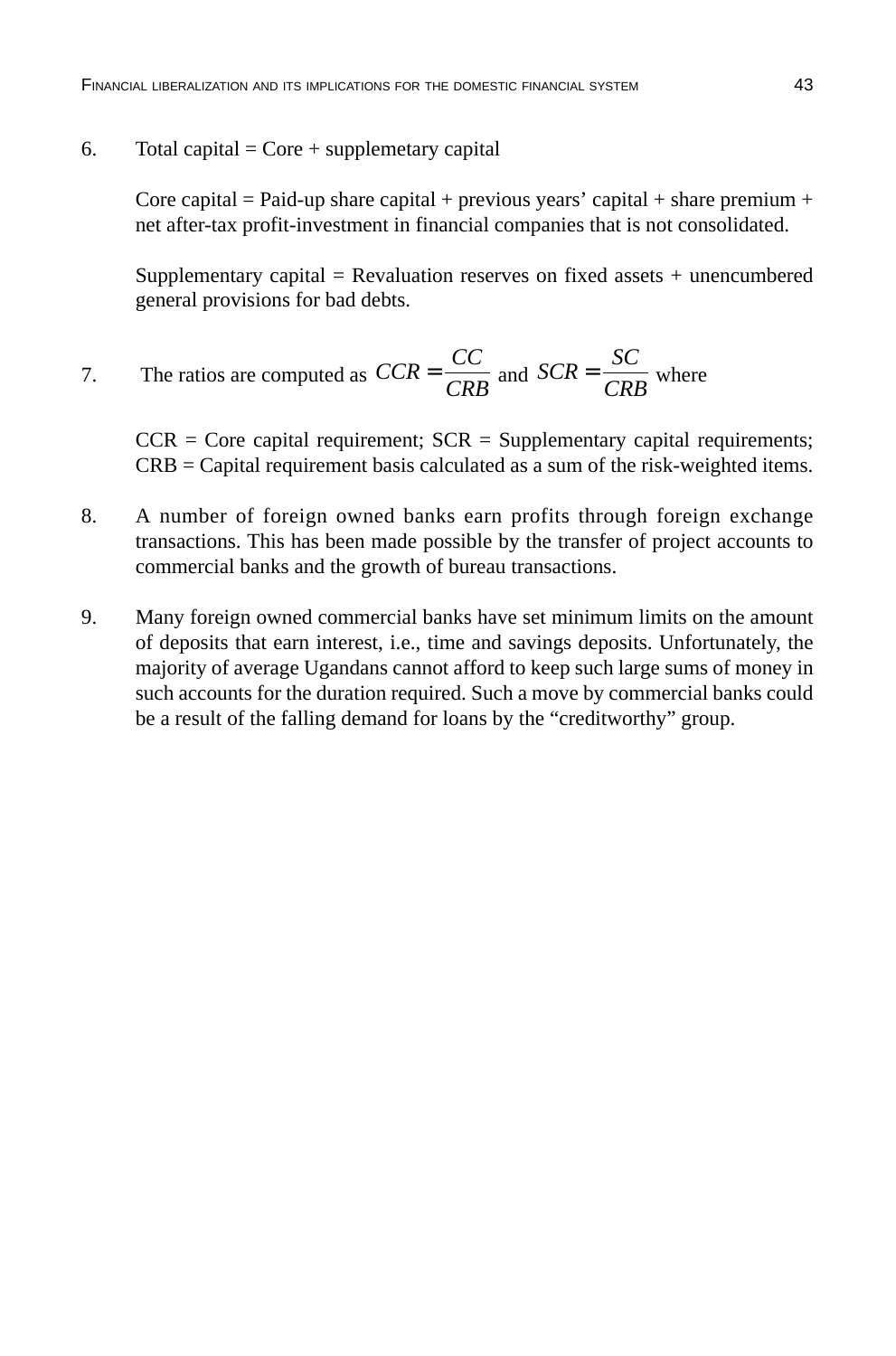# **References**

- Balassa, B. 1989. *Financial Liberalization in Developing Countries.* PPR Working Paper. Washington, D.C: The World Bank.
- Buffie, E.F. 1984. "Financial repression, the new structuralists, and stabilization policy in semi-industrialised economies". *Journal of Development Economics*, vol.
- Buckett, P. and A.K. Dutt. 1991. "Interest rate policy, effective demand and growth in LDC's". *International Review of Applied Economics*, vol. 5, no.2: 127–54.
- Engle, R.F. and C.W.J. Granger. 1987. "Co-integration and error-correction: Representation, estimation and testing". *Econometrica,* vol. 35: 251–76.
- Johansen, S. 1988. "A statistical analysis of co-integrating vectors". *Journal of Economic Dynamics and Control*, vol. 12: 231–34.
- Johansen, S. 1992. "Testing weak exogeneity and the order of cointegration in the UK money demand data". *Journal of Policy Modelling,* 14
- Johansen, S. and K. Juselius. 1990. "Maximum likelihood estimation and inferences on cointegration - With application to the demand for money". *Oxford Bulletin of Economics and Statistics,* No*. 52.*
- Henstridge, and Tumusiime-Mutbile. 1995. "Africa, markets and underdevelopment". Mimeo. Queen Elizabeth House, Oxford.
- Kasekende, L. and G. Ssemogerere. 1994. "Exchange rate unification and economic development: The case of Uganda, 1987–1992". *World Development,* August.
- McKinnon, R.I. 1973. *Money and Capital in Economic Development.* Washington, D.C.: The Brookings Institution.
- Nissanke, M. 1994. "Financial linkage development in sub-Saharan Africa". *Economic Policy Experience in Africa: What have we learnt?*. In A. Atsain, S. Wangwe, and G. Drabek, eds., Nairobi: African Economic Research Consortium.
- Nugeant, J and C. Glezakos. 1979. "A model of inflation expectations in Latin America". *Journal of Development Economics*, pp. 431–45.
- Pagano, M. 1993. "Financial markets and growth" *European Economic Review*.
- Shaw, E. 1973. *Financial Deepening in Economic Development.* New York: Oxford University Press.
- Stiglitz, J.E. 1989. "Financial markets and development". *Oxford Review of Economic Policy*, vol. 5, no. 4.
- Stiglitz, J. E. and A. Weiss, 1981. "Credit rationing in markets with imperfect information". *American Economic Review*, vol. 71, no.3: 393–410.
- Umo, B.O. 1981. "Empirical tests for some savings hypotheses for African countries". *Financial Journal,* 2(2). Dakar: African Centre for Monetary Studies.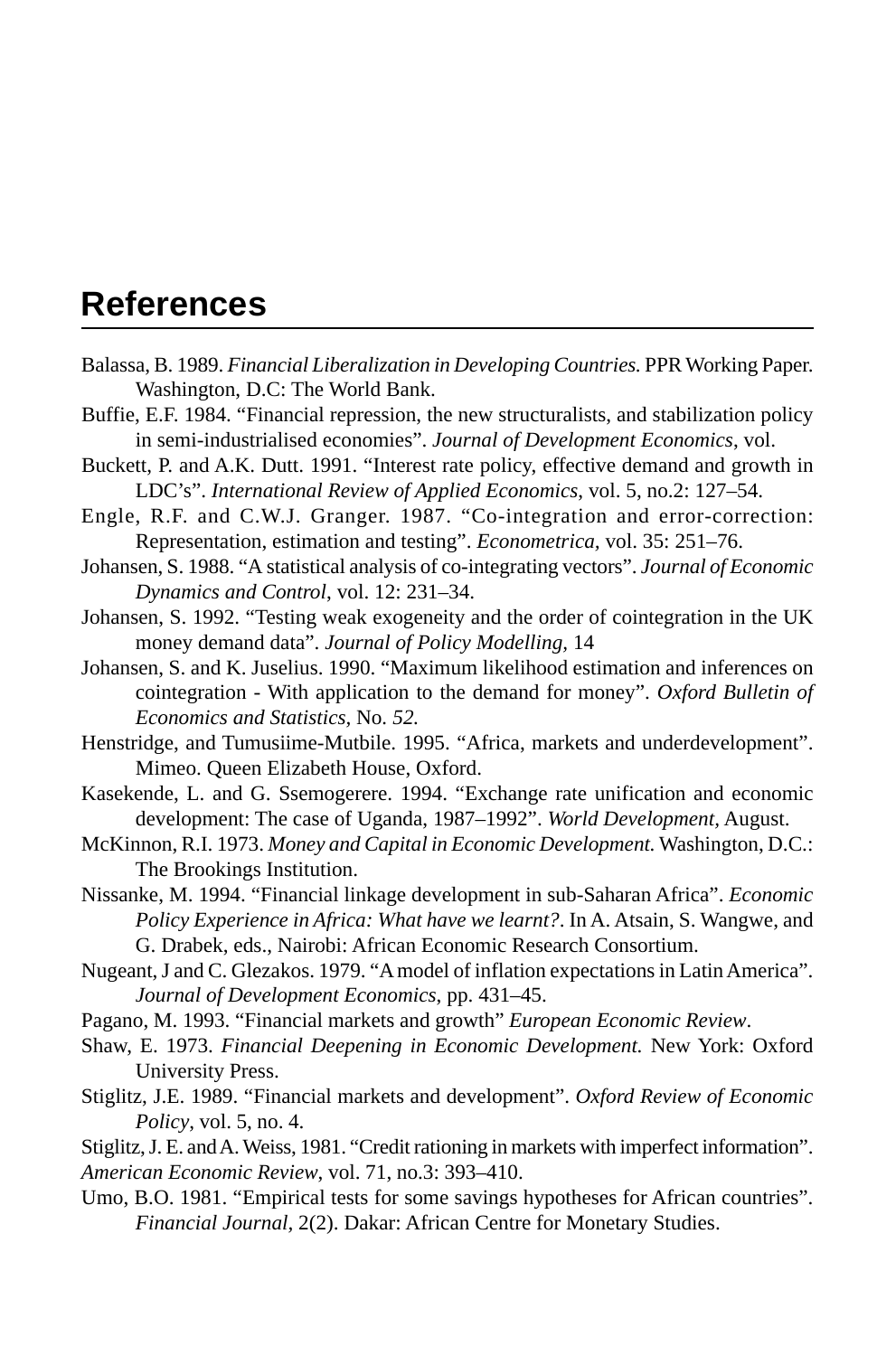- Van Wijnbergen, S. 1983b. "Credit policy, inflation and growth in a financially repressed economy". *Journal of Development Economics,* vol.13, no.1–2: 45–66*.*
- Van Wijnbergen, S. 1985. "Macro-economic effects of changes in bank interest rates". *Journal of Development Economics.*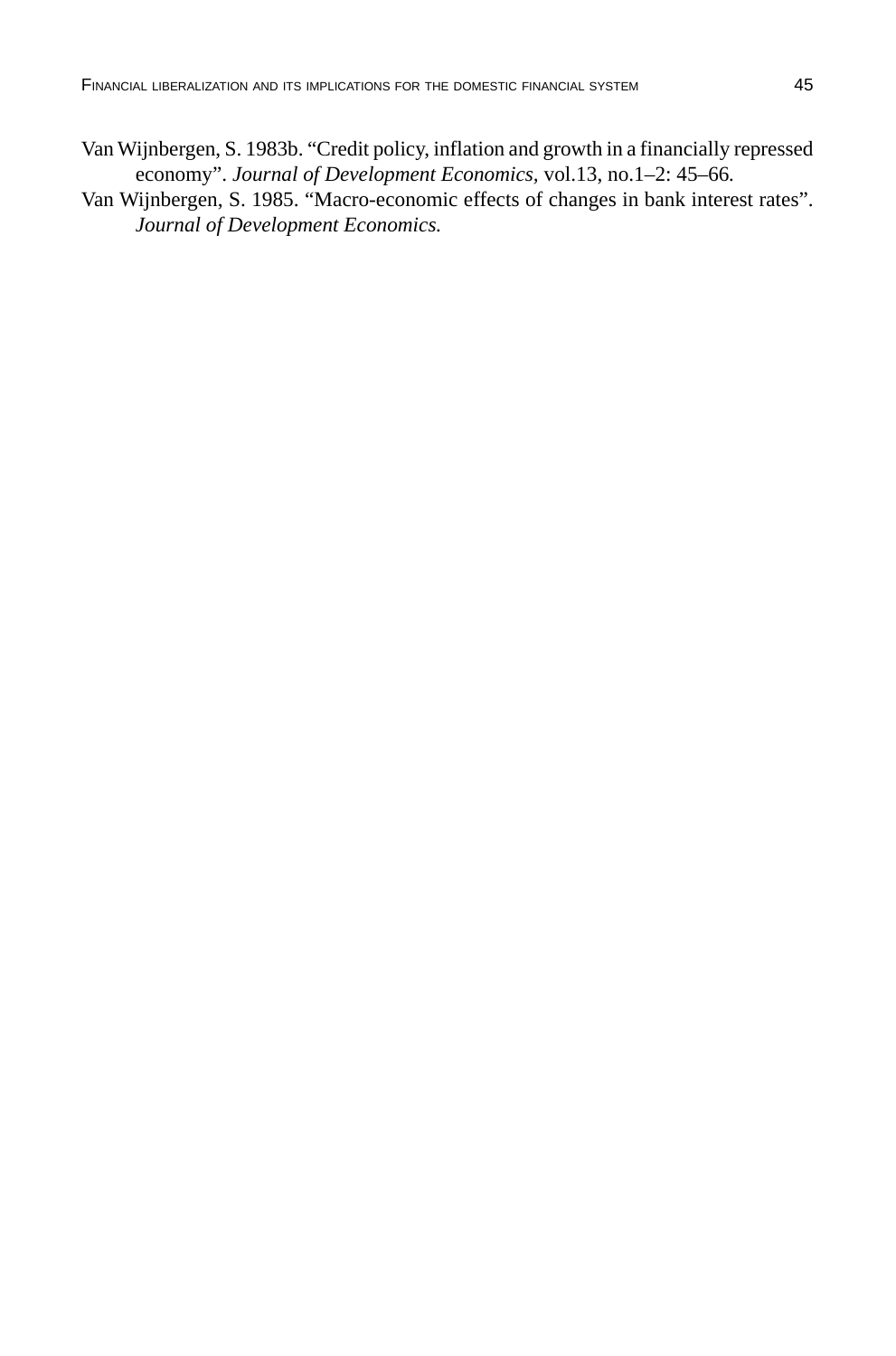#### **Other publications in the AERC Research Papers Series:**

- *Structural Adjustment Programmes and the Coffee Sector in Uganda*, by Germina Ssemogerere, Research Paper 1.
- *Real Interest Rates and the Mobilization of Private Savings in Africa,* by F.M. Mwega, S.M. Ngola and N. Mwangi, Research Paper 2.
- *Mobilizing Domestic Resources for Capital Formation in Ghana: The Role of Informal Financial Markets,* by Ernest Aryeetey and Fritz Gockel, Research Paper 3.
- *The Informal Financial Sector and Macroeconomic Adjustment in Malawi,* by C. Chipeta and M.L.C. Mkandawire, Research Paper 4.
- *The Effects of Non-Bank Financial Intermediaries on Demand for Money in Kenya,* by S.M. Ndele, Research Paper 5.
- *Exchange Rate Policy and Macroeconomic Performance in Ghana,* by C.D. Jebuni, N.K. Sowa and K.S. Tutu, Research Paper 6.
- *A Macroeconomic-Demographic Model for Ethiopia,* by Asmerom Kidane, Research Paper 7.
- *Macroeconomic Approach to External Debt: The Case of Nigeria,* by S. Ibi Ajayi, Research Paper 8.
- *The Real Exchange Rate and Ghana's Agricultural Exports,* by K. Yerfi Fosu, Research Paper 9.
- *The Relationship between the Formal and Informal Sectors of the Financial Market in Ghana,* by E. Aryeetey, Research Paper 10.
- *Financial System Regulation, Deregulation and Savings Mobilization in Nigeria,* by A. Soyibo and F. Adekanye, Research Paper 11.
- *The Savings-Investment Process in Nigeria: An Empirical Study of the Supply Side,* by A. Soyibo, Research Paper 12.
- *Growth and Foreign Debt: The Ethiopian Experience, 1964–86,* by B. Degefe, Research Paper 13.
- *Links between the Informal and Formal/Semi-Formal Financial Sectors in Malawi,* by C. Chipeta and M.L.C. Mkandawire, Research Paper 14.
- *The Determinants of Fiscal Deficit and Fiscal Adjustment in Côte d'Ivoire,* by O. Kouassy and B. Bohoun, Research Paper 15.
- *Small and Medium-Scale Enterprise Development in Nigeria,* by D.E. Ekpenyong and M.O. Nyong, Research Paper 16.
- *The Nigerian Banking System in the Context of Policies of Financial Regulation and Deregulation,* by A. Soyibo and F. Adekanye, Research Paper 17.
- *Scope, Structure and Policy Implications of Informal Financial Markets in Tanzania,* by M. Hyuha, O. Ndanshau and J.P. Kipokola, Research Paper 18.
- *European Economic Integration and the Franc Zone: The Future of the CFA Franc After 1996. Part I: Historical Background and a New Evaluation of Monetary Cooperation in the CFA Countries,* by Allechi M'Bet and Madeleine Niamkey, Research Paper 19.
- *Revenue Productivity Implications of Tax Reform in Tanzania* by Nehemiah E. Osoro, Research Paper 20.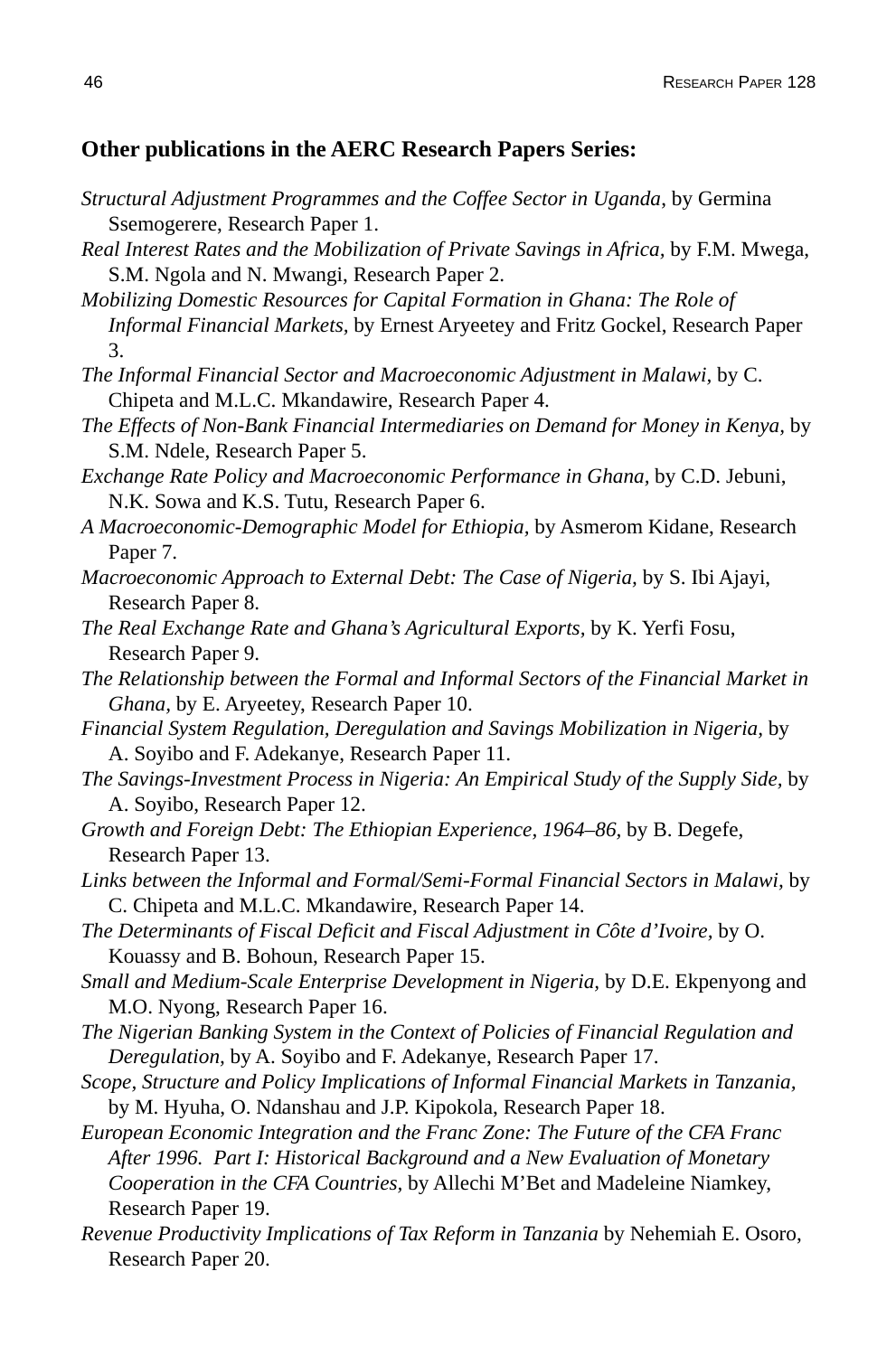- *The Informal and Semi-formal Sectors in Ethiopia: A Study of the Iqqub, Iddir and Savings and Credit Cooperatives,* by Dejene Aredo, Research Paper 21.
- *Inflationary Trends and Control in Ghana,* by Nii K. Sowa and John K. Kwakye, Research Paper 22.
- *Macroeconomic Constraints and Medium-Term Growth in Kenya: A Three-Gap Analysis,* by F.M. Mwega, N. Njuguna and K. Olewe-Ochilo, Research Paper 23.
- *The Foreign Exchange Market and the Dutch Auction System in Ghana,* by Cletus K. Dordunoo, Research Paper 24.
- *Exchange Rate Depreciation and the Structure of Sectoral Prices in Nigeria under an Alternative Pricing Regime, 1986–89,* by Olu Ajakaiye and Ode Ojowu, Research Paper 25.
- *Exchange Rate Depreciation, Budget Deficit and Inflation The Nigerian Experience,* by F. Egwaikhide, L. Chete and G. Falokun, Research Paper 26.
- *Trade, Payments Liberalization and Economic Performance in Ghana,* by C.D. Jebuni, A.D. Oduro and K.A. Tutu, Research Paper 27.
- *Constraints to the Development and Diversification of Non-Traditional Exports in Uganda, 1981–90,* by G. Ssemogerere and L.A. Kasekende, Research Paper 28.
- *Indices of Effective Exchange Rates: A Comparative Study of Ethiopia, Kenya and the Sudan,* by Asmerom Kidane, Research Paper 29.
- *Monetary Harmonization in Southern Africa,* by C. Chipeta and M.L.C. Mkandawire, Research Paper 30.
- *Tanzania's Trade with PTA Countries: A Special Emphasis on Non-Traditional Products,* by Flora Mndeme Musonda, Research Paper 31.
- *Macroeconomic Adjustment, Trade and Growth: Policy Analysis Using a Macroeconomic Model of Nigeria,* by C. Soludo, Research Paper 32.
- *Ghana: The Burden of Debt Service Payment under Structural Adjustment,* by Barfour Osei, Research Paper 33.
- *Short-Run Macroeconomic Effects of Bank Lending Rates in Nigeria, 1987-91: A Computable General Equilibrium Analysis,* by D. Olu Ajakaiye, Research Paper 34.
- *Capital Flight and External Debt in Nigeria,* by S. Ibi Ajayi, Research Paper 35.
- *Institutional Reforms and the Management of Exchange Rate Policy in Nigeria,* by Kassey Odubogun, Research Paper 36.
- *The Role of Exchange Rate and Monetary Policy in the Monetary Approach to the Balance of Payments: Evidence from Malawi,* by Exley B.D. Silumbu, Research Paper 37.
- *Tax Reforms in Tanzania: Motivations, Directions and Implications,* by Nehemiah E. Osoro, Research Paper 38.
- *Money Supply Mechanisms in Nigeria, 1970–88,* by Oluremi Ogun and Adeola Adenikinju, Research Paper 39.
- *Profiles and Determinants of Nigeria's Balance of Payments: The Current Account Component, 1950–88,* by Joe U. Umo and Tayo Fakiyesi, Research Paper 40.
- *Empirical Studies of Nigeria's Foreign Exchange Parallel Market I: Price Behaviour and Rate Determination,* by Melvin D. Ayogu, Research Paper 41.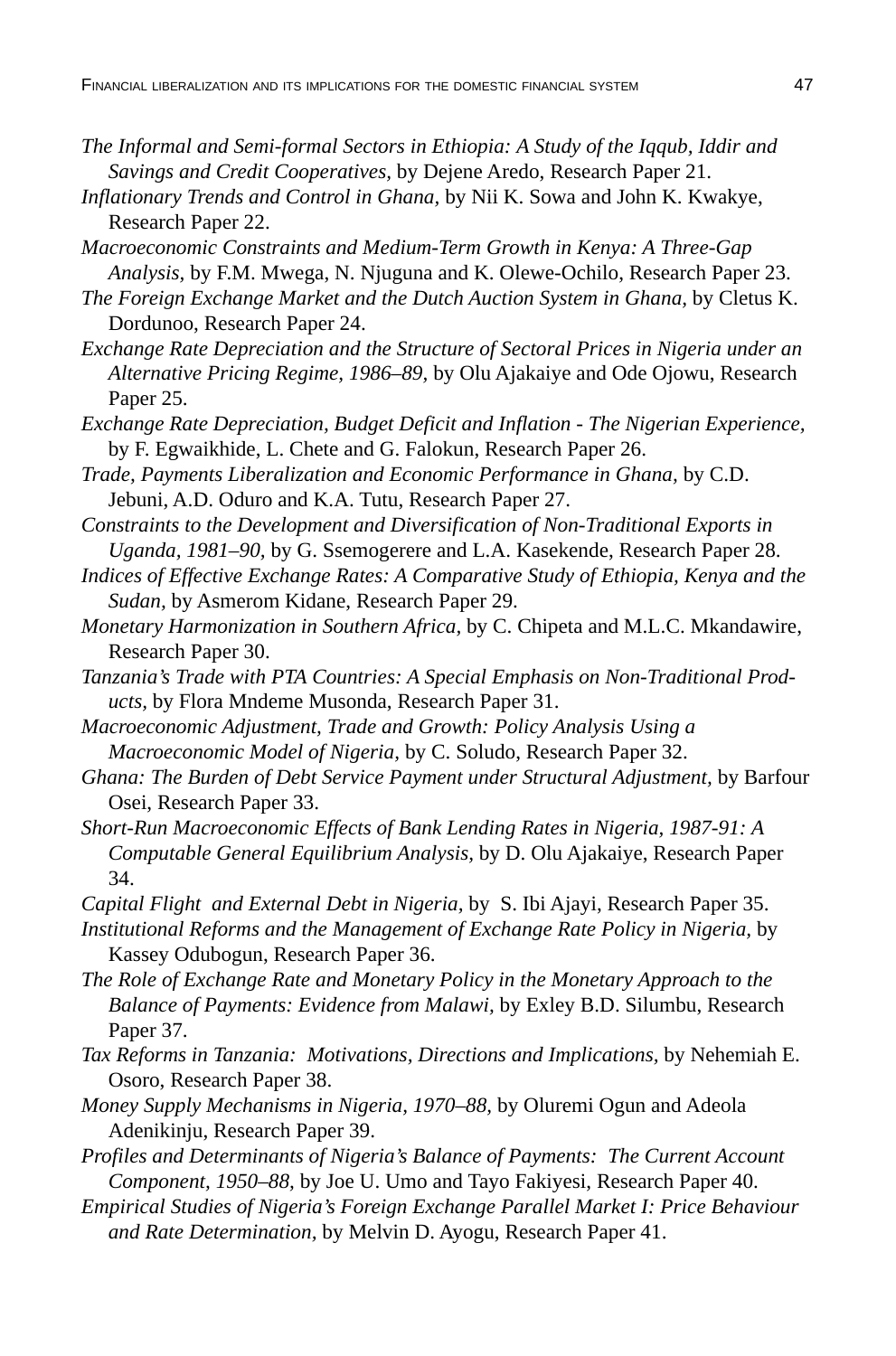- *The Effects of Exchange Rate Policy on Cameroon's Agricultural Competitiveness,* by Aloysius Ajab Amin, Research Paper 42.
- *Policy Consistency and Inflation in Ghana,* by Nii Kwaku Sowa, Research Paper 43.
- *Fiscal Operations in a Depressed Economy: Nigeria, 1960-90,* by Akpan H. Ekpo and John E. U. Ndebbio, Research Paper 44.
- *Foreign Exchange Bureaus in the Economy of Ghana,* by Kofi A. Osei, Research Paper 45.
- *The Balance of Payments as a Monetary Phenomenon: An Econometric Study of Zimbabwe's Experience,* by Rogers Dhliwayo, Research Paper 46.
- *Taxation of Financial Assets and Capital Market Development in Nigeria,* by Eno L. Inanga and Chidozie Emenuga, Research Paper 47.
- *The Transmission of Savings to Investment in Nigeria,* by Adedoyin Soyibo, Research Paper 48.
- *A Statistical Analysis of Foreign Exchange Rate Behaviour in Nigeria's Auction,* by Genevesi O. Ogiogio, Research Paper 49.
- *The Behaviour of Income Velocity in Tanzania 1967–1994,* by Michael O.A. Ndanshau, Research Paper 50.
- *Consequences and Limitations of Recent Fiscal Policy in Côte d'Ivoire*, by Kouassy Oussou and Bohoun Bouabre, Research Paper 51.
- *Effects of Inflation on Ivorian Fiscal Variables: An Econometric Investigation*, by Eugene Kouassi, Research Paper 52.
- *European Economic Integration and the Franc Zone: The Future of the CFA Franc after 1999, Part II*, by Allechi M'Bet and Niamkey A. Madeleine, Research Paper 53.
- *Exchange Rate Policy and Economic Reform in Ethiopia*, by Asmerom Kidane, Research Paper 54.
- *The Nigerian Foreign Exchange Market: Possibilities for Convergence in Exchange Rates*, by P. Kassey Garba, Research Paper 55.
- *Mobilizing Domestic Resources for Economic Development in Nigeria: The Role of the Capital Market*, by Fidelis O. Ogwumike and Davidson A. Omole, Research Paper 56.
- *Policy Modelling in Agriculture: Testing the Response of Agriculture to Adjustment Policies in Nigeria*, by Mike Kwanashie, Abdul-Ganiyu Garba and Isaac Ajilima, Research Paper 57.
- *Price and Exchange Rate Dynamics in Kenya: An Empirical Investigation (1970– 1993),* by Njuguna S. Ndung'u, Research Paper 58.
- *Exchange Rate Policy and Inflation: The case of Uganda,* by Barbara Mbire, Research Paper 59.
- *Institutional, Traditional and Asset Pricing Characteristics of African Emerging Capital Markets*, by Ino L. Inanga and Chidozie Emenuga, Research Paper 60.
- *Foreign Aid and Economic Performance in Tanzania*, by Timothy S. Nyoni, Research Paper<sub>61</sub>.
- *Public Spending, Taxation and Deficits: What is the Tanzanian Evidence?* by Nehemiah Osoro, Research Paper 62.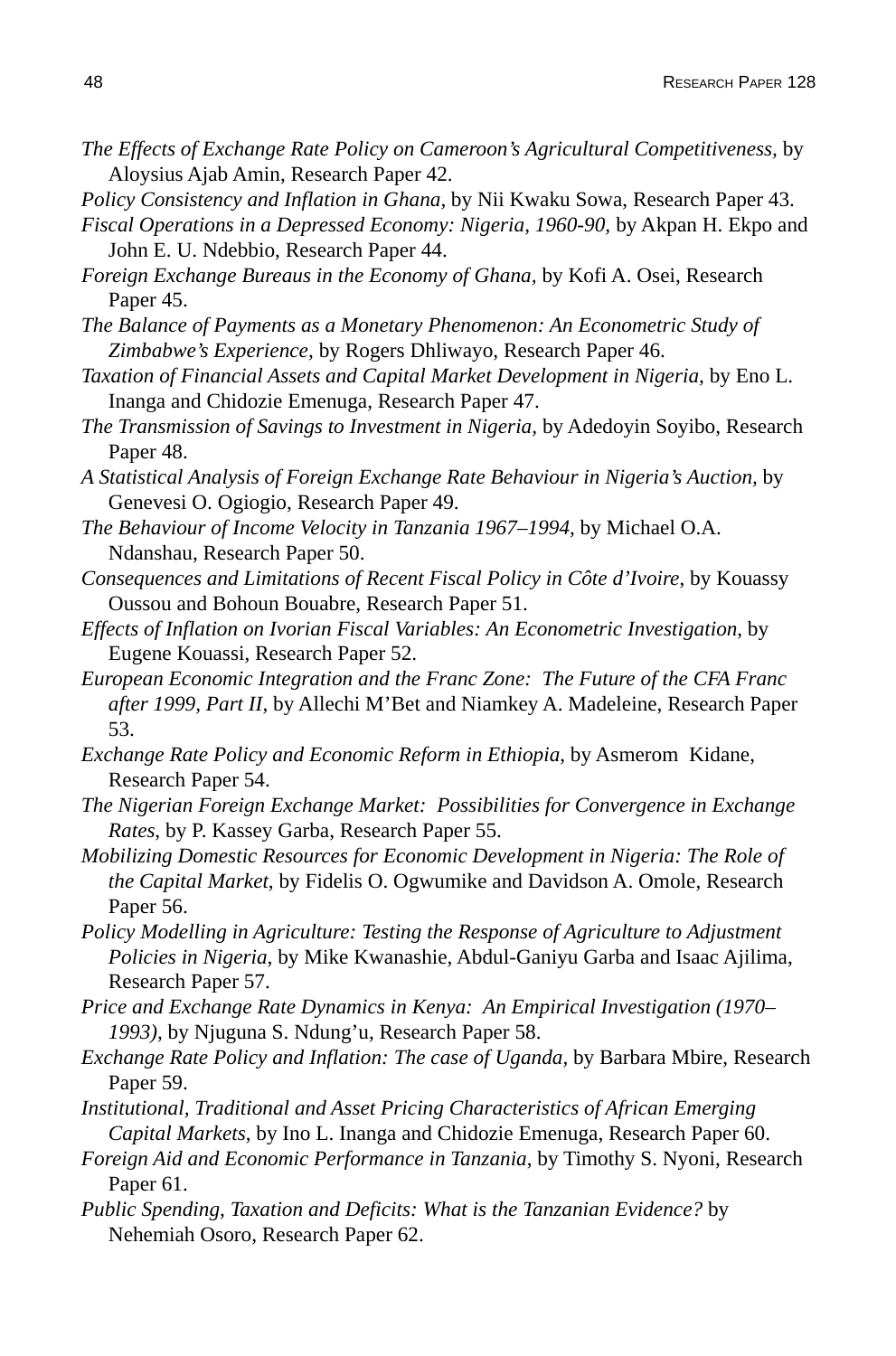- *Adjustment Programmes and Agricultural Incentives in Sudan: A Comparative Study*, by Nasredin A. Hag Elamin and Elsheikh M. El Mak, Research Paper 63.
- *Intra-industry Trade between Members of the PTA/COMESA Regional Trading Arrangement*, by Flora Mndeme Musonda, Research Paper 64.
- *Fiscal Operations, Money Supply and Inflation in Tanzania*, by A.A.L. Kilindo, Research Paper 65.
- *Growth and Foreign Debt: The Ugandan Experience*, by Barbara Mbire, Research Paper 66.
- *Productivity of the Nigerian Tax System: 1970–1990*, by Ademola Ariyo, Research Paper 67.
- *Potentials for Diversifying Nigeria's Non-oil Exports to Non-Traditional Markets*, by A. Osuntogun, C.C. Edordu and B.O. Oramah, Research Paper 68.
- *Empirical Studies of Nigeria's Foreign Exchange Parallel Market II: Speculative Efficiency and Noisy Trading*, by Melvin Ayogu, Research Paper 69.
- *Effects of Budget Deficits on the Current Account Balance in Nigeria: A Simulation Exercise*, by Festus O. Egwaikhide, Research Paper 70.
- *Bank Performance and Supervision in Nigeria: Analysing the Transition to a Deregulated Economy*, by O.O. Sobodu and P.O. Akiode, Research Paper 71.
- *Financial Sector Reforms and Interest Rate Liberalization: The Kenya Experience* by R.W. Ngugi and J.W. Kabubo, Research Paper 72.
- *Local Government Fiscal Operations in Nigeria*, by Akpan H. Ekpo and John E.U. Ndebbio, Research Paper 73.
- *Tax Reform and Revenue Productivity in Ghana*, by Newman Kwadwo Kusi, Research Paper 74.
- *Fiscal and Monetary Burden of Tanzania's Corporate Bodies: The Case of Public Enterprises*, by H.P.B. Moshi, Research Paper 75.
- *Analysis of Factors Affecting the Development of an Emerging Capital Market: The Case of the Ghana Stock Market*, by Kofi A. Osei, Research Paper 76.
- *Ghana: Monetary Targeting and Economic Development*, by Cletus K. Dordunoo and Alex Donkor, Research Paper 77.
- *The Nigerian Economy: Response of Agriculture to Adjustment Policies*, by Mike Kwanashie, Isaac Ajilima and Abdul-Ganiyu Garba, Research Paper 78.
- *Agricultural Credit Under Economic Liberalization and Islamization in Sudan*, by Adam B. Elhiraika and Sayed A. Ahmed, Research Paper 79.
- *Study of Data Collection Procedures*, by Ademola Ariyo and Adebisi Adeniran, Research Paper 80.
- *Tax Reform and Tax Yield in Malawi*, by C. Chipeta, Research Paper 81.
- *Real Exchange Rate Movements and Export Growth: Nigeria, 1960–1990*, by Oluremi Ogun, Research Paper 82.
- *Macroeconomic Implications of Demographic Changes in Kenya*, by Gabriel N. Kirori and Jamshed Ali, Research Paper 83.
- *An Empirical Evaluation of Trade Potential in the Economic Community of West African States*, by E. Olawale Ogunkola, Research Paper 84.
- *Cameroon's Fiscal Policy and Economic Growth,* by Aloysius Ajab Amin, Research Paper 85.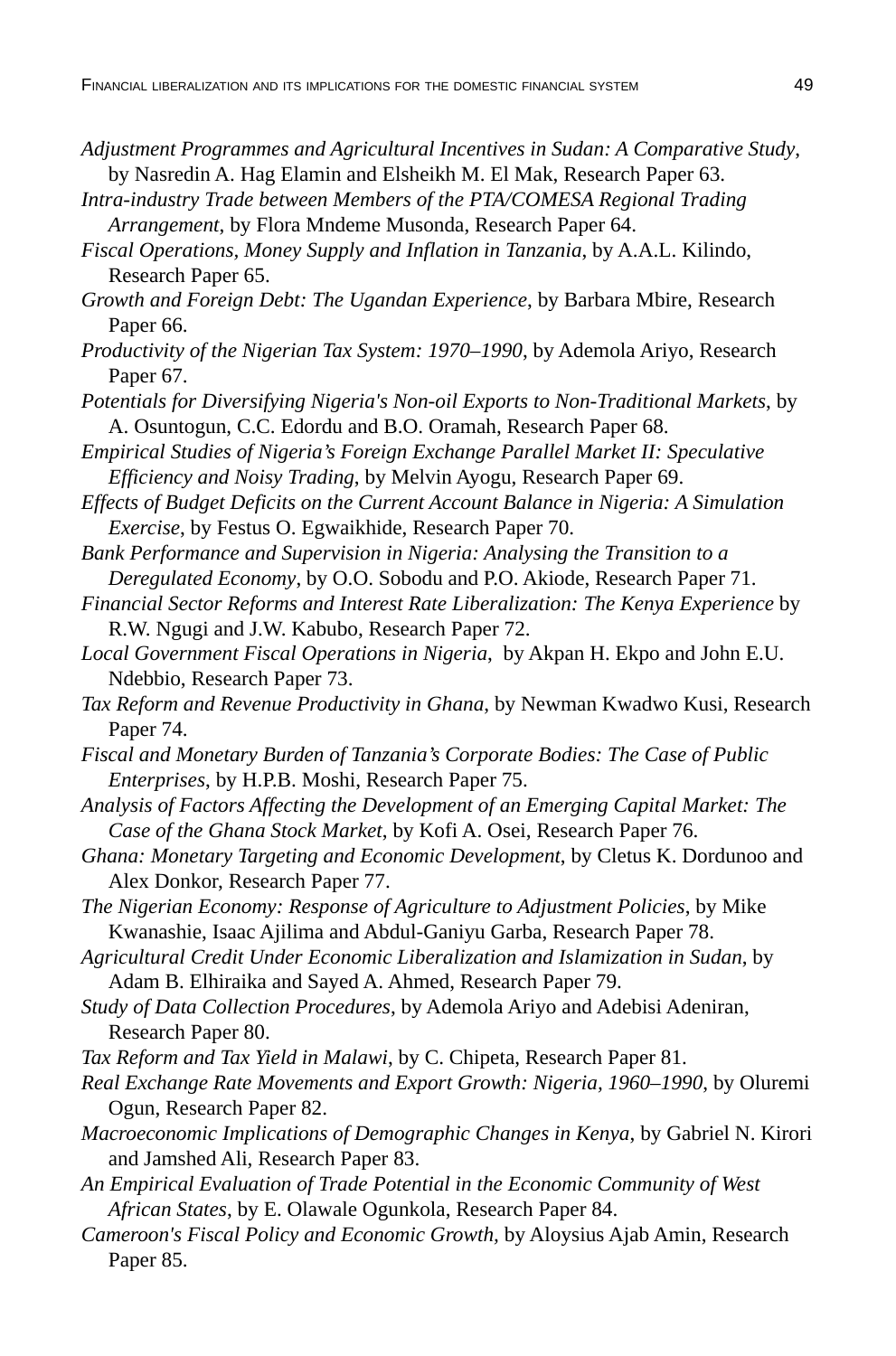- *Economic Liberalization and Privatization of Agricultural Marketing and Input Supply in Tanzania: A Case Study of Cashewnuts*, byNgila Mwase, Research Paper 86.
- *Price, Exchange Rate Volatility and Nigeria's Agricultural Trade Flows: A Dynamic Analysis*, by A.A. Adubi and F. Okunmadewa, Research Paper 87.
- *The Impact of Interest Rate Liberalization on the Corporate Financing Strategies of Quoted Companies in Nigeria*, by Davidson A. Omole and Gabriel O. Falokun, Research Paper 88.
- *The Impact of Government Policy on Macroeconomic Variables*, by H.P.B. Moshi and A.A.L. Kilindo, Research Paper 89.
- *External Debt and Economic Growth in Sub-Saharan African Countries: An Econometric Study,* by Milton A. Iyoha, Research Paper 90.
- *Determinants of Imports in Nigeria: A Dynamic Specification,* by Festus O. Egwaikhide, Research Paper 91.
- *Macroeconomic Effects of VAT in Nigeria: A Computable General Equilibrium Analysis*, by Prof. D. Olu Ajakaiye, Research Paper 92.
- *Exchange Rate Policy and Price Determination in Botswana*, by Jacob K. Atta, Keith R. Jefferis, Ita Mannathoko and Pelani Siwawa-Ndai, Research Paper 93.
- *Monetary and Exchange Rate Policy in Kenya,* by Njuguna S. Ndung'u, Research Paper 94.
- *Health Seeking Behaviour in the Reform Process for Rural Households: The Case of Mwea Division, Kirinyaga District, Kenya,* by Rose Ngugi, Research Paper 95.
- *Trade and Exchange Rate Policy Options for the CFA Countries: Simulations with a CGE Model for Cameroon*, by Dominique Njinkeu and Ernest Bamou, Research Paper 96.
- *Trade Liberalization and Economic Performance of Cameroon and Gabon*, by Ernest Bamou, Research Paper 97.
- *Quality Jobs or Mass Employment,* by Kwabia Boateng, Research Paper 98.
- *Real Exchange Rate Price and Agricultural Supply Response in Ethiopia: The Case of Perennial Crops*, by Asmerom Kidane, Research Paper 99.
- *Determinants of Private Investment Behaviour in Ghana*, by Yaw Asante, Research Paper 100.
- *An Analysis of the Implementation and Stability of Nigerian Agricultural Policies, 1970–1993*, by P. Kassey Garba, Research Paper 101.
- *Poverty, Growth and Inequality in Nigeria: A Case Study*, by Ben E. Aigbokhan, Research Paper 102.
- *The Effect of Export Earnings Fluctuations on Capital Formation in Nigeria*, by Godwin Akpokodje, Research Paper 103.
- *Nigeria: Towards an Optimal Macroeconomic Management of Public Capital*, by Melvin D. Ayogu, Research Paper 104.
- *International Stock Market Linkages in Southern Africa,* by K.R. Jefferis, C.C. Okeahalam and T.T. Matome, Research Paper 105.
- *An Empirical Analysis of Interest Rate Spread in Kenya*, by Rose W. Ngugi, Research Paper 106